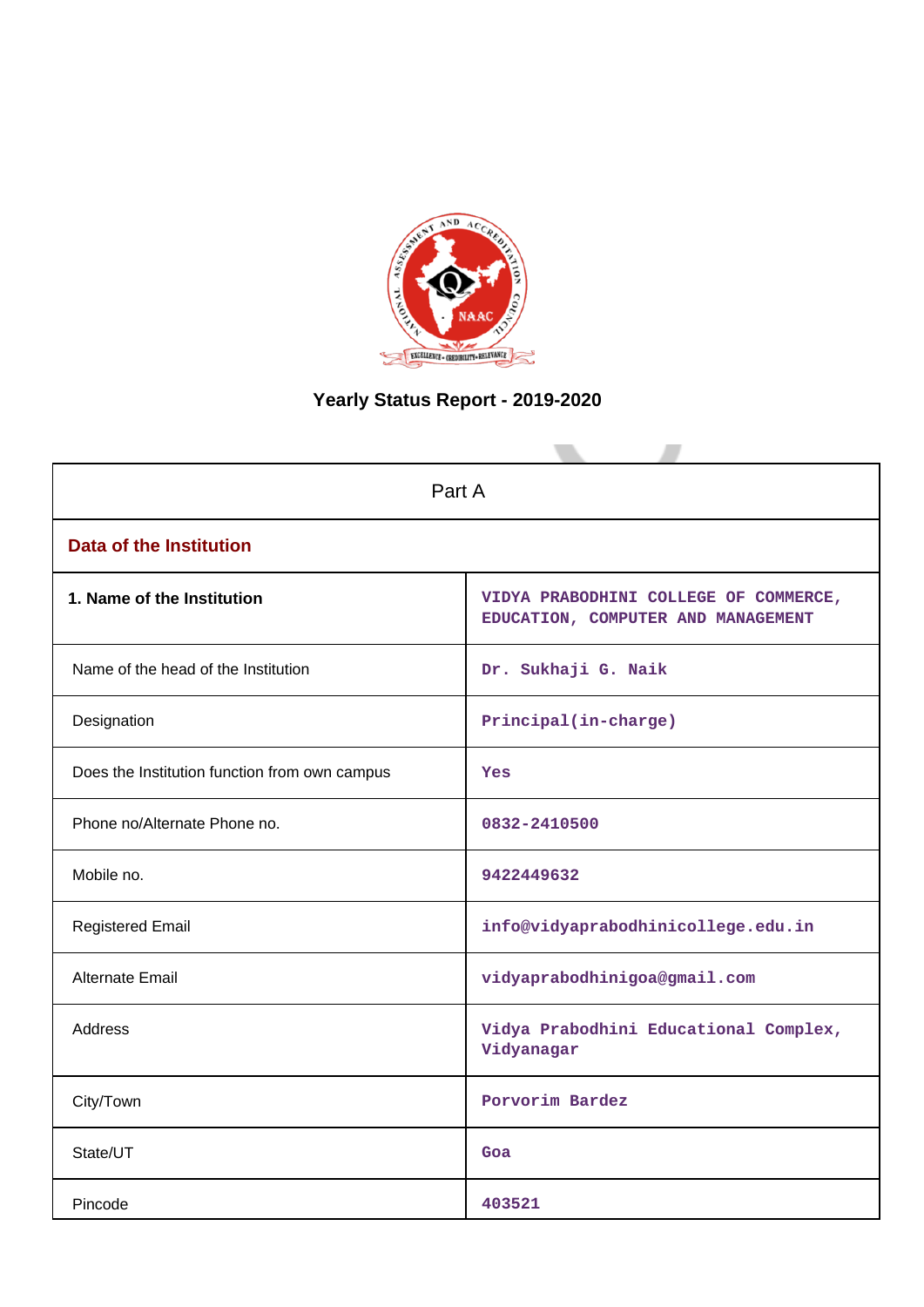| 2. Institutional Status                                                  |                                                                   |  |  |  |  |
|--------------------------------------------------------------------------|-------------------------------------------------------------------|--|--|--|--|
| Affiliated / Constituent                                                 | Affiliated                                                        |  |  |  |  |
| Type of Institution                                                      | Co-education                                                      |  |  |  |  |
| Location                                                                 | Rural                                                             |  |  |  |  |
| <b>Financial Status</b>                                                  | state                                                             |  |  |  |  |
| Name of the IQAC co-ordinator/Director                                   | Dr. Anil T. Thosare                                               |  |  |  |  |
| Phone no/Alternate Phone no.                                             | 08322410500                                                       |  |  |  |  |
| Mobile no.                                                               | 9082412137                                                        |  |  |  |  |
| <b>Registered Email</b>                                                  | anilthosare@gmail.com                                             |  |  |  |  |
| Alternate Email                                                          | info@vidyaprabodhinicollege.edu.in                                |  |  |  |  |
| 3. Website Address                                                       |                                                                   |  |  |  |  |
| Web-link of the AQAR: (Previous Academic Year)                           | http://vidyaprabodhinicollege.edu.in<br>/VPCCECM/IQAC.php#2018-19 |  |  |  |  |
| 4. Whether Academic Calendar prepared during<br>the year                 | Yes                                                               |  |  |  |  |
| if yes, whether it is uploaded in the institutional website:<br>Weblink: | http://vidyaprabodhinicollege.edu.in/VP                           |  |  |  |  |

# **5. Accrediation Details**

| Cycle | Grade | <b>CGPA</b> | Validity<br>Year of |                   |                   |  |
|-------|-------|-------------|---------------------|-------------------|-------------------|--|
|       |       |             | Accrediation        | Period From       | Period To         |  |
|       | $B+$  | 2.73        | 2018                | $26 - Sep - 2018$ | $25 - Sep - 2023$ |  |

# **6. Date of Establishment of IQAC 17-Oct-2015**

[CCECM/AcadCal.php#2019-20](http://vidyaprabodhinicollege.edu.in/VPCCECM/AcadCal.php#2019-20)

# **7. Internal Quality Assurance System**

| Quality initiatives by IQAC during the year for promoting quality culture |                   |                                       |  |  |  |  |
|---------------------------------------------------------------------------|-------------------|---------------------------------------|--|--|--|--|
| Item / Title of the quality initiative by<br>Date & Duration<br>IQAC      |                   | Number of participants/ beneficiaries |  |  |  |  |
| <b>Faculty Development</b>                                                | $22 - Ju1 - 2019$ | 29                                    |  |  |  |  |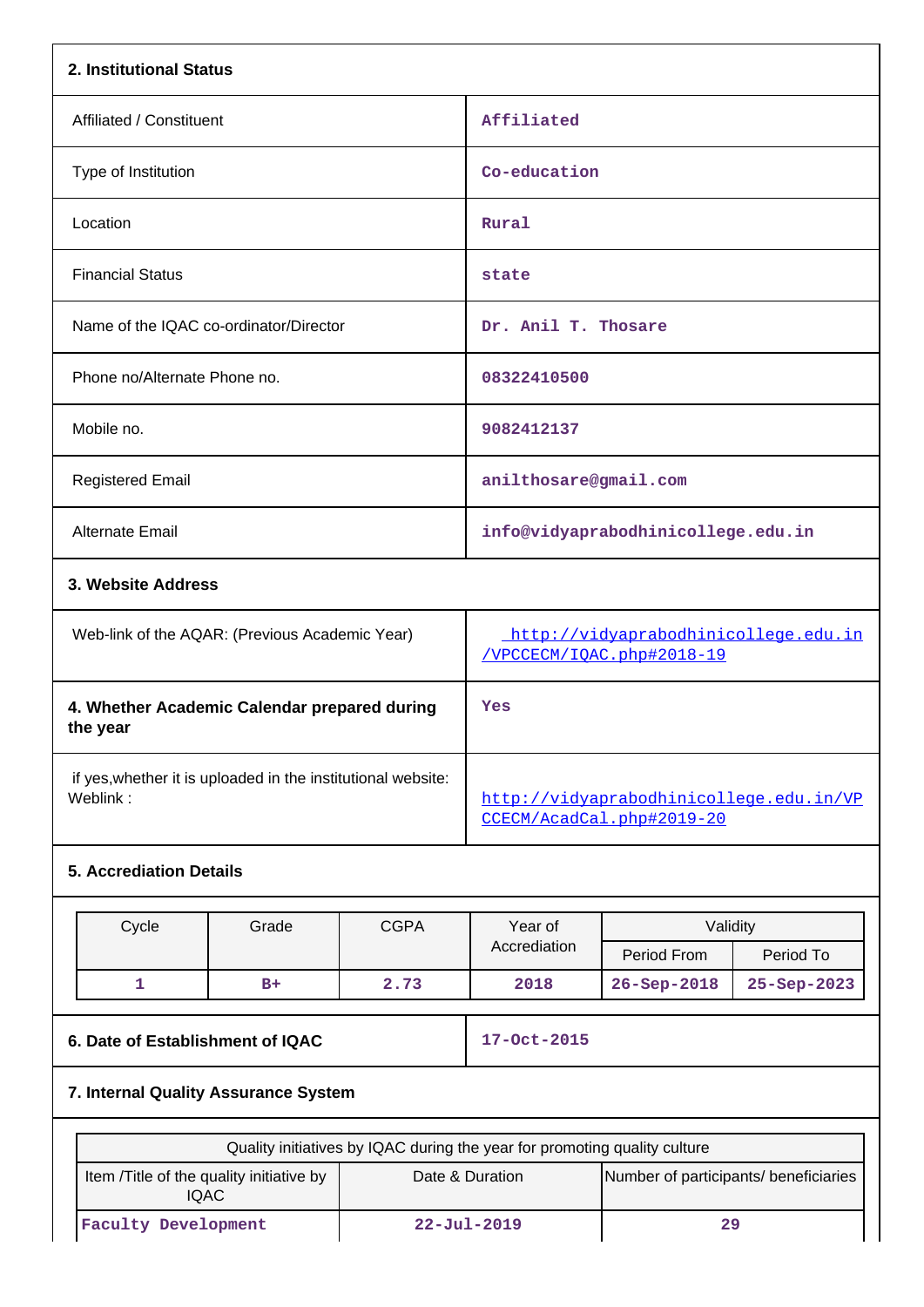| Programme                                                                                                                                                            |                       |  | 5                                                              |                                |                                         |  |  |
|----------------------------------------------------------------------------------------------------------------------------------------------------------------------|-----------------------|--|----------------------------------------------------------------|--------------------------------|-----------------------------------------|--|--|
| <b>Invited Lectures</b>                                                                                                                                              |                       |  | 12-Sep-2019<br>29<br>1                                         |                                |                                         |  |  |
|                                                                                                                                                                      |                       |  | No Files Uploaded !!!                                          |                                |                                         |  |  |
| 8. Provide the list of funds by Central/ State Government- UGC/CSIR/DST/DBT/ICMR/TEQIP/World<br><b>Bank/CPE of UGC etc.</b>                                          |                       |  |                                                                |                                |                                         |  |  |
| Institution/Departmen<br>t/Faculty                                                                                                                                   | Scheme                |  | <b>Funding Agency</b>                                          | Year of award with<br>duration | Amount                                  |  |  |
|                                                                                                                                                                      |                       |  | No Data Entered/Not Applicable!!!                              |                                |                                         |  |  |
|                                                                                                                                                                      |                       |  | No Files Uploaded !!!                                          |                                |                                         |  |  |
| 9. Whether composition of IQAC as per latest<br><b>NAAC</b> guidelines:                                                                                              |                       |  | Yes                                                            |                                |                                         |  |  |
| Upload latest notification of formation of IQAC                                                                                                                      |                       |  | View File                                                      |                                |                                         |  |  |
| 10. Number of IQAC meetings held during the<br>year :                                                                                                                |                       |  | $\mathbf{2}$                                                   |                                |                                         |  |  |
| The minutes of IQAC meeting and compliances to the<br>decisions have been uploaded on the institutional<br>website                                                   |                       |  | Yes                                                            |                                |                                         |  |  |
| Upload the minutes of meeting and action taken report                                                                                                                |                       |  | View File                                                      |                                |                                         |  |  |
| 11. Whether IQAC received funding from any of<br>the funding agency to support its activities<br>during the year?                                                    |                       |  | No                                                             |                                |                                         |  |  |
| 12. Significant contributions made by IQAC during the current year(maximum five bullets)                                                                             |                       |  |                                                                |                                |                                         |  |  |
| 1. Faculty Development Programme, 2. Invited Lectures                                                                                                                |                       |  |                                                                |                                |                                         |  |  |
|                                                                                                                                                                      | No Files Uploaded !!! |  |                                                                |                                |                                         |  |  |
| 13. Plan of action chalked out by the IQAC in the beginning of the academic year towards Quality<br>Enhancement and outcome achieved by the end of the academic year |                       |  |                                                                |                                |                                         |  |  |
|                                                                                                                                                                      | Plan of Action        |  |                                                                | Achivements/Outcomes           |                                         |  |  |
| Start Certificate Courses                                                                                                                                            |                       |  |                                                                |                                | One Course Successfully Conducted.      |  |  |
| Encourage Faculty to Publish Research<br>Papers                                                                                                                      |                       |  | Faculty Members published papers in UGC<br>Care list Journals. |                                |                                         |  |  |
| Faculty Development Programme                                                                                                                                        |                       |  |                                                                |                                | Organized Faculty Development Programme |  |  |
|                                                                                                                                                                      | No Files Uploaded !!! |  |                                                                |                                |                                         |  |  |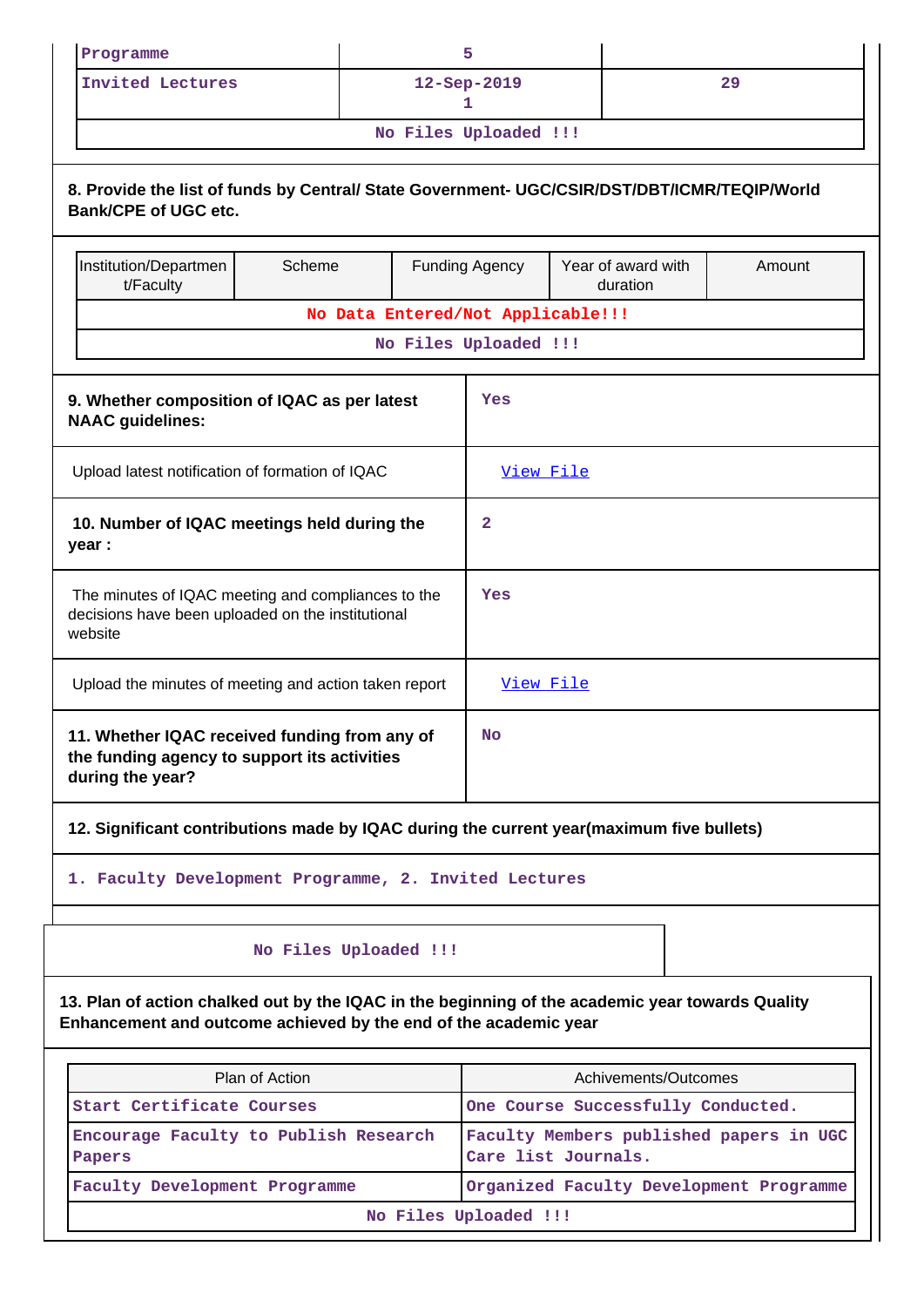| 14. Whether AQAR was placed before statutory<br>body?                                                                | N <sub>O</sub>                                                                                     |
|----------------------------------------------------------------------------------------------------------------------|----------------------------------------------------------------------------------------------------|
| 15. Whether NAAC/or any other accredited<br>body(s) visited IQAC or interacted with it to<br>assess the functioning? | <b>No</b>                                                                                          |
| 16. Whether institutional data submitted to<br>AISHE:                                                                | Yes                                                                                                |
| Year of Submission                                                                                                   | 2020                                                                                               |
| Date of Submission                                                                                                   | $26 - \text{Feb} - 2020$                                                                           |
| 17. Does the Institution have Management<br><b>Information System?</b>                                               | Yes                                                                                                |
| If yes, give a brief descripiton and a list of modules<br>currently operational (maximum 500 words)                  | Institution has modules for 1.<br>Examination 2. Attendance 3. Admission<br>4. Accounts 5. Library |

**Part B** 

# **CRITERION I – CURRICULAR ASPECTS**

## **1.1 – Curriculum Planning and Implementation**

 1.1.1 – Institution has the mechanism for well planned curriculum delivery and documentation. Explain in 500 words

 **Every Year, the College prepares the prospectus. The prospectus has detailed information about the structure of the program and the subjects for each year of the degree program. The admission committee is duly constituted by the College. The members of the admission committee counsel the prospective students about subjects which they have to study during the academic year. The students are requested to go through the copy of the syllabus and reference books available with the College Library. For every semester of the academic year, in the departmental meeting, subject allocation is being finalised. The list of subjects is notified and accordingly the faculty members are requested to submit the teaching plans. Teaching Plans are prepared for each subject at the beginning of the semester. The teaching plan contains Learning objectives, Learning Outcome, title of the topic/unit, number of sessions per topic/unit, tentative dates on which sessions will be engaged, outcome measurement tools etc. The Time Table Committee prepares and displays the semester-wise time table on notice boards. The copy of the class time table is displayed in each class for information of the students. The Time Table committee monitors that the time table is being strictly followed. Course-wise syllabus is made available to students through institutional website, library, and by the teachers in class. The Librarian conducts an orientation talk for new students, about the library, and referencing resources and new arrivals available in the library. Learning resource material such as reference/text books are made available in the library. The subject teacher submits the requisition for procuring new books to the Librarian. At the end of every semester, course-wise feedback about the effectiveness of subject teaching, teaching-learning and curriculum is collected from the students in the form of a survey, and analysed**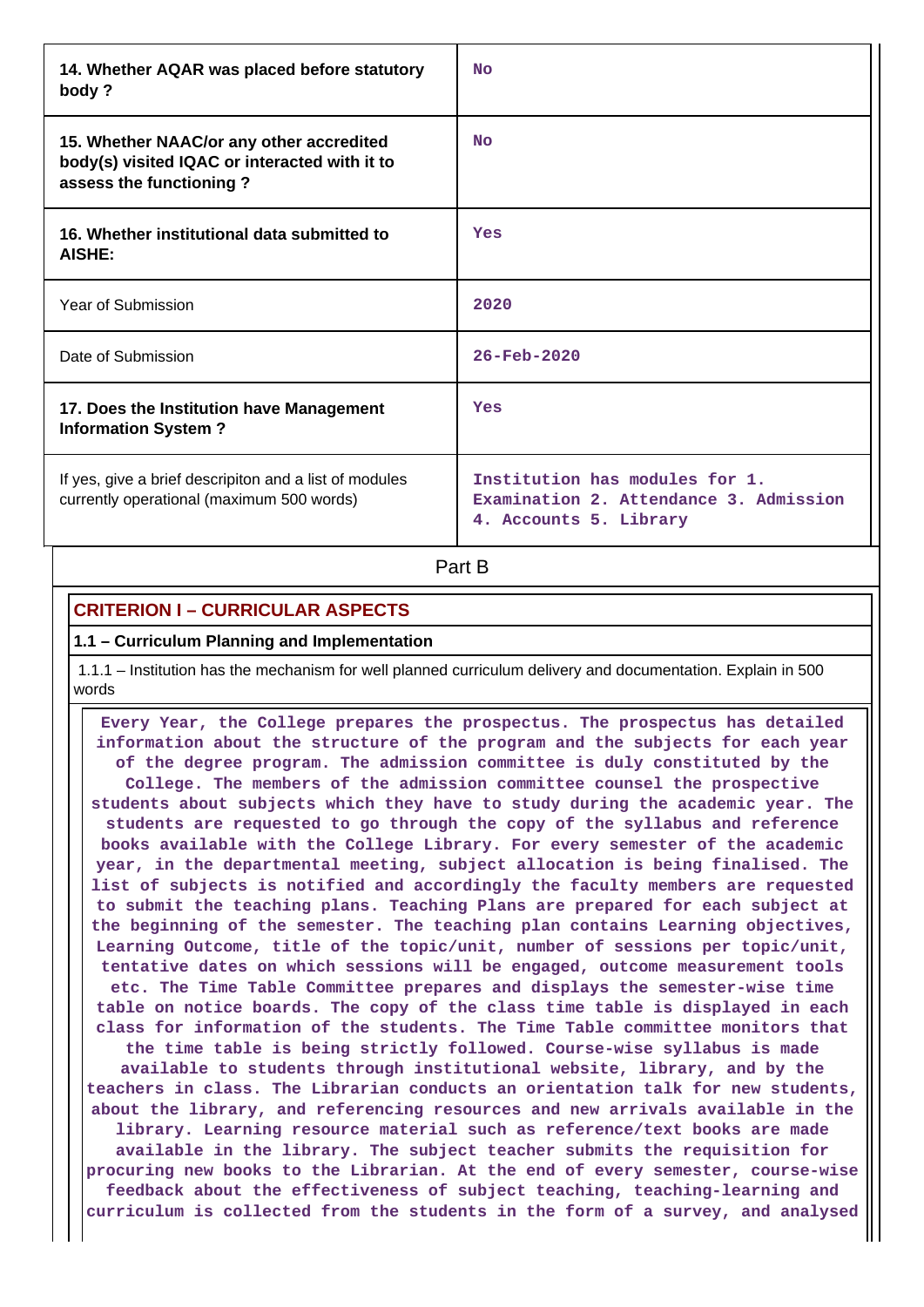**and results are communicated to concerned stakeholder for improvement. Practicum forms a core element of the B.A.B.Ed. program and has four components that require a continuous inputs and close monitoring: Lesson Observation, Micro Teaching, Internships and Practice Teaching. The compulsory project paper is a part of the third year syllabus of B. Com and B.A.B.Ed. The student has to work on one research topic. One or two groups of five students each are being allotted to one project supervisor. The students continuously work under the supervision of the project supervisor. These projects are evaluated by respective project guides and external examiner appointed by Goa University. With regard to the plan of documentation of curriculum, the college has well defined procedures. The test papers, assignment, power point presentations are preserved by the College. In some subjects study material is prepared by the Faculty Members and is being provided to the students. The copy of the study material is kept in the College library. The faculty members engage lectures through online platforms and assignments and presentations are collected through online mode. Due to Covid-19 pandemic the Third Year project Viva Voce examination was conducted through google meet platform.**

# 1.1.2 – Certificate/ Diploma Courses introduced during the academic year

| Certificate                | Diploma Courses                                                                                                                                                          | Dates of<br>Introduction                                                            | Duration              | Focus on employ<br>ability/entreprene<br>urship                 | <b>Skill</b><br>Development |  |  |  |
|----------------------------|--------------------------------------------------------------------------------------------------------------------------------------------------------------------------|-------------------------------------------------------------------------------------|-----------------------|-----------------------------------------------------------------|-----------------------------|--|--|--|
| Clay Idol<br>Making        | Nil                                                                                                                                                                      | 01/08/2019                                                                          | 20                    | Yes                                                             | Yes                         |  |  |  |
| 1.2 - Academic Flexibility |                                                                                                                                                                          |                                                                                     |                       |                                                                 |                             |  |  |  |
|                            | 1.2.1 - New programmes/courses introduced during the academic year                                                                                                       |                                                                                     |                       |                                                                 |                             |  |  |  |
|                            | Programme/Course                                                                                                                                                         | Programme Specialization                                                            |                       | Dates of Introduction                                           |                             |  |  |  |
|                            | <b>BCom</b>                                                                                                                                                              | Auditing and Taxation,<br>Cost and Management<br>Accounting, Business<br>Management | Financial Accounting, |                                                                 | 17/06/2019                  |  |  |  |
|                            | <b>B.A.BEd</b>                                                                                                                                                           | English, Konkani,<br>History, Geography,<br>Education                               | Hindi, Marathi,       |                                                                 | 17/06/2019                  |  |  |  |
|                            |                                                                                                                                                                          |                                                                                     | View File             |                                                                 |                             |  |  |  |
|                            | 1.2.2 - Programmes in which Choice Based Credit System (CBCS)/Elective course system implemented at the<br>affiliated Colleges (if applicable) during the academic year. |                                                                                     |                       |                                                                 |                             |  |  |  |
|                            | Name of programmes adopting<br><b>CBCS</b>                                                                                                                               | Programme Specialization                                                            |                       | Date of implementation of<br><b>CBCS/Elective Course System</b> |                             |  |  |  |
|                            | <b>BCom</b>                                                                                                                                                              | Auditing and Taxation,<br>Cost and Management<br>Accounting, Business<br>Management | Financial Accounting, | 17/06/2019                                                      |                             |  |  |  |
|                            | 1.2.3 - Students enrolled in Certificate/ Diploma Courses introduced during the year                                                                                     |                                                                                     |                       |                                                                 |                             |  |  |  |
|                            |                                                                                                                                                                          | Certificate                                                                         |                       | Diploma Course                                                  |                             |  |  |  |
|                            | <b>Number of Students</b>                                                                                                                                                |                                                                                     | 16                    |                                                                 | Nil                         |  |  |  |
|                            | 1.3 - Curriculum Enrichment                                                                                                                                              |                                                                                     |                       |                                                                 |                             |  |  |  |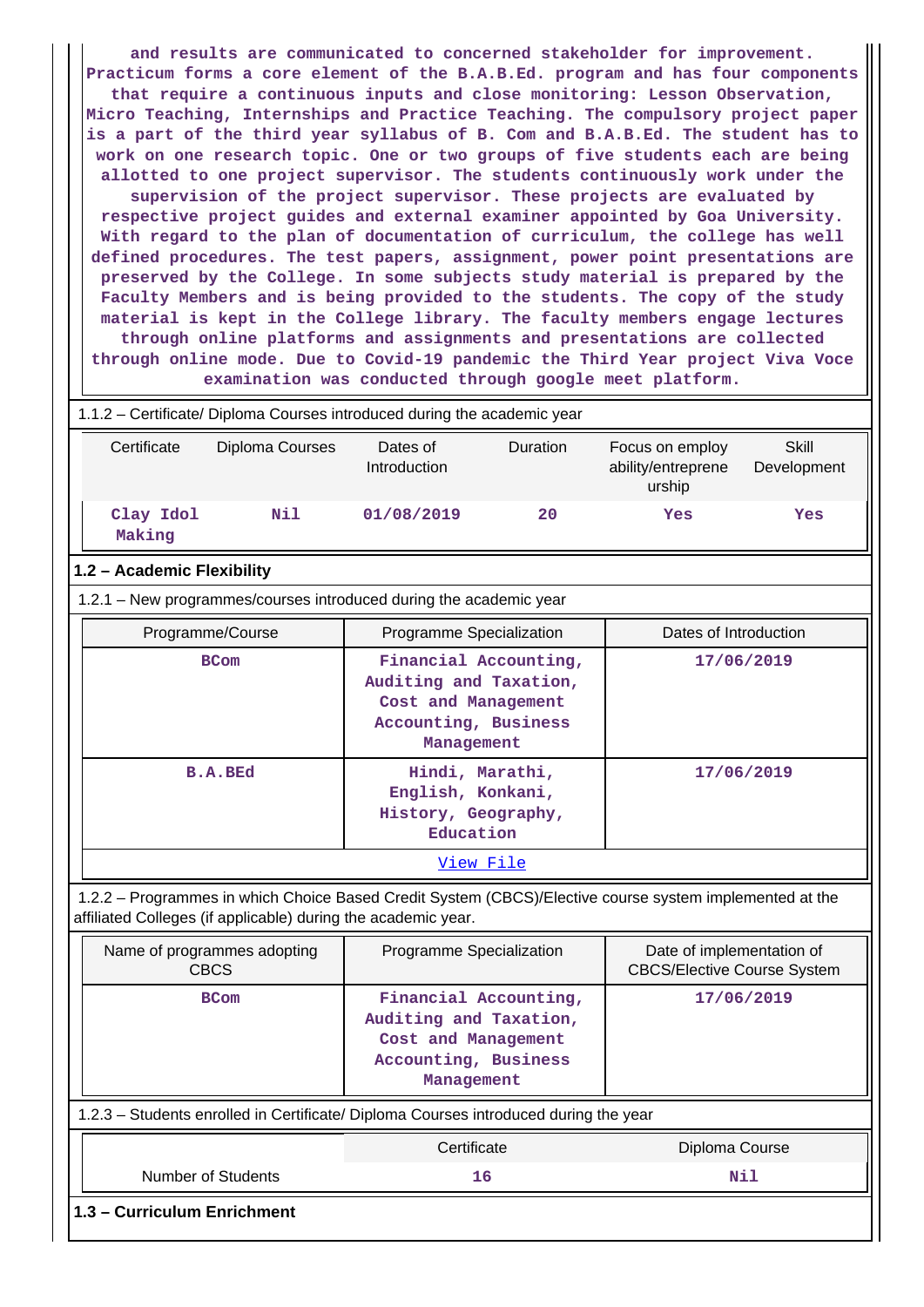| 1.3.1 – Value-added courses imparting transferable and life skills offered during the year                                                                                                                                                                                                                                                                                                                                                                                                                                                                                                                                                                                                                                                                                                                                                                                                                                                                                                                                                                                                                                                                                                                                                                                                                                                                                                                                                                                                                                                                                                                                                                                                                   |  |  |  |  |  |  |  |
|--------------------------------------------------------------------------------------------------------------------------------------------------------------------------------------------------------------------------------------------------------------------------------------------------------------------------------------------------------------------------------------------------------------------------------------------------------------------------------------------------------------------------------------------------------------------------------------------------------------------------------------------------------------------------------------------------------------------------------------------------------------------------------------------------------------------------------------------------------------------------------------------------------------------------------------------------------------------------------------------------------------------------------------------------------------------------------------------------------------------------------------------------------------------------------------------------------------------------------------------------------------------------------------------------------------------------------------------------------------------------------------------------------------------------------------------------------------------------------------------------------------------------------------------------------------------------------------------------------------------------------------------------------------------------------------------------------------|--|--|--|--|--|--|--|
| Number of Students Enrolled<br>Date of Introduction                                                                                                                                                                                                                                                                                                                                                                                                                                                                                                                                                                                                                                                                                                                                                                                                                                                                                                                                                                                                                                                                                                                                                                                                                                                                                                                                                                                                                                                                                                                                                                                                                                                          |  |  |  |  |  |  |  |
| No Data Entered/Not Applicable !!!                                                                                                                                                                                                                                                                                                                                                                                                                                                                                                                                                                                                                                                                                                                                                                                                                                                                                                                                                                                                                                                                                                                                                                                                                                                                                                                                                                                                                                                                                                                                                                                                                                                                           |  |  |  |  |  |  |  |
| No file uploaded.                                                                                                                                                                                                                                                                                                                                                                                                                                                                                                                                                                                                                                                                                                                                                                                                                                                                                                                                                                                                                                                                                                                                                                                                                                                                                                                                                                                                                                                                                                                                                                                                                                                                                            |  |  |  |  |  |  |  |
|                                                                                                                                                                                                                                                                                                                                                                                                                                                                                                                                                                                                                                                                                                                                                                                                                                                                                                                                                                                                                                                                                                                                                                                                                                                                                                                                                                                                                                                                                                                                                                                                                                                                                                              |  |  |  |  |  |  |  |
| No. of students enrolled for Field<br>Programme Specialization<br>Projects / Internships                                                                                                                                                                                                                                                                                                                                                                                                                                                                                                                                                                                                                                                                                                                                                                                                                                                                                                                                                                                                                                                                                                                                                                                                                                                                                                                                                                                                                                                                                                                                                                                                                     |  |  |  |  |  |  |  |
| 88<br>Financial Accounting,<br>Auditing and Taxation,<br>Cost and Management<br>Accounting, Business                                                                                                                                                                                                                                                                                                                                                                                                                                                                                                                                                                                                                                                                                                                                                                                                                                                                                                                                                                                                                                                                                                                                                                                                                                                                                                                                                                                                                                                                                                                                                                                                         |  |  |  |  |  |  |  |
| Hindi, Marathi,<br>293<br>English, Konkani,<br>History, Geography,                                                                                                                                                                                                                                                                                                                                                                                                                                                                                                                                                                                                                                                                                                                                                                                                                                                                                                                                                                                                                                                                                                                                                                                                                                                                                                                                                                                                                                                                                                                                                                                                                                           |  |  |  |  |  |  |  |
|                                                                                                                                                                                                                                                                                                                                                                                                                                                                                                                                                                                                                                                                                                                                                                                                                                                                                                                                                                                                                                                                                                                                                                                                                                                                                                                                                                                                                                                                                                                                                                                                                                                                                                              |  |  |  |  |  |  |  |
|                                                                                                                                                                                                                                                                                                                                                                                                                                                                                                                                                                                                                                                                                                                                                                                                                                                                                                                                                                                                                                                                                                                                                                                                                                                                                                                                                                                                                                                                                                                                                                                                                                                                                                              |  |  |  |  |  |  |  |
| 1.4.1 – Whether structured feedback received from all the stakeholders.                                                                                                                                                                                                                                                                                                                                                                                                                                                                                                                                                                                                                                                                                                                                                                                                                                                                                                                                                                                                                                                                                                                                                                                                                                                                                                                                                                                                                                                                                                                                                                                                                                      |  |  |  |  |  |  |  |
| Yes                                                                                                                                                                                                                                                                                                                                                                                                                                                                                                                                                                                                                                                                                                                                                                                                                                                                                                                                                                                                                                                                                                                                                                                                                                                                                                                                                                                                                                                                                                                                                                                                                                                                                                          |  |  |  |  |  |  |  |
| Yes                                                                                                                                                                                                                                                                                                                                                                                                                                                                                                                                                                                                                                                                                                                                                                                                                                                                                                                                                                                                                                                                                                                                                                                                                                                                                                                                                                                                                                                                                                                                                                                                                                                                                                          |  |  |  |  |  |  |  |
| <b>No</b>                                                                                                                                                                                                                                                                                                                                                                                                                                                                                                                                                                                                                                                                                                                                                                                                                                                                                                                                                                                                                                                                                                                                                                                                                                                                                                                                                                                                                                                                                                                                                                                                                                                                                                    |  |  |  |  |  |  |  |
| Yes                                                                                                                                                                                                                                                                                                                                                                                                                                                                                                                                                                                                                                                                                                                                                                                                                                                                                                                                                                                                                                                                                                                                                                                                                                                                                                                                                                                                                                                                                                                                                                                                                                                                                                          |  |  |  |  |  |  |  |
| Yes                                                                                                                                                                                                                                                                                                                                                                                                                                                                                                                                                                                                                                                                                                                                                                                                                                                                                                                                                                                                                                                                                                                                                                                                                                                                                                                                                                                                                                                                                                                                                                                                                                                                                                          |  |  |  |  |  |  |  |
| 1.4.2 - How the feedback obtained is being analyzed and utilized for overall development of the institution?                                                                                                                                                                                                                                                                                                                                                                                                                                                                                                                                                                                                                                                                                                                                                                                                                                                                                                                                                                                                                                                                                                                                                                                                                                                                                                                                                                                                                                                                                                                                                                                                 |  |  |  |  |  |  |  |
|                                                                                                                                                                                                                                                                                                                                                                                                                                                                                                                                                                                                                                                                                                                                                                                                                                                                                                                                                                                                                                                                                                                                                                                                                                                                                                                                                                                                                                                                                                                                                                                                                                                                                                              |  |  |  |  |  |  |  |
| <b>Feedback Obtained</b><br>Every academic year, the College collects feedback on curriculum for updating<br>and improvement. The feedback is being collected from four stake holders namely<br>Students, Teachers, Parents and Alumni. The feedback is collected and complied<br>and analysed using online mode. The feedback collection begins after the end of<br>odd semesters and continues till the end of the academic year. Before obtaining<br>the feedback from the stakeholders they are oriented with regard to curriculum.<br>The collected feedback is analysed with the help of simple statistical tools<br>mostly descriptive in nature. The findings for each stakeholder is compiled and<br>systematically documented. The findings of the feedback collected are discussed<br>with the faculty members of the College. The findings of the feedback help the<br>institution to organise workshops and seminars which are related to the<br>curriculum, but somehow not directly part of the curriculum. The feedback also<br>provides the College inputs about which are the subjects where short term and<br>certificate courses can be started by the College for providing in depth<br>knowledge to the students. Feedback on curriculum plays an important role as it<br>can form the basis for the improvement of the process of curriculum delivery<br>and documentation. The feedback collected is communicated to the concerned<br>academic bodies of the Goa University through the representatives on the body.<br>The feedback plays a vital role in informing the College about what exactly the<br>students want to be incorporated in the curriculum and helps in designing |  |  |  |  |  |  |  |
| different certificate, skill enhancement courses etc. for quality enhancement                                                                                                                                                                                                                                                                                                                                                                                                                                                                                                                                                                                                                                                                                                                                                                                                                                                                                                                                                                                                                                                                                                                                                                                                                                                                                                                                                                                                                                                                                                                                                                                                                                |  |  |  |  |  |  |  |

**of curriculum.**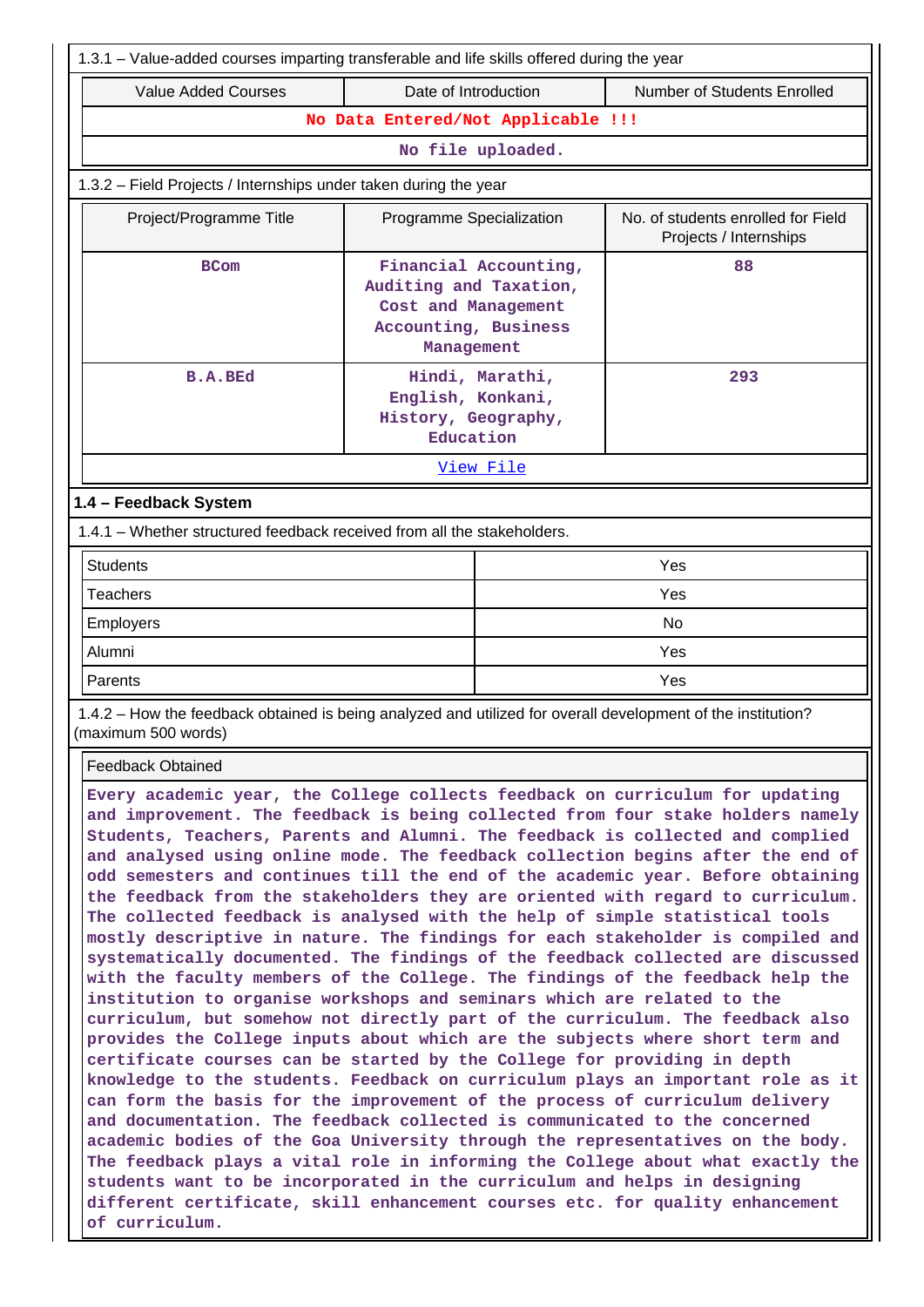|                                      |  | <b>CRITERION II - TEACHING- LEARNING AND EVALUATION</b>                           |  |                                                              |                                                                                                  |  |                                                                                                                                                                                                                                                                                                                                                                                                                                                                                                                                                                                                                                                                                                                                                                                                                                                                                                                            |  |                                                             |
|--------------------------------------|--|-----------------------------------------------------------------------------------|--|--------------------------------------------------------------|--------------------------------------------------------------------------------------------------|--|----------------------------------------------------------------------------------------------------------------------------------------------------------------------------------------------------------------------------------------------------------------------------------------------------------------------------------------------------------------------------------------------------------------------------------------------------------------------------------------------------------------------------------------------------------------------------------------------------------------------------------------------------------------------------------------------------------------------------------------------------------------------------------------------------------------------------------------------------------------------------------------------------------------------------|--|-------------------------------------------------------------|
|                                      |  | 2.1 - Student Enrolment and Profile                                               |  |                                                              |                                                                                                  |  |                                                                                                                                                                                                                                                                                                                                                                                                                                                                                                                                                                                                                                                                                                                                                                                                                                                                                                                            |  |                                                             |
|                                      |  | 2.1.1 - Demand Ratio during the year                                              |  |                                                              |                                                                                                  |  |                                                                                                                                                                                                                                                                                                                                                                                                                                                                                                                                                                                                                                                                                                                                                                                                                                                                                                                            |  |                                                             |
| Name of the<br>Programme             |  | Programme<br>Specialization                                                       |  | Number of seats<br>available                                 |                                                                                                  |  | Number of<br>Application received                                                                                                                                                                                                                                                                                                                                                                                                                                                                                                                                                                                                                                                                                                                                                                                                                                                                                          |  | <b>Students Enrolled</b>                                    |
| <b>B.A.BEd</b>                       |  | English,<br>Hindi, Marathi,<br>Konkani,<br>Education,<br>History and<br>Geography |  |                                                              | 400                                                                                              |  | 468                                                                                                                                                                                                                                                                                                                                                                                                                                                                                                                                                                                                                                                                                                                                                                                                                                                                                                                        |  | 392                                                         |
| <b>BCom</b>                          |  | Accounting,<br>Cost<br>Accounting,<br><b>Business</b><br>Management               |  |                                                              | 360                                                                                              |  | 334                                                                                                                                                                                                                                                                                                                                                                                                                                                                                                                                                                                                                                                                                                                                                                                                                                                                                                                        |  | 334                                                         |
| View File                            |  |                                                                                   |  |                                                              |                                                                                                  |  |                                                                                                                                                                                                                                                                                                                                                                                                                                                                                                                                                                                                                                                                                                                                                                                                                                                                                                                            |  |                                                             |
| 2.2 - Catering to Student Diversity  |  |                                                                                   |  |                                                              |                                                                                                  |  |                                                                                                                                                                                                                                                                                                                                                                                                                                                                                                                                                                                                                                                                                                                                                                                                                                                                                                                            |  |                                                             |
|                                      |  | 2.2.1 - Student - Full time teacher ratio (current year data)                     |  |                                                              |                                                                                                  |  |                                                                                                                                                                                                                                                                                                                                                                                                                                                                                                                                                                                                                                                                                                                                                                                                                                                                                                                            |  |                                                             |
| Year                                 |  | Number of<br>students enrolled<br>in the institution<br>(UG)                      |  | Number of<br>students enrolled<br>in the institution<br>(PG) | Number of<br>fulltime teachers<br>available in the<br>institution<br>teaching only UG<br>courses |  | Number of<br>fulltime teachers<br>available in the<br>institution<br>teaching only PG<br>courses                                                                                                                                                                                                                                                                                                                                                                                                                                                                                                                                                                                                                                                                                                                                                                                                                           |  | Number of<br>teachers<br>teaching both UG<br>and PG courses |
| 2019                                 |  | 726                                                                               |  | Nill                                                         | 32                                                                                               |  | Nill                                                                                                                                                                                                                                                                                                                                                                                                                                                                                                                                                                                                                                                                                                                                                                                                                                                                                                                       |  | 32                                                          |
| 2.3 - Teaching - Learning Process    |  |                                                                                   |  |                                                              |                                                                                                  |  |                                                                                                                                                                                                                                                                                                                                                                                                                                                                                                                                                                                                                                                                                                                                                                                                                                                                                                                            |  |                                                             |
|                                      |  | learning resources etc. (current year data)                                       |  |                                                              |                                                                                                  |  | 2.3.1 - Percentage of teachers using ICT for effective teaching with Learning Management Systems (LMS), E-                                                                                                                                                                                                                                                                                                                                                                                                                                                                                                                                                                                                                                                                                                                                                                                                                 |  |                                                             |
| Number of<br><b>Teachers on Roll</b> |  | Number of<br>teachers using<br>ICT (LMS, e-<br>Resources)                         |  | <b>ICT Tools and</b><br>resources<br>available               | Number of ICT<br>enabled<br>Classrooms                                                           |  | Numberof smart<br>classrooms                                                                                                                                                                                                                                                                                                                                                                                                                                                                                                                                                                                                                                                                                                                                                                                                                                                                                               |  | E-resources and<br>techniques used                          |
| 47                                   |  | 47                                                                                |  | 43                                                           | 18                                                                                               |  | 8                                                                                                                                                                                                                                                                                                                                                                                                                                                                                                                                                                                                                                                                                                                                                                                                                                                                                                                          |  | 11                                                          |
|                                      |  |                                                                                   |  |                                                              | View File of ICT Tools and resources                                                             |  |                                                                                                                                                                                                                                                                                                                                                                                                                                                                                                                                                                                                                                                                                                                                                                                                                                                                                                                            |  |                                                             |
|                                      |  |                                                                                   |  |                                                              |                                                                                                  |  | View File of E-resources and techniques used                                                                                                                                                                                                                                                                                                                                                                                                                                                                                                                                                                                                                                                                                                                                                                                                                                                                               |  |                                                             |
|                                      |  |                                                                                   |  |                                                              |                                                                                                  |  | 2.3.2 - Students mentoring system available in the institution? Give details. (maximum 500 words)                                                                                                                                                                                                                                                                                                                                                                                                                                                                                                                                                                                                                                                                                                                                                                                                                          |  |                                                             |
|                                      |  |                                                                                   |  |                                                              |                                                                                                  |  | College has a very healthy mentor to mentee ratio of 1:23. Mentors constantly monitor individual students<br>assigned to them, to ensure the mental and physical health of the students. Mentoring helps students to focus on<br>their academic requirements and challenges more easily thus enhancing their academic performance. • As per<br>the recommendations made by the IQAC in 2015, a well defined programme named 'Ankur' is initiated under<br>which mentees are given personal counseling, are nurtured in conducive environment and imparted value<br>education. • Mentor visits the houses of the final year students to monitor the students' schedule after college<br>hours. It also helps to establish healthy relationship between the teacher, student and the parents which helps to<br>boost the confidence of the pupil • Mentors are trained to talk all positives about the students by purposely |  |                                                             |

boost the confidence of the pupil. • Mentors are trained to talk all positives about the students by purposely avoiding complaining, narrating misconducts of the pupil in the college. This practice has seen tremendous change in the students' approach, behavior and performance in the College. • Students are guided to positively take part in sports, cultural and extracurricular activities that helps the students in exploring their own potential and improve overall abilities. • Parents of the students are also guided by the mentors so as to bring parity of approach towards the students. • Students feel more comfortable to share their personal problems with his/her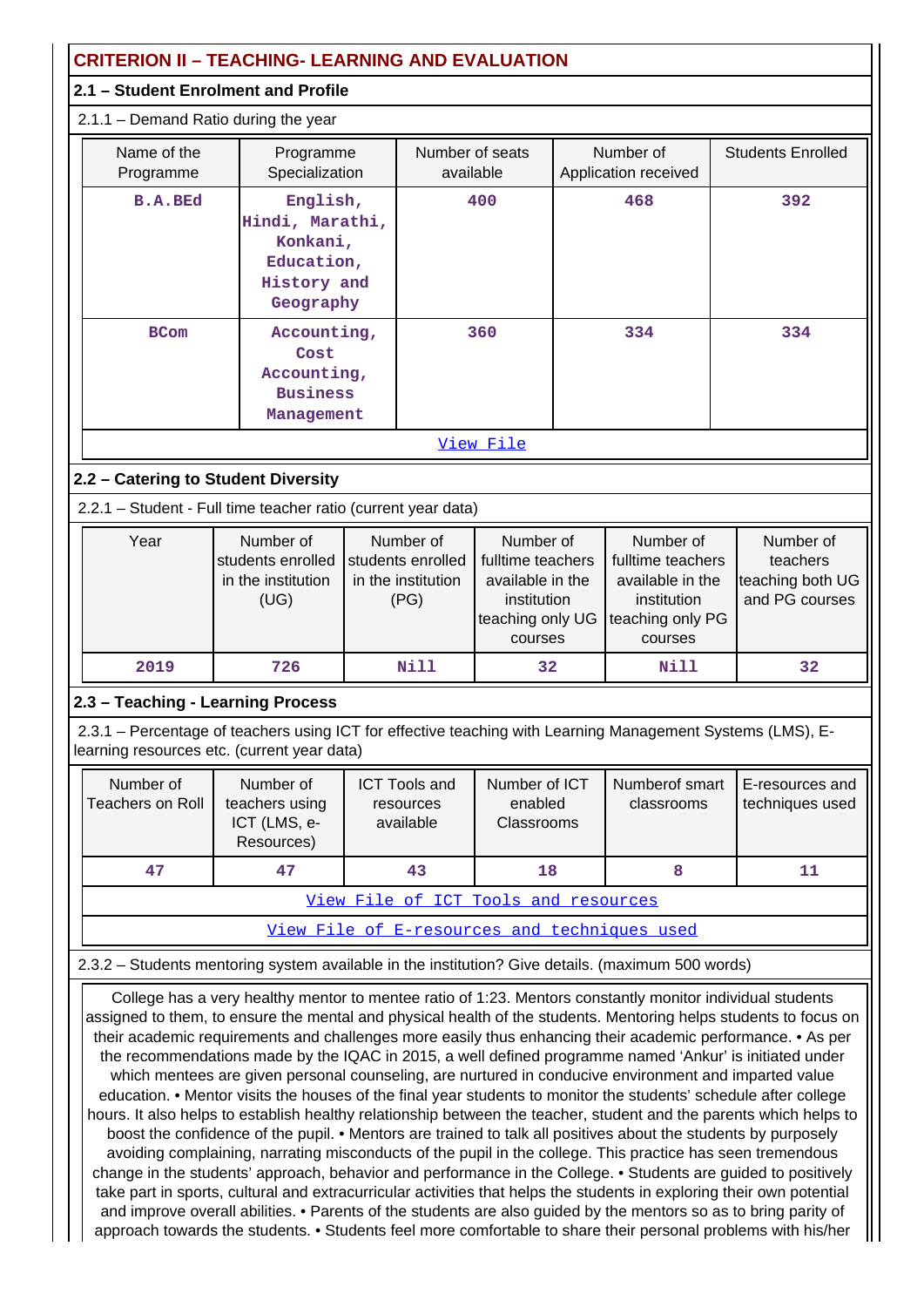mentor teacher. In such cases personal attention is given to the student by the mentor and efforts are made to resolve the problem. • Students are also mentored towards social, environmental, green initiatives, plastic free campus programmes.

| Number of students enrolled in the<br>institution                                                                                                                                              |                                                                                                                                                                                                                                                                                                                                                            | Number of fulltime teachers |                        |                                                                 | Mentor: Mentee Ratio |                                                                                                                                         |                                                                                 |                                                                                       |  |
|------------------------------------------------------------------------------------------------------------------------------------------------------------------------------------------------|------------------------------------------------------------------------------------------------------------------------------------------------------------------------------------------------------------------------------------------------------------------------------------------------------------------------------------------------------------|-----------------------------|------------------------|-----------------------------------------------------------------|----------------------|-----------------------------------------------------------------------------------------------------------------------------------------|---------------------------------------------------------------------------------|---------------------------------------------------------------------------------------|--|
| 726                                                                                                                                                                                            |                                                                                                                                                                                                                                                                                                                                                            |                             |                        | 32                                                              |                      |                                                                                                                                         |                                                                                 | 1:23                                                                                  |  |
| 2.4 - Teacher Profile and Quality                                                                                                                                                              |                                                                                                                                                                                                                                                                                                                                                            |                             |                        |                                                                 |                      |                                                                                                                                         |                                                                                 |                                                                                       |  |
| 2.4.1 - Number of full time teachers appointed during the year                                                                                                                                 |                                                                                                                                                                                                                                                                                                                                                            |                             |                        |                                                                 |                      |                                                                                                                                         |                                                                                 |                                                                                       |  |
| No. of sanctioned<br>positions                                                                                                                                                                 | No. of filled positions                                                                                                                                                                                                                                                                                                                                    |                             | Vacant positions       |                                                                 |                      | Positions filled during<br>the current year                                                                                             |                                                                                 | No. of faculty with<br>Ph.D                                                           |  |
| 37                                                                                                                                                                                             | 29                                                                                                                                                                                                                                                                                                                                                         |                             |                        | 8                                                               |                      | 2                                                                                                                                       |                                                                                 | 8                                                                                     |  |
| 2.4.2 – Honours and recognition received by teachers (received awards, recognition, fellowships at State, National,<br>International level from Government, recognised bodies during the year) |                                                                                                                                                                                                                                                                                                                                                            |                             |                        |                                                                 |                      |                                                                                                                                         |                                                                                 |                                                                                       |  |
| Year of Award                                                                                                                                                                                  | Name of full time teachers<br>receiving awards from<br>state level, national level,<br>international level                                                                                                                                                                                                                                                 |                             |                        |                                                                 | Designation          |                                                                                                                                         |                                                                                 | Name of the award,<br>fellowship, received from<br>Government or recognized<br>bodies |  |
| 2019<br>Mr. Kalidas M.                                                                                                                                                                         |                                                                                                                                                                                                                                                                                                                                                            | Mhamal                      | Assistant<br>Professor |                                                                 |                      | Awarded 3rd Prize<br>in 'Sculpture<br>Section' under the<br>Artist category in<br>the 45th State Art<br>Exhibition held in<br>2019-2020 |                                                                                 |                                                                                       |  |
|                                                                                                                                                                                                |                                                                                                                                                                                                                                                                                                                                                            |                             |                        | View File                                                       |                      |                                                                                                                                         |                                                                                 |                                                                                       |  |
| 2.5 - Evaluation Process and Reforms                                                                                                                                                           |                                                                                                                                                                                                                                                                                                                                                            |                             |                        |                                                                 |                      |                                                                                                                                         |                                                                                 |                                                                                       |  |
| 2.5.1 – Number of days from the date of semester-end/ year- end examination till the declaration of results during<br>the year                                                                 |                                                                                                                                                                                                                                                                                                                                                            |                             |                        |                                                                 |                      |                                                                                                                                         |                                                                                 |                                                                                       |  |
| Programme Name                                                                                                                                                                                 | Programme Code                                                                                                                                                                                                                                                                                                                                             |                             | Semester/year          | Last date of the last<br>semester-end/ year-<br>end examination |                      |                                                                                                                                         | Date of declaration of<br>results of semester-<br>end/ year- end<br>examination |                                                                                       |  |
| <b>BCom</b>                                                                                                                                                                                    | <b>Nill</b>                                                                                                                                                                                                                                                                                                                                                | $2019 - 20$                 |                        | $I/III -$                                                       |                      | 04/11/2019                                                                                                                              |                                                                                 | 10/12/2019                                                                            |  |
| <b>B.A.BEd</b>                                                                                                                                                                                 | <b>Nill</b>                                                                                                                                                                                                                                                                                                                                                | $2019 - 20$                 |                        | $I/III -$                                                       |                      | 06/11/2019                                                                                                                              |                                                                                 | 10/12/2019                                                                            |  |
|                                                                                                                                                                                                |                                                                                                                                                                                                                                                                                                                                                            |                             |                        | View File                                                       |                      |                                                                                                                                         |                                                                                 |                                                                                       |  |
|                                                                                                                                                                                                |                                                                                                                                                                                                                                                                                                                                                            |                             |                        |                                                                 |                      |                                                                                                                                         |                                                                                 |                                                                                       |  |
|                                                                                                                                                                                                | 2.5.2 - Reforms initiated on Continuous Internal Evaluation(CIE) system at the institutional level (250 words)<br>In the reforms initiated by the College, students in each course are<br>compulsorily required to take up at least one presentation, either in a group<br>or at an individual level so as to bolster their confidence levels. . Student's |                             |                        |                                                                 |                      |                                                                                                                                         |                                                                                 |                                                                                       |  |

**performance in the first ISA is discussed one on one with the student and necessary guidance is given for improvement in the performance for the second component of the ISA. Answer books are given to students to analyze the errors. These evaluations allow the students to improve themselves before the final exams. Besides the ISA, periodic tests (written, oral, open book test) are also conducted by the faculty at their level. Question papers are also solved in class from time to time, with the students being provided with the solutions and asked to selfevaluate. Periodic checking of students' notebooks and other**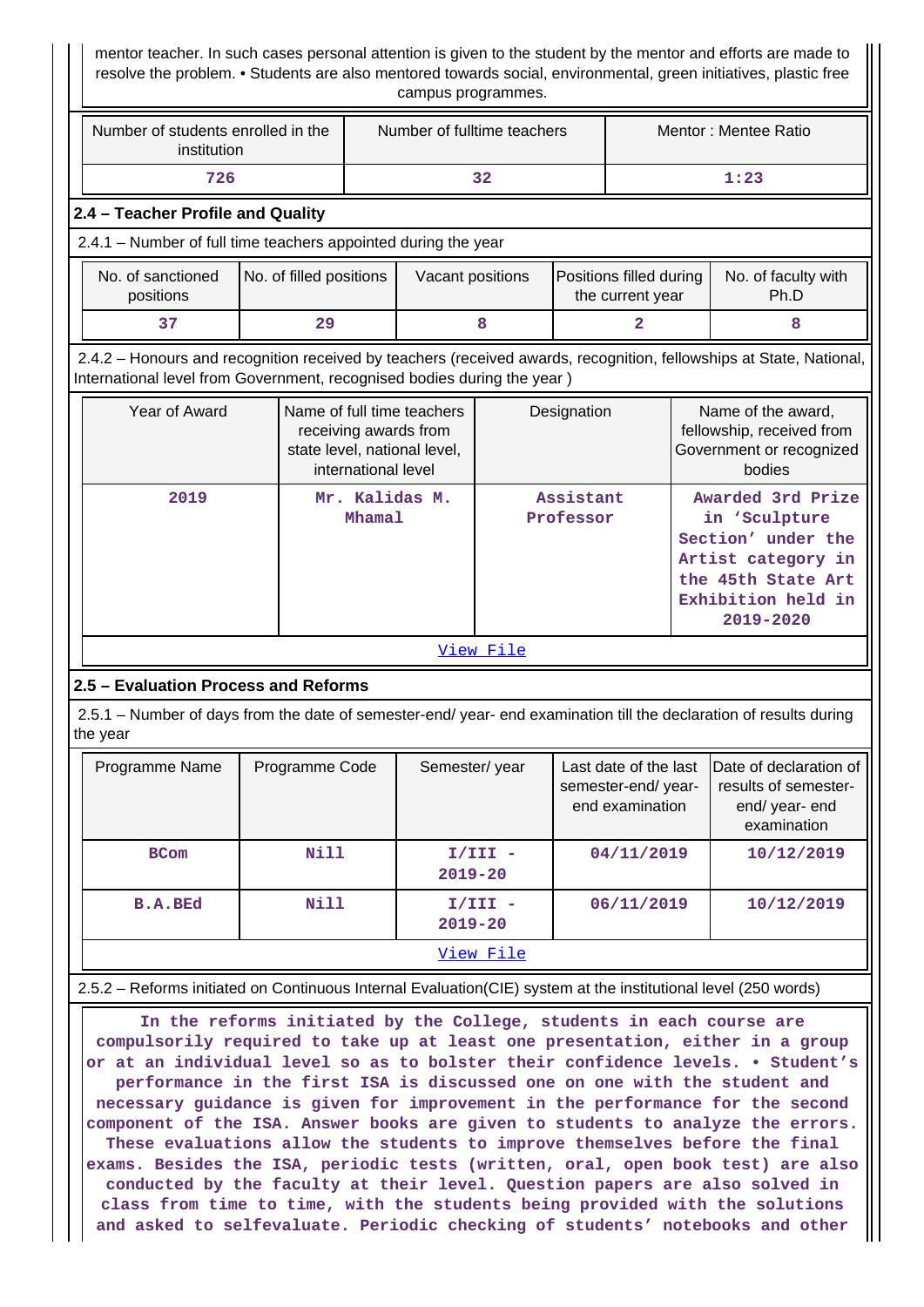**study material is also conducted. Calling students to the board and asking them to solve problems makes the student more confident about his/her understanding. Students are divided into groups, and asked to make a list of questions on each assigned topic. The students then ask these questions to each other and get them answered. For practical papers like cost accounting students are asked to explain the concept and solve the exercise based on the concept, this enables the students to apply the conceptual knowledge gained from the theory. Even in B.A.B.Ed practical subjects like Fine Arts, where students present their lessons by creating their own visual language with the help of shadow puppets, story board and stop motion animations. ISA's are also conducted in the online mode for various subjects.**

 2.5.3 – Academic calendar prepared and adhered for conduct of Examination and other related matters (250 words)

 **At the end of the academic year the Goa University sends the academic calendar of the next year to the College wherein the dates of commencement of the semester, vacations and the commencement of the examinations are mentioned. Accordingly the College prepare its academic calendar pertaining to the CIE, Examination and other related matters and strictly adheres to it. Further a tentative schedule of the semester examination, answer script assessment and date of declaration of the result is also decided. Students are made aware of the commencement of CIE schedule at the beginning of each semester. Detail schedule of the written test is displayed at least 15 days in advance along with the last date of completing the CIE. Further the detail schedule of Semester End Examination is displayed at least one month before the commencement of the examination. Pertaining to other matters of the College, the Principal calls a meeting of all the staff before the end of the previous academic calendar to discuss the formation of committees and organizing of activities for the forthcoming year. Based on the inputs provided, a staff member is entrusted the responsibility of drafting the academic calendar. The academic calendar is placed before the IQAC for the suggestions and approval. The approved academic calendar is circulated to all the faculty and students by publishing it in the institution's prospectus.**

### **2.6 – Student Performance and Learning Outcomes**

 2.6.1 – Program outcomes, program specific outcomes and course outcomes for all programs offered by the institution are stated and displayed in website of the institution (to provide the weblink)

<http://vidyaprabodhinicollege.edu.in/VPCCECM/CourseOutcome.php>

### 2.6.2 – Pass percentage of students

| Programme<br>Code | Programme<br>Name | Programme<br>Specialization                                          | Number of<br>students<br>appeared in the<br>final year<br>examination | Number of<br>students passed<br>in final year<br>examination | Pass Percentage |
|-------------------|-------------------|----------------------------------------------------------------------|-----------------------------------------------------------------------|--------------------------------------------------------------|-----------------|
| Nill              | <b>BCom</b>       | Accounting,<br>Cost<br>Accounting &<br><b>Business</b><br>Management | 88                                                                    | 88                                                           | 100             |
| Nill              | <b>B.A.BEd</b>    | English,<br>Hindi,<br>Marathi,<br>Konkani,<br>Education,             | 97                                                                    | 97                                                           | 100             |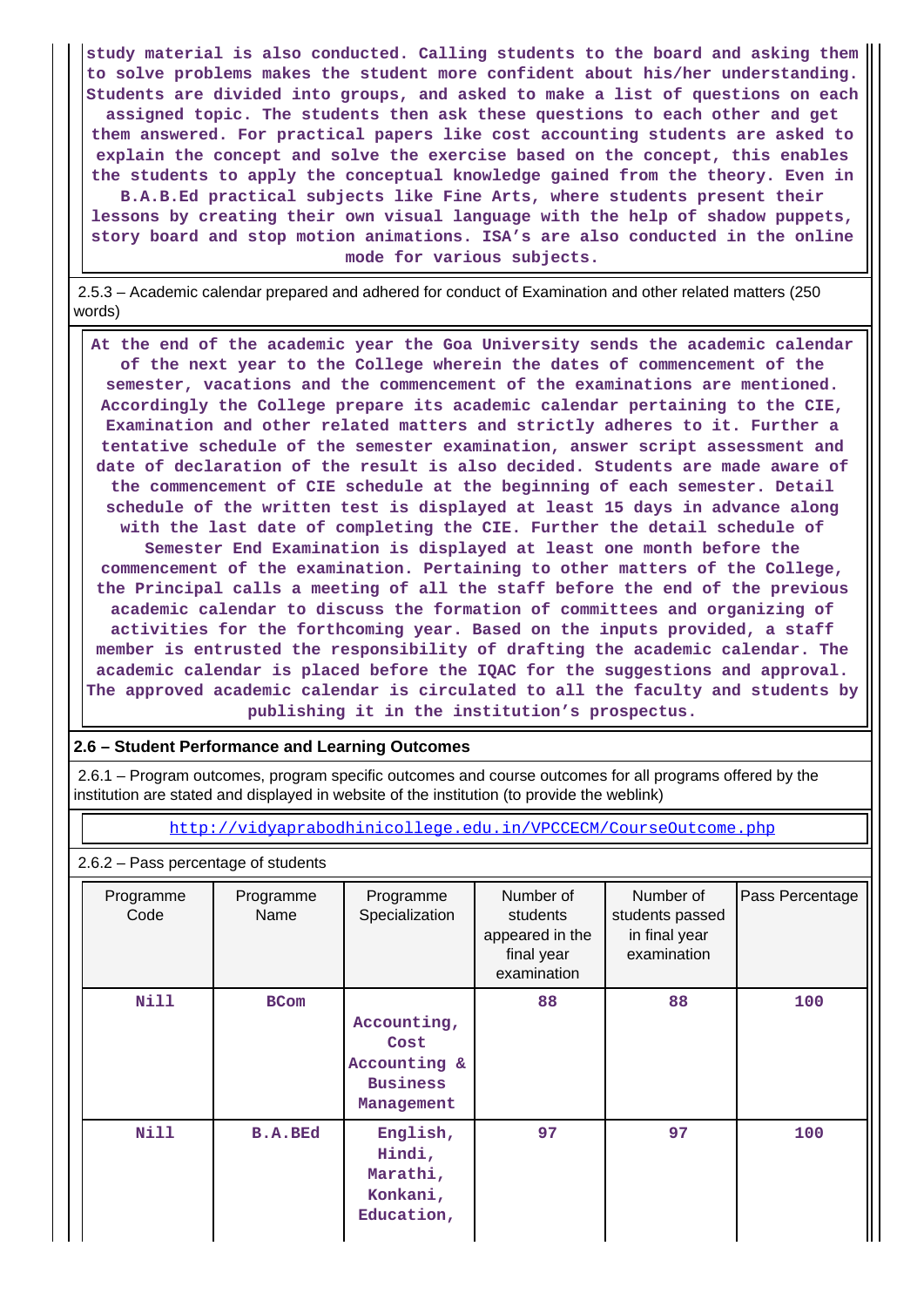|                                                                                                                                          |                                                                                                                                                                           |                                 |                         | History and<br>Geography           |                         |                 |                        |                                                                             |
|------------------------------------------------------------------------------------------------------------------------------------------|---------------------------------------------------------------------------------------------------------------------------------------------------------------------------|---------------------------------|-------------------------|------------------------------------|-------------------------|-----------------|------------------------|-----------------------------------------------------------------------------|
|                                                                                                                                          |                                                                                                                                                                           |                                 |                         |                                    | No file uploaded.       |                 |                        |                                                                             |
|                                                                                                                                          | 2.7 - Student Satisfaction Survey                                                                                                                                         |                                 |                         |                                    |                         |                 |                        |                                                                             |
|                                                                                                                                          | 2.7.1 - Student Satisfaction Survey (SSS) on overall institutional performance (Institution may design the<br>questionnaire) (results and details be provided as weblink) |                                 |                         |                                    |                         |                 |                        |                                                                             |
|                                                                                                                                          |                                                                                                                                                                           |                                 |                         |                                    |                         |                 |                        |                                                                             |
|                                                                                                                                          |                                                                                                                                                                           |                                 |                         |                                    |                         |                 |                        | http://vidyaprabodhinicollege.edu.in/VPCCECM/StudentsSatisfactionSurvey.php |
|                                                                                                                                          | <b>CRITERION III - RESEARCH, INNOVATIONS AND EXTENSION</b>                                                                                                                |                                 |                         |                                    |                         |                 |                        |                                                                             |
|                                                                                                                                          | 3.1 - Resource Mobilization for Research                                                                                                                                  |                                 |                         |                                    |                         |                 |                        |                                                                             |
|                                                                                                                                          | 3.1.1 - Research funds sanctioned and received from various agencies, industry and other organisations                                                                    |                                 |                         |                                    |                         |                 |                        |                                                                             |
|                                                                                                                                          | Duration<br>Name of the funding<br>Nature of the Project<br>Total grant<br>sanctioned<br>during the year<br>agency                                                        |                                 |                         |                                    |                         | Amount received |                        |                                                                             |
|                                                                                                                                          |                                                                                                                                                                           |                                 |                         | No Data Entered/Not Applicable !!! |                         |                 |                        |                                                                             |
| No file uploaded.                                                                                                                        |                                                                                                                                                                           |                                 |                         |                                    |                         |                 |                        |                                                                             |
|                                                                                                                                          | 3.2 - Innovation Ecosystem                                                                                                                                                |                                 |                         |                                    |                         |                 |                        |                                                                             |
| 3.2.1 - Workshops/Seminars Conducted on Intellectual Property Rights (IPR) and Industry-Academia Innovative<br>practices during the year |                                                                                                                                                                           |                                 |                         |                                    |                         |                 |                        |                                                                             |
|                                                                                                                                          | Title of workshop/seminar<br>Name of the Dept.<br>Date                                                                                                                    |                                 |                         |                                    |                         |                 |                        |                                                                             |
|                                                                                                                                          | <b>NIL</b>                                                                                                                                                                |                                 |                         |                                    |                         |                 |                        |                                                                             |
| 3.2.2 - Awards for Innovation won by Institution/Teachers/Research scholars/Students during the year                                     |                                                                                                                                                                           |                                 |                         |                                    |                         |                 |                        |                                                                             |
|                                                                                                                                          | Title of the innovation                                                                                                                                                   | Name of Awardee                 |                         | Awarding Agency                    |                         |                 | Date of award          | Category                                                                    |
|                                                                                                                                          | Gaming                                                                                                                                                                    | Rudresh                         |                         |                                    | International           | 14/12/2019      |                        | Gaming                                                                      |
|                                                                                                                                          | Approach to<br>community based                                                                                                                                            | Mhamal, Asst.<br>Prof. in       |                         | Entrepreneurshi<br>p Forum, UK and |                         |                 |                        | Approach to<br>community based                                              |
|                                                                                                                                          | waste                                                                                                                                                                     | Commerce Deepak                 |                         | DHE, Govt. of                      |                         |                 |                        | waste                                                                       |
|                                                                                                                                          | management                                                                                                                                                                | Naik, Student<br>Sanket Raikar, |                         | Goa.                               |                         |                 |                        | management                                                                  |
|                                                                                                                                          | system                                                                                                                                                                    | Student                         |                         |                                    |                         |                 |                        | system                                                                      |
|                                                                                                                                          |                                                                                                                                                                           |                                 |                         |                                    | View File               |                 |                        |                                                                             |
|                                                                                                                                          | 3.2.3 - No. of Incubation centre created, start-ups incubated on campus during the year                                                                                   |                                 |                         |                                    |                         |                 |                        |                                                                             |
|                                                                                                                                          | Incubation<br>Center                                                                                                                                                      | Name                            |                         | Sponsered By                       | Name of the<br>Start-up |                 | Nature of Start-<br>up | Date of<br>Commencement                                                     |
|                                                                                                                                          | NIL                                                                                                                                                                       | Nill                            |                         | <b>Nill</b>                        | <b>Nill</b>             |                 | <b>Nill</b>            | Nill                                                                        |
|                                                                                                                                          |                                                                                                                                                                           |                                 |                         |                                    | No file uploaded.       |                 |                        |                                                                             |
|                                                                                                                                          | 3.3 - Research Publications and Awards                                                                                                                                    |                                 |                         |                                    |                         |                 |                        |                                                                             |
|                                                                                                                                          | 3.3.1 - Incentive to the teachers who receive recognition/awards                                                                                                          |                                 |                         |                                    |                         |                 |                        |                                                                             |
|                                                                                                                                          | <b>State</b>                                                                                                                                                              |                                 |                         | National                           |                         |                 |                        | International                                                               |
|                                                                                                                                          |                                                                                                                                                                           |                                 |                         | No Data Entered/Not Applicable !!! |                         |                 |                        |                                                                             |
|                                                                                                                                          | 3.3.2 - Ph. Ds awarded during the year (applicable for PG College, Research Center)                                                                                       |                                 |                         |                                    |                         |                 |                        |                                                                             |
|                                                                                                                                          |                                                                                                                                                                           |                                 | Number of PhD's Awarded |                                    |                         |                 |                        |                                                                             |
|                                                                                                                                          |                                                                                                                                                                           | Name of the Department          |                         |                                    |                         |                 |                        |                                                                             |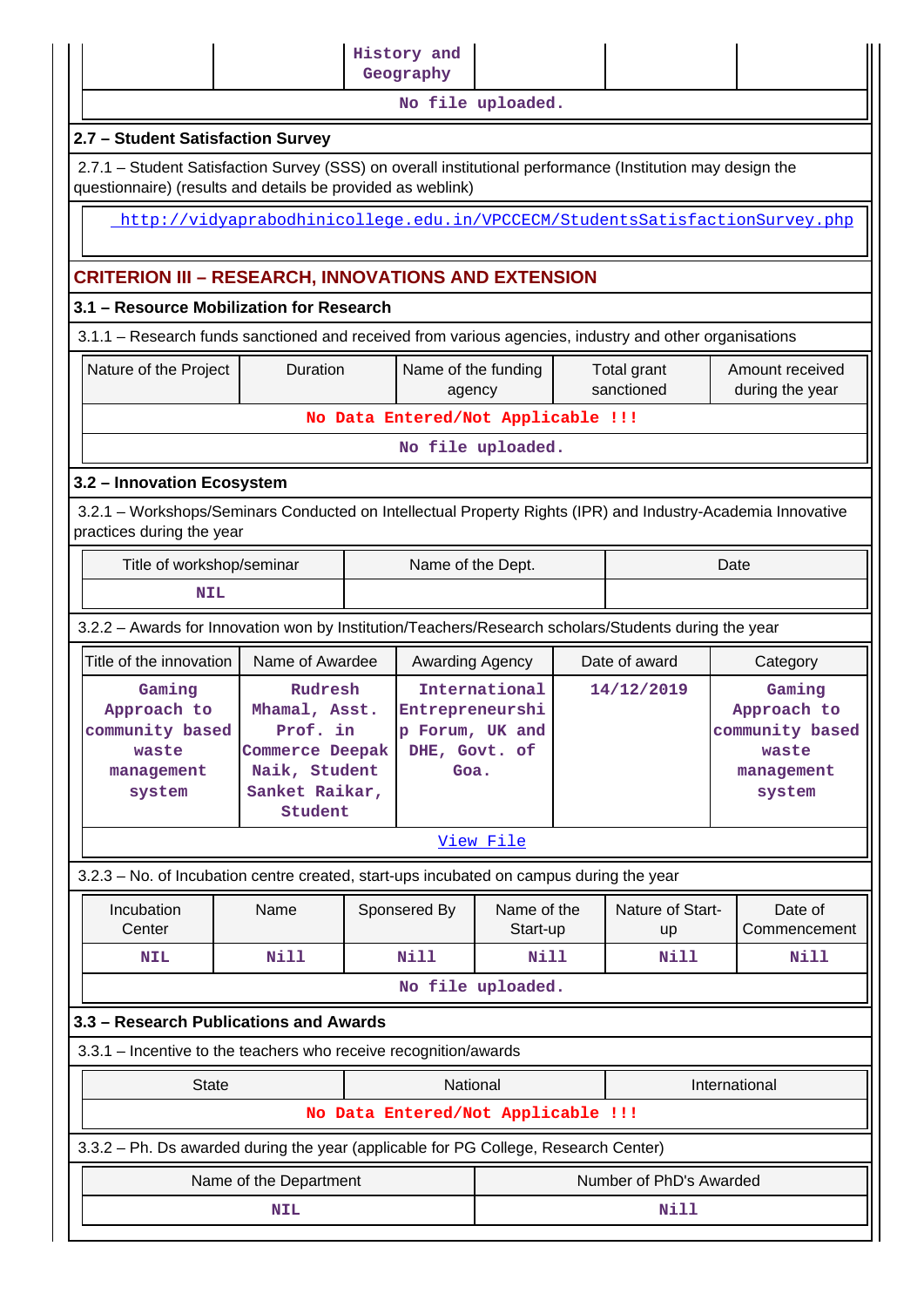| 3.3.3 - Research Publications in the Journals notified on UGC website during the year                                                                                                                    |                                      |                                                                                                                                                                       |                        |           |                       |                                                                    |                                                      |  |
|----------------------------------------------------------------------------------------------------------------------------------------------------------------------------------------------------------|--------------------------------------|-----------------------------------------------------------------------------------------------------------------------------------------------------------------------|------------------------|-----------|-----------------------|--------------------------------------------------------------------|------------------------------------------------------|--|
| <b>Type</b>                                                                                                                                                                                              |                                      | Department                                                                                                                                                            |                        |           | Number of Publication |                                                                    | Average Impact Factor (if<br>any)                    |  |
| National                                                                                                                                                                                                 |                                      | Commerce                                                                                                                                                              |                        |           | 4                     |                                                                    | Nill                                                 |  |
| National                                                                                                                                                                                                 |                                      | Social Science                                                                                                                                                        |                        |           | $\mathbf{2}$          |                                                                    | Nill                                                 |  |
|                                                                                                                                                                                                          |                                      |                                                                                                                                                                       |                        | View File |                       |                                                                    |                                                      |  |
| Proceedings per Teacher during the year                                                                                                                                                                  |                                      | 3.3.4 - Books and Chapters in edited Volumes / Books published, and papers in National/International Conference                                                       |                        |           |                       |                                                                    |                                                      |  |
|                                                                                                                                                                                                          | Department                           |                                                                                                                                                                       |                        |           |                       | Number of Publication                                              |                                                      |  |
|                                                                                                                                                                                                          |                                      | Commerce                                                                                                                                                              |                        |           |                       | 1                                                                  |                                                      |  |
|                                                                                                                                                                                                          |                                      |                                                                                                                                                                       |                        | View File |                       |                                                                    |                                                      |  |
|                                                                                                                                                                                                          |                                      | 3.3.5 - Bibliometrics of the publications during the last Academic year based on average citation index in Scopus/<br>Web of Science or PubMed/ Indian Citation Index |                        |           |                       |                                                                    |                                                      |  |
| Title of the<br>Paper                                                                                                                                                                                    | Name of<br>Author                    | Title of journal                                                                                                                                                      | Year of<br>publication |           | <b>Citation Index</b> | Institutional<br>affiliation as<br>mentioned in<br>the publication | Number of<br>citations<br>excluding self<br>citation |  |
| Impact<br>of Social<br>Media in<br>Changing<br>lifestyles<br>of Student<br><b>Teachers</b><br>and<br>Teacher<br>Educators<br>in Goa                                                                      | Ms.<br>Deeksha<br>Naik<br>Talaulikar | Education<br>on Digital<br>Culture<br>and social<br>media                                                                                                             |                        | 2020      | <b>Nill</b>           | <b>Nill</b>                                                        | Nill                                                 |  |
| Applicat<br>ion of<br>Geospatial<br>Technology<br>for<br>Village In<br>formation<br>System<br>$(VIS)$ : A<br>Case Study<br>of<br>Soundalga<br>Village of<br>Belgavi<br>District,<br>Karnataka<br>(INDIA) | Sagar P.<br>Mali                     | Juni<br>Khyat Publ<br>ication                                                                                                                                         |                        | 2020      | <b>Nill</b>           | <b>Nill</b>                                                        | <b>Nill</b>                                          |  |
| Working<br>of Farmers<br>Clubs in<br>North Goa:<br>An<br>Analytical<br>Study.                                                                                                                            | Arun R.<br>Marathe                   | Journal<br>of Informa<br>tion and C<br>omputation<br>al Science                                                                                                       |                        | 2020      | Nill                  | Nill                                                               | <b>Nill</b>                                          |  |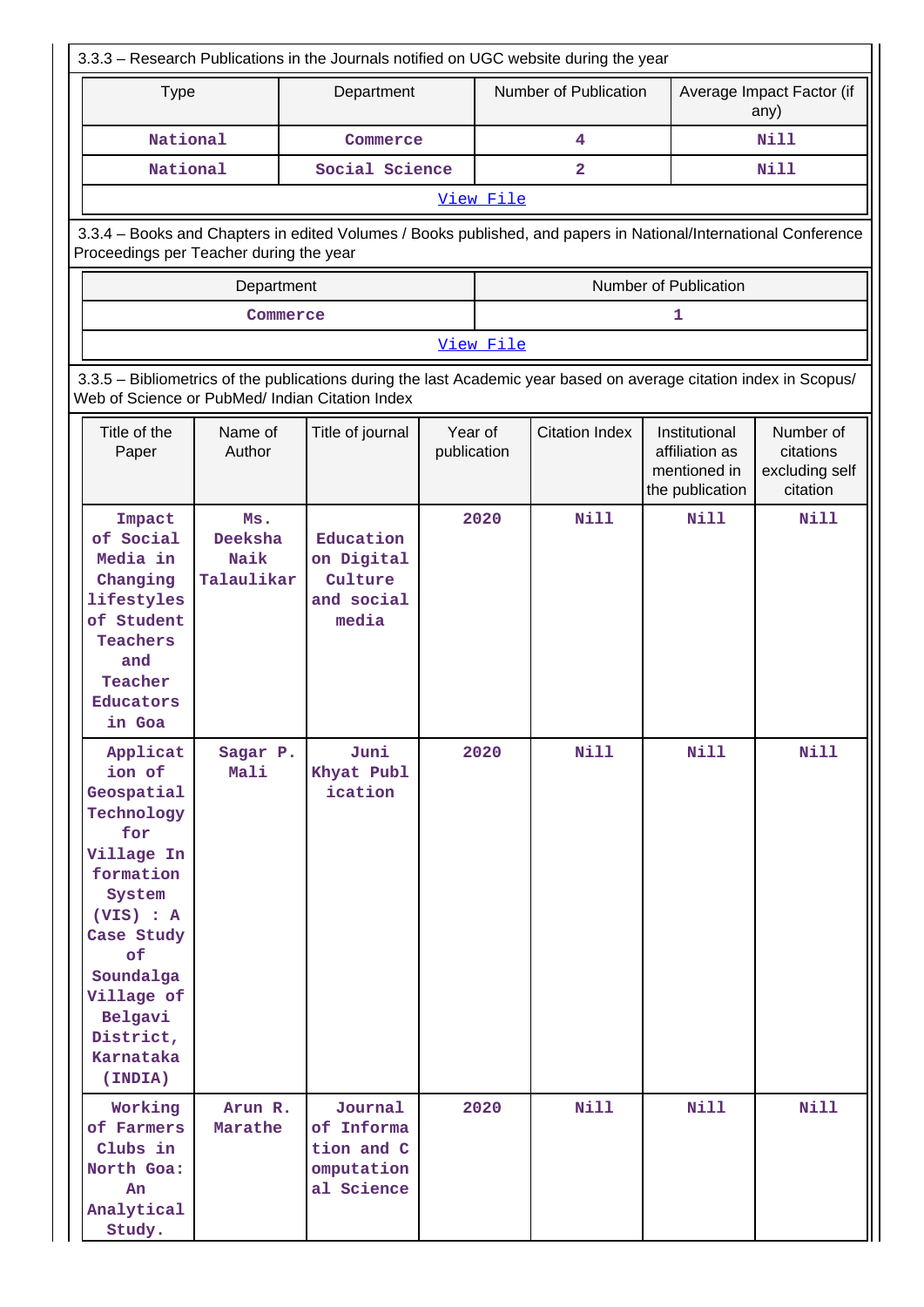| Product<br>Mix of the<br>Postal<br>Department<br>in India:<br>An<br>Overview                                                                                                                                       | Sunny<br>Pandhre  | Akshara<br>Multidisci<br>plinary<br>Research<br>Journal |                        | 2020      | <b>Nill</b>                                              | Nill                                                 |   | Nill                                                               |
|--------------------------------------------------------------------------------------------------------------------------------------------------------------------------------------------------------------------|-------------------|---------------------------------------------------------|------------------------|-----------|----------------------------------------------------------|------------------------------------------------------|---|--------------------------------------------------------------------|
| India<br>Post<br>Payment<br>Bank :<br><b>SWOC</b><br>Analysis                                                                                                                                                      | Sunny<br>Pandhre  | <b>Studies</b><br>of Indian<br>Places<br><b>Names</b>   |                        | 2020      | <b>Nill</b>                                              | <b>Nill</b>                                          |   | <b>Nill</b>                                                        |
| Entrepre<br>neural Opp<br>ortunities<br>in the<br>State of<br>Goa: A<br>Study                                                                                                                                      | Sunny<br>Pandhre  | <b>Studies</b><br>of Indian<br>Places<br><b>Names</b>   |                        | 2020      | <b>Nill</b>                                              | <b>Nill</b>                                          |   | <b>Nill</b>                                                        |
|                                                                                                                                                                                                                    |                   |                                                         |                        | View File |                                                          |                                                      |   |                                                                    |
| 3.3.6 - h-Index of the Institutional Publications during the year. (based on Scopus/ Web of science)                                                                                                               |                   |                                                         |                        |           |                                                          |                                                      |   |                                                                    |
| Title of the<br>Paper                                                                                                                                                                                              | Name of<br>Author | Title of journal                                        | Year of<br>publication |           | h-index                                                  | Number of<br>citations<br>excluding self<br>citation |   | Institutional<br>affiliation as<br>mentioned in<br>the publication |
| <b>NIL</b>                                                                                                                                                                                                         | <b>Nill</b>       | <b>Nill</b>                                             |                        | Nill      | Nill                                                     | Nill                                                 |   | Nill                                                               |
|                                                                                                                                                                                                                    |                   |                                                         | No file uploaded.      |           |                                                          |                                                      |   |                                                                    |
| 3.3.7 - Faculty participation in Seminars/Conferences and Symposia during the year:                                                                                                                                |                   |                                                         |                        |           |                                                          |                                                      |   |                                                                    |
| Number of Faculty                                                                                                                                                                                                  |                   | International                                           | National               |           | <b>State</b>                                             |                                                      |   | Local                                                              |
| Attended/Semi<br>nars/Workshops                                                                                                                                                                                    |                   | 9                                                       |                        | 14        | 39                                                       |                                                      | 1 |                                                                    |
| Presented<br>papers                                                                                                                                                                                                |                   | 21                                                      |                        | 13        | <b>Nill</b>                                              |                                                      |   | <b>Nill</b>                                                        |
| Resource<br>persons                                                                                                                                                                                                |                   | <b>Nill</b>                                             |                        | Nill      | Nill                                                     |                                                      |   | 3                                                                  |
|                                                                                                                                                                                                                    |                   |                                                         |                        | View File |                                                          |                                                      |   |                                                                    |
| 3.4 - Extension Activities                                                                                                                                                                                         |                   |                                                         |                        |           |                                                          |                                                      |   |                                                                    |
| 3.4.1 – Number of extension and outreach programmes conducted in collaboration with industry, community and<br>Non- Government Organisations through NSS/NCC/Red cross/Youth Red Cross (YRC) etc., during the year |                   |                                                         |                        |           |                                                          |                                                      |   |                                                                    |
| Title of the activities                                                                                                                                                                                            |                   | Organising unit/agency/<br>collaborating agency         |                        |           | Number of teachers<br>participated in such<br>activities |                                                      |   | Number of students<br>participated in such<br>activities           |
| Rally on AIDS<br>Awareness on 30th<br>January 2020.                                                                                                                                                                |                   | Directore of<br>Sport and Youth<br>Affairs              |                        |           | $\overline{\mathbf{2}}$                                  |                                                      |   | 100                                                                |
| <b>Blood</b> donation<br>Camp on 3rd<br>February 2020.                                                                                                                                                             |                   | Blood Bank, Goa<br>Medical College                      |                        |           | $\overline{2}$                                           |                                                      |   | 49                                                                 |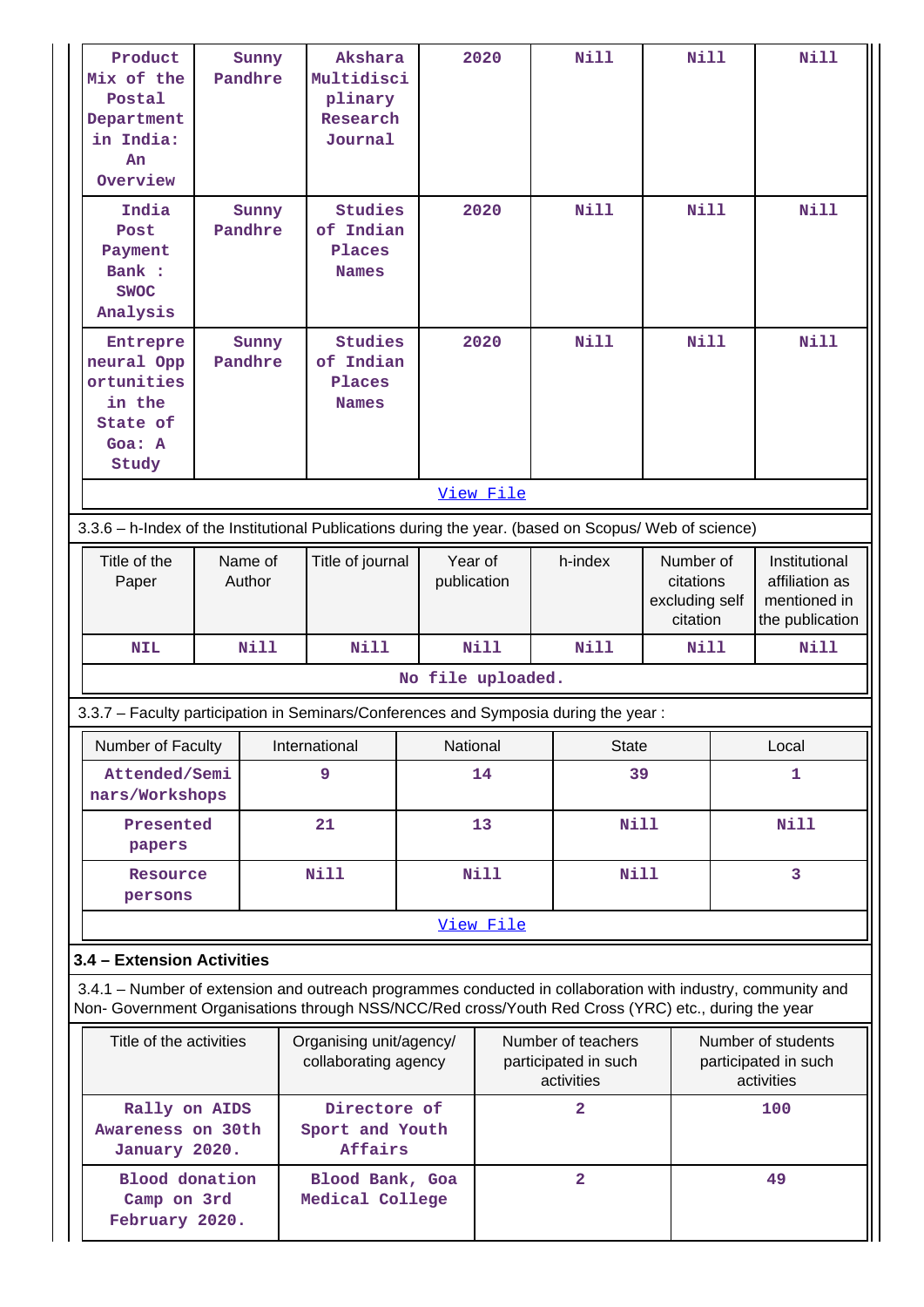| Essay competition<br>on Water<br>Conservation: A<br>Need of an Hour on<br>11 september, 2019                                                                                                                   |  | Panaji                                                             |                                                                                            |                                        | $\mathbf{2}$                                            |    | 58                                                      |
|----------------------------------------------------------------------------------------------------------------------------------------------------------------------------------------------------------------|--|--------------------------------------------------------------------|--------------------------------------------------------------------------------------------|----------------------------------------|---------------------------------------------------------|----|---------------------------------------------------------|
| Awareness Ralley<br>on Beti Bachavo<br>Beti Padhavo on<br>24th January 2020                                                                                                                                    |  | Directore of<br>Sport and Youth<br>Affairs                         |                                                                                            |                                        | $\overline{2}$                                          |    | 47                                                      |
| Fit India<br>Cyclothon Ralley on<br>18th January 2020                                                                                                                                                          |  | Directore of<br>Sport and Youth<br>Affairs                         |                                                                                            | $\overline{2}$                         |                                                         |    | 75                                                      |
| Celebration of<br>Road Sefty week on<br>18th January                                                                                                                                                           |  | Directorate of<br>Transport                                        |                                                                                            |                                        | $\overline{2}$                                          |    | 105                                                     |
| NSS students<br>training Programme<br>on 14th January<br>2020                                                                                                                                                  |  | <b>SAKSHAYM</b>                                                    |                                                                                            |                                        | $\overline{2}$                                          |    | 15                                                      |
| Rally on<br>International Yoga<br>Day on 21st June<br>2019                                                                                                                                                     |  | Directore of<br>Sport and Youth<br><b>Affairs</b>                  |                                                                                            |                                        | 1                                                       | 25 |                                                         |
|                                                                                                                                                                                                                |  |                                                                    |                                                                                            | View File                              |                                                         |    |                                                         |
| 3.4.2 - Awards and recognition received for extension activities from Government and other recognized bodies<br>during the year                                                                                |  |                                                                    |                                                                                            |                                        |                                                         |    |                                                         |
| Name of the activity                                                                                                                                                                                           |  | Award/Recognition                                                  |                                                                                            | <b>Awarding Bodies</b>                 |                                                         |    | Number of students<br><b>Benefited</b>                  |
| <b>NIL</b>                                                                                                                                                                                                     |  | N111                                                               |                                                                                            |                                        | Nill                                                    |    | Nill                                                    |
|                                                                                                                                                                                                                |  |                                                                    | No file uploaded.                                                                          |                                        |                                                         |    |                                                         |
| 3.4.3 - Students participating in extension activities with Government Organisations, Non-Government<br>Organisations and programmes such as Swachh Bharat, Aids Awareness, Gender Issue, etc. during the year |  |                                                                    |                                                                                            |                                        |                                                         |    |                                                         |
| Name of the scheme                                                                                                                                                                                             |  | Organising unit/Agen<br>cy/collaborating<br>agency                 | Name of the activity                                                                       |                                        | Number of teachers<br>participated in such<br>activites |    | Number of students<br>participated in such<br>activites |
| <b>AIDS</b><br><b>Awareness</b>                                                                                                                                                                                |  | Red Ribon<br>Ce11                                                  | Awareness on<br>30th January<br>2020.                                                      | Rally on AIDS                          | $\overline{a}$                                          |    | 100                                                     |
| <b>AIDS</b><br>Awareness                                                                                                                                                                                       |  | Red Ribon<br>Ce11                                                  | Poster Making<br>Competition on<br>the topic AIDS<br>Awareness on<br>28th January<br>2020. | $\overline{\mathbf{2}}$<br>Inter-Class |                                                         |    | 16                                                      |
| Life skills                                                                                                                                                                                                    |  | Asilo<br>Hospital<br>-Psychiatric<br>department one<br>dayworkshop |                                                                                            | Nill                                   | Nill                                                    |    | 100                                                     |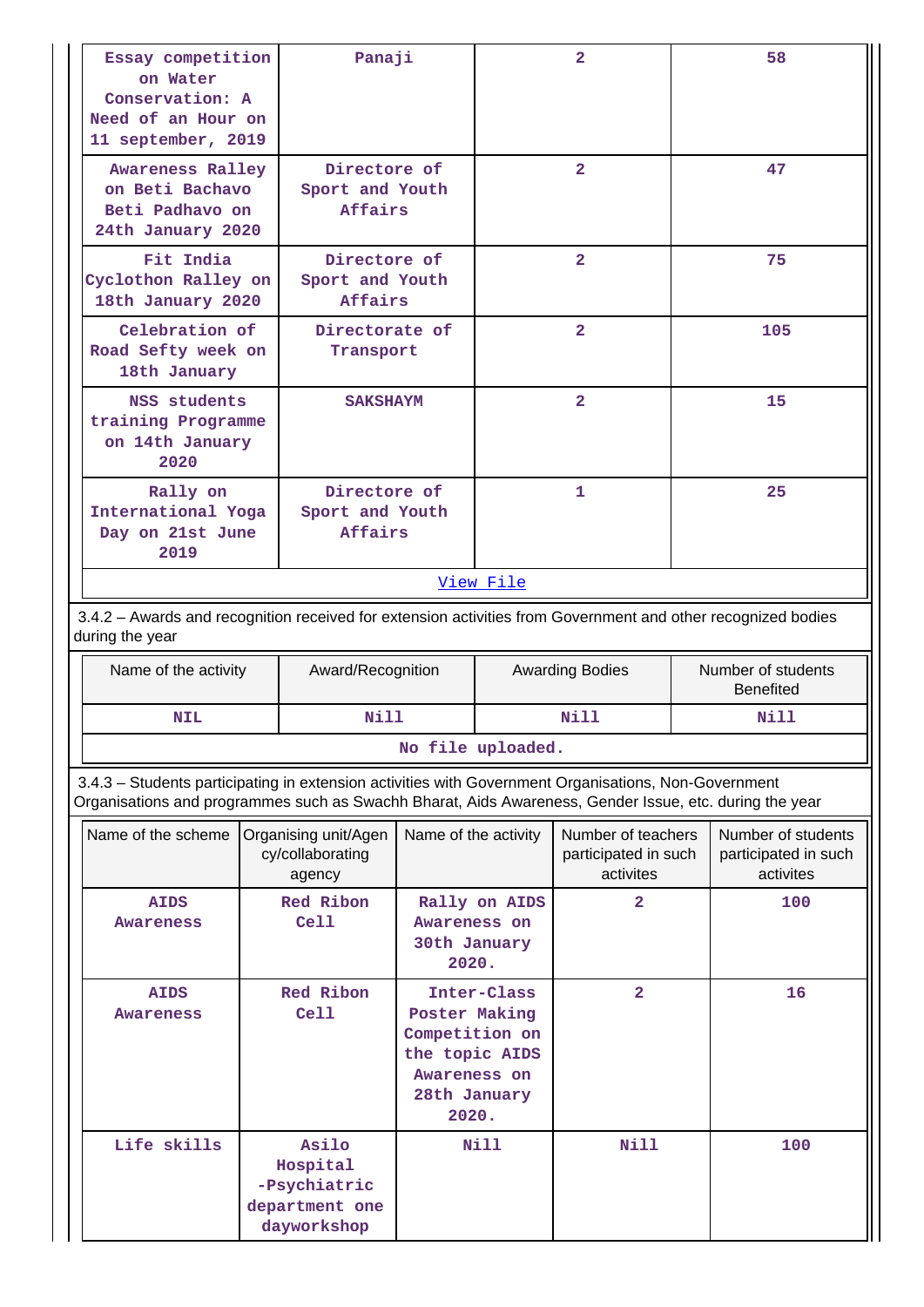| Gender<br>Champions                                                                                         | Govt. College<br>of Arts,<br>Science and<br>Commerce,<br>Khandola Goa                                                                     | Two days<br>workshop on<br>Gender<br>Sensitization<br>and Skilling of<br>Girl Students |                                                                                                                                                                                                                                                                                                             |                             | $\overline{a}$ |
|-------------------------------------------------------------------------------------------------------------|-------------------------------------------------------------------------------------------------------------------------------------------|----------------------------------------------------------------------------------------|-------------------------------------------------------------------------------------------------------------------------------------------------------------------------------------------------------------------------------------------------------------------------------------------------------------|-----------------------------|----------------|
| Gender<br>Champions                                                                                         | Gender<br>Champion Club<br>of Vidya<br>Prabodhini<br>Collge of<br>Commerce,<br>Education,<br>Computer and<br>Management,<br>Parvari - Goa |                                                                                        | Screening of<br>Education film<br>- KOMAL on<br>child sexual<br>abuse                                                                                                                                                                                                                                       | 1.                          | 169            |
| Gender<br>Champions                                                                                         | Gender<br>Champion Club<br>of Vidya<br>Prabodhini<br>Collge of<br>Commerce,<br>Education,<br>Computer and<br>Management,<br>Parvari - Goa |                                                                                        | Video Series<br>on Gender<br><b>Issues</b>                                                                                                                                                                                                                                                                  | 1                           | 163            |
| 7th Economic<br>Census                                                                                      | National<br>Statistical<br>Office(NSO)                                                                                                    | December 2019<br>2020)                                                                 | Students were<br>trained by CSC<br>e-Governance<br>Services India<br>Limited and<br>National<br>Statistical<br>Office, Parvari<br>to work as<br>Enumerators and<br>Supervisors for<br>the 7th<br><b>Economic Census</b><br>in the North-<br>Goa area for a<br>One week (24th<br>to 8th January<br>View File | 1                           | 23             |
| 3.5 - Collaborations                                                                                        |                                                                                                                                           |                                                                                        |                                                                                                                                                                                                                                                                                                             |                             |                |
| 3.5.1 – Number of Collaborative activities for research, faculty exchange, student exchange during the year |                                                                                                                                           |                                                                                        |                                                                                                                                                                                                                                                                                                             |                             |                |
| Nature of activity                                                                                          | Participant                                                                                                                               |                                                                                        |                                                                                                                                                                                                                                                                                                             | Source of financial support | Duration       |
| Sagar Mali taken<br>3 sessions (6<br>Hours) to<br>P.G.Diploma in Geo-<br>informatics                        |                                                                                                                                           | Students - 22                                                                          |                                                                                                                                                                                                                                                                                                             | <b>NIL</b>                  | 2020           |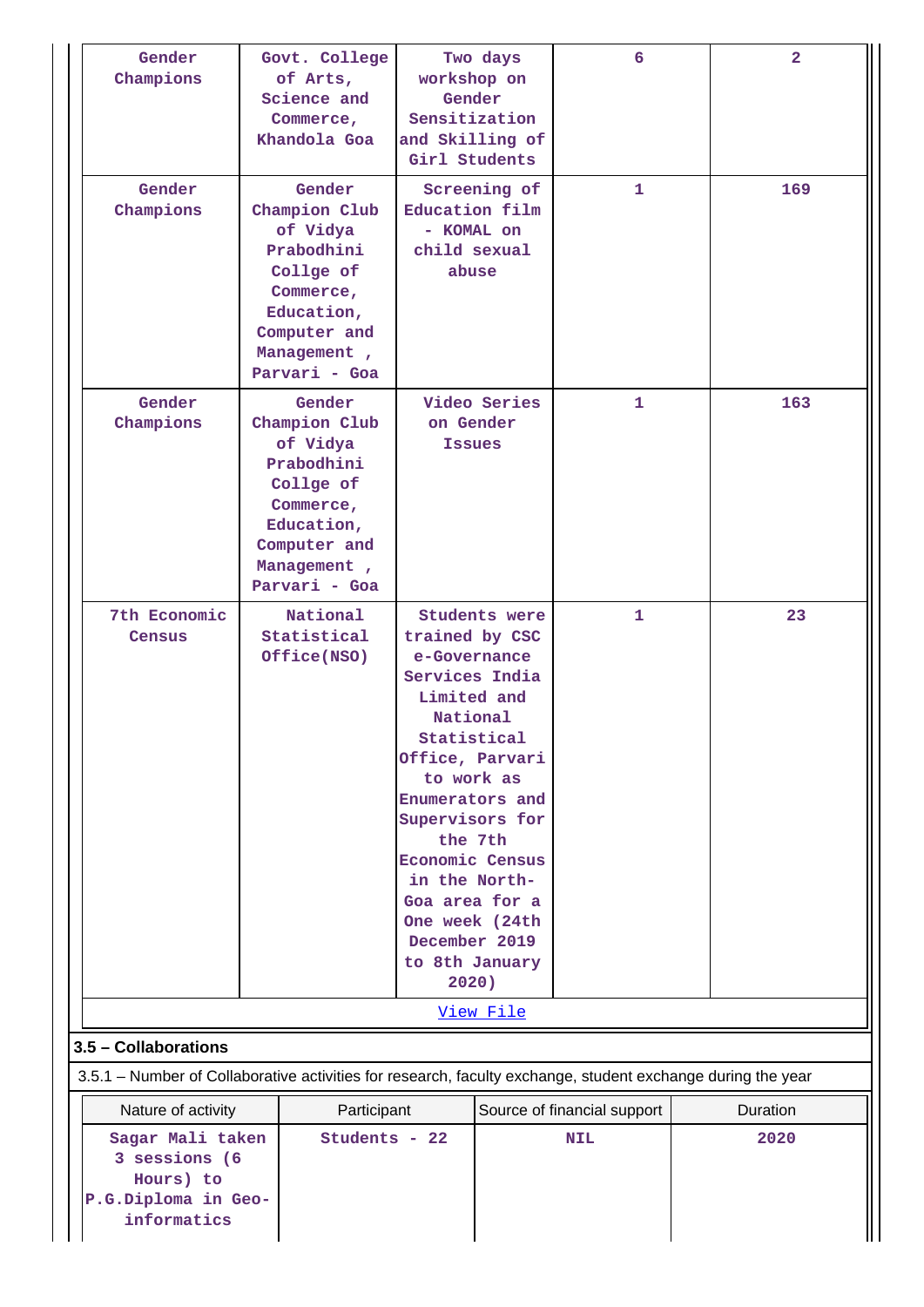| Students of<br>Department of<br>Geography,<br>Parvatibai Chowgule<br>College of Arts and<br>Science, Margao-Goa<br>under Faculty<br>Exchange Program  |                                                 |              |                                                                                                   |                                                                                                                       |                    |                                |                                                           |
|-------------------------------------------------------------------------------------------------------------------------------------------------------|-------------------------------------------------|--------------|---------------------------------------------------------------------------------------------------|-----------------------------------------------------------------------------------------------------------------------|--------------------|--------------------------------|-----------------------------------------------------------|
|                                                                                                                                                       |                                                 |              |                                                                                                   | View File                                                                                                             |                    |                                |                                                           |
| facilities etc. during the year                                                                                                                       |                                                 |              |                                                                                                   | 3.5.2 - Linkages with institutions/industries for internship, on-the- job training, project work, sharing of research |                    |                                |                                                           |
| Nature of linkage                                                                                                                                     | Title of the<br>linkage                         |              | Name of the<br>partnering<br>institution/<br>industry<br>/research lab<br>with contact<br>details | <b>Duration From</b>                                                                                                  | <b>Duration To</b> |                                | Participant                                               |
| Internship                                                                                                                                            | Long term<br>inter-instit<br>utional<br>linkage |              | L.D.Samanth<br>High School,<br>Vidyanagar,<br>Porvorim                                            | 01/06/2019                                                                                                            |                    | 22/12/2020                     | 10                                                        |
|                                                                                                                                                       |                                                 |              |                                                                                                   | View File                                                                                                             |                    |                                |                                                           |
| 3.5.3 - MoUs signed with institutions of national, international importance, other universities, industries, corporate<br>houses etc. during the year |                                                 |              |                                                                                                   |                                                                                                                       |                    |                                |                                                           |
| Organisation                                                                                                                                          |                                                 |              |                                                                                                   |                                                                                                                       |                    |                                |                                                           |
|                                                                                                                                                       |                                                 |              | Date of MoU signed                                                                                | Purpose/Activities                                                                                                    |                    |                                | Number of<br>students/teachers<br>participated under MoUs |
| <b>NIL</b>                                                                                                                                            |                                                 |              | Nill                                                                                              | Nill                                                                                                                  |                    |                                | Nill                                                      |
|                                                                                                                                                       |                                                 |              |                                                                                                   | No file uploaded.                                                                                                     |                    |                                |                                                           |
|                                                                                                                                                       |                                                 |              |                                                                                                   | <b>CRITERION IV - INFRASTRUCTURE AND LEARNING RESOURCES</b>                                                           |                    |                                |                                                           |
| 4.1 - Physical Facilities                                                                                                                             |                                                 |              |                                                                                                   |                                                                                                                       |                    |                                |                                                           |
|                                                                                                                                                       |                                                 |              |                                                                                                   | 4.1.1 - Budget allocation, excluding salary for infrastructure augmentation during the year                           |                    |                                |                                                           |
| Budget allocated for infrastructure augmentation                                                                                                      |                                                 |              |                                                                                                   | Budget utilized for infrastructure development                                                                        |                    |                                |                                                           |
|                                                                                                                                                       |                                                 | 29.78        |                                                                                                   |                                                                                                                       |                    | 12.5                           |                                                           |
|                                                                                                                                                       |                                                 |              | 4.1.2 - Details of augmentation in infrastructure facilities during the year                      |                                                                                                                       |                    |                                |                                                           |
|                                                                                                                                                       | <b>Facilities</b>                               |              |                                                                                                   |                                                                                                                       |                    | <b>Existing or Newly Added</b> |                                                           |
|                                                                                                                                                       |                                                 | Others       |                                                                                                   |                                                                                                                       |                    | Newly Added                    |                                                           |
| purchased (Greater than 1-0 lakh)                                                                                                                     | during the current year                         |              | Classrooms with Wi-Fi OR LAN<br>Number of important equipments                                    |                                                                                                                       |                    | Existing<br>Existing           |                                                           |
| during the year (rs. in lakhs)                                                                                                                        |                                                 |              | Value of the equipment purchased                                                                  |                                                                                                                       |                    | Newly Added                    |                                                           |
|                                                                                                                                                       |                                                 | Video Centre |                                                                                                   |                                                                                                                       |                    | Existing                       |                                                           |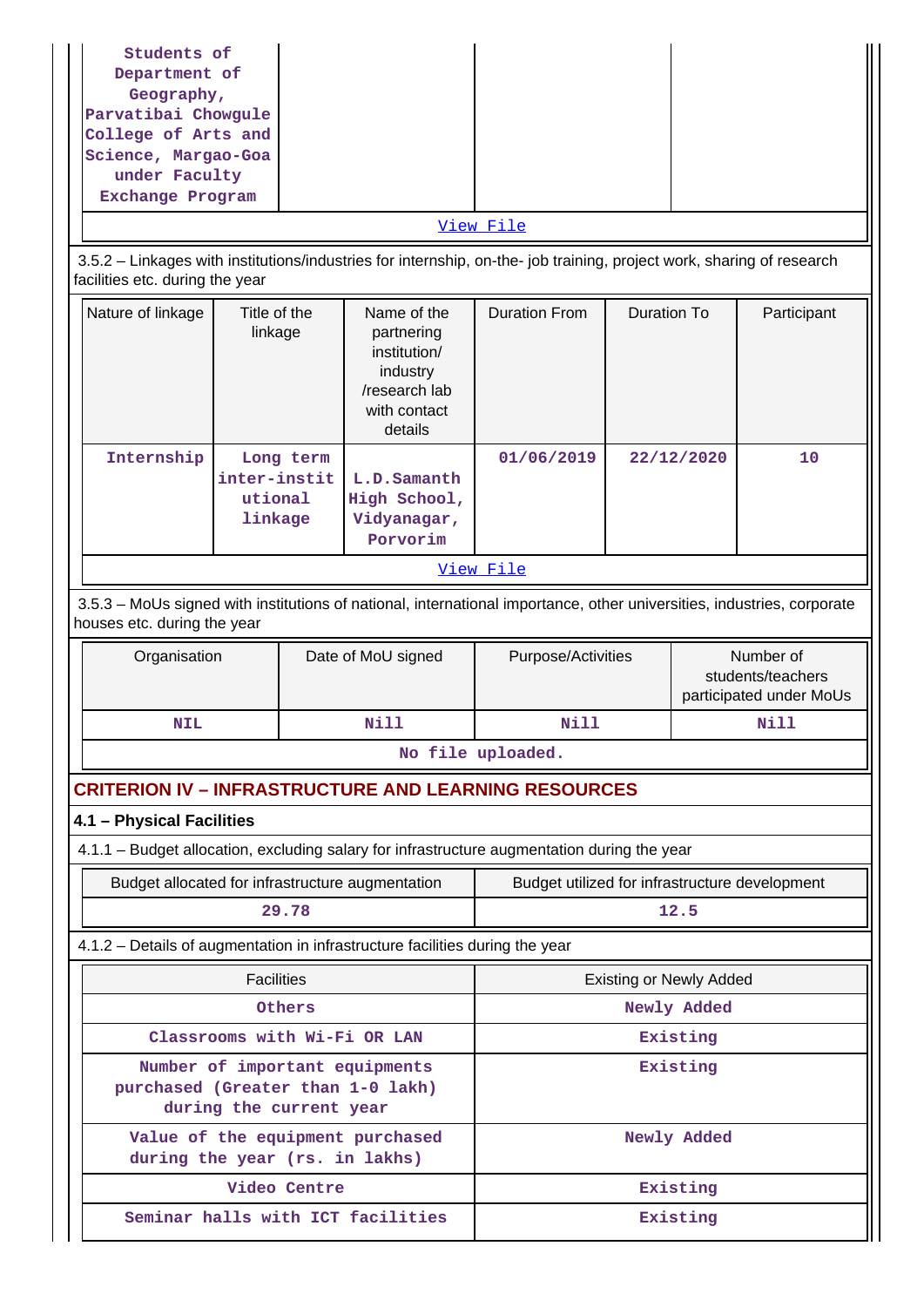|                                                                                                                                                                                                                                                         | Classrooms with LCD facilities                                             |                         |                                             |                                    |                            |  | Existing            |        |                                          |                 |              |                                                   |         |               |
|---------------------------------------------------------------------------------------------------------------------------------------------------------------------------------------------------------------------------------------------------------|----------------------------------------------------------------------------|-------------------------|---------------------------------------------|------------------------------------|----------------------------|--|---------------------|--------|------------------------------------------|-----------------|--------------|---------------------------------------------------|---------|---------------|
|                                                                                                                                                                                                                                                         |                                                                            | Seminar Halls           |                                             |                                    |                            |  |                     |        |                                          | Existing        |              |                                                   |         |               |
|                                                                                                                                                                                                                                                         |                                                                            | Laboratories            |                                             |                                    |                            |  |                     |        |                                          | Existing        |              |                                                   |         |               |
|                                                                                                                                                                                                                                                         |                                                                            | Class rooms             |                                             |                                    |                            |  |                     |        |                                          | Existing        |              |                                                   |         |               |
|                                                                                                                                                                                                                                                         |                                                                            | Campus Area             |                                             |                                    |                            |  | Existing            |        |                                          |                 |              |                                                   |         |               |
|                                                                                                                                                                                                                                                         |                                                                            |                         |                                             |                                    |                            |  | View File           |        |                                          |                 |              |                                                   |         |               |
| 4.2 - Library as a Learning Resource                                                                                                                                                                                                                    |                                                                            |                         |                                             |                                    |                            |  |                     |        |                                          |                 |              |                                                   |         |               |
|                                                                                                                                                                                                                                                         | 4.2.1 - Library is automated {Integrated Library Management System (ILMS)} |                         |                                             |                                    |                            |  |                     |        |                                          |                 |              |                                                   |         |               |
|                                                                                                                                                                                                                                                         | Name of the ILMS<br>software                                               |                         | Nature of automation (fully<br>or patially) |                                    |                            |  |                     |        | Version                                  |                 |              | Year of automation                                |         |               |
|                                                                                                                                                                                                                                                         | e-granthalaya                                                              |                         |                                             | Fully                              |                            |  |                     |        | 3.0                                      |                 |              |                                                   | 2015    |               |
| 4.2.2 - Library Services                                                                                                                                                                                                                                |                                                                            |                         |                                             |                                    |                            |  |                     |        |                                          |                 |              |                                                   |         |               |
| Library<br>Service Type                                                                                                                                                                                                                                 |                                                                            |                         | Existing                                    |                                    |                            |  | Newly Added         |        |                                          |                 |              | Total                                             |         |               |
| Text<br><b>Books</b>                                                                                                                                                                                                                                    |                                                                            | 1295                    |                                             | 238266                             |                            |  | 220                 | 17436  |                                          |                 | 1515         |                                                   |         | 255702        |
| Reference<br><b>Books</b>                                                                                                                                                                                                                               |                                                                            | 4808                    |                                             | 911133                             |                            |  | 717                 | 156927 |                                          |                 | 5525         |                                                   |         | 1068060       |
| Journals                                                                                                                                                                                                                                                |                                                                            | 16                      |                                             | 82310                              |                            |  | $\overline{3}$      | 17354  |                                          |                 | 19           |                                                   |         | 99664         |
| Digital<br>Database                                                                                                                                                                                                                                     |                                                                            | $\mathbf{1}$            |                                             | 5900                               |                            |  | <b>Nill</b>         |        | <b>Nill</b>                              |                 | $\mathbf{1}$ |                                                   |         | 5900          |
| $CD \&$<br>Video                                                                                                                                                                                                                                        |                                                                            | 51                      |                                             | Nill                               |                            |  | 6                   |        | N111                                     |                 | 57           |                                                   |         | Nill          |
|                                                                                                                                                                                                                                                         |                                                                            |                         |                                             |                                    |                            |  | View File           |        |                                          |                 |              |                                                   |         |               |
| 4.2.3 - E-content developed by teachers such as: e-PG- Pathshala, CEC (under e-PG- Pathshala CEC (Under<br>Graduate) SWAYAM other MOOCs platform NPTEL/NMEICT/any other Government initiatives & institutional<br>(Learning Management System (LMS) etc |                                                                            |                         |                                             |                                    |                            |  |                     |        |                                          |                 |              |                                                   |         |               |
|                                                                                                                                                                                                                                                         | Name of the Teacher                                                        |                         |                                             | Name of the Module                 |                            |  |                     |        | Platform on which module<br>is developed |                 |              | Date of launching e-                              | content |               |
|                                                                                                                                                                                                                                                         |                                                                            |                         |                                             | No Data Entered/Not Applicable !!! |                            |  |                     |        |                                          |                 |              |                                                   |         |               |
|                                                                                                                                                                                                                                                         |                                                                            |                         |                                             |                                    |                            |  | No file uploaded.   |        |                                          |                 |              |                                                   |         |               |
| 4.3 - IT Infrastructure                                                                                                                                                                                                                                 |                                                                            |                         |                                             |                                    |                            |  |                     |        |                                          |                 |              |                                                   |         |               |
| 4.3.1 - Technology Upgradation (overall)                                                                                                                                                                                                                |                                                                            |                         |                                             |                                    |                            |  |                     |        |                                          |                 |              |                                                   |         |               |
| <b>Type</b>                                                                                                                                                                                                                                             | <b>Total Co</b><br>mputers                                                 | Computer<br>Lab         |                                             | Internet                           | <b>Browsing</b><br>centers |  | Computer<br>Centers |        | Office                                   | Departme<br>nts |              | Available<br><b>Bandwidt</b><br>h (MBPS/<br>GBPS) |         | <b>Others</b> |
| Existin<br>g                                                                                                                                                                                                                                            | 73                                                                         | 50                      |                                             | 73                                 | 4                          |  | $\mathbf 0$         |        | 6                                        | 8               |              | 100                                               |         | 5             |
| Added                                                                                                                                                                                                                                                   | 6                                                                          | $\overline{\mathbf{4}}$ |                                             | 6                                  | $\mathbf 0$                |  | $\mathbf 0$         |        | $\overline{a}$                           | $\mathbf 0$     |              | $\mathbf 0$                                       |         | $\mathbf 0$   |
| Total                                                                                                                                                                                                                                                   | 79                                                                         | 54                      |                                             | 79                                 | $\overline{\mathbf{4}}$    |  | $\pmb{0}$           |        | 8                                        | 8               |              | 100                                               |         | 5             |
| 4.3.2 - Bandwidth available of internet connection in the Institution (Leased line)                                                                                                                                                                     |                                                                            |                         |                                             |                                    |                            |  |                     |        |                                          |                 |              |                                                   |         |               |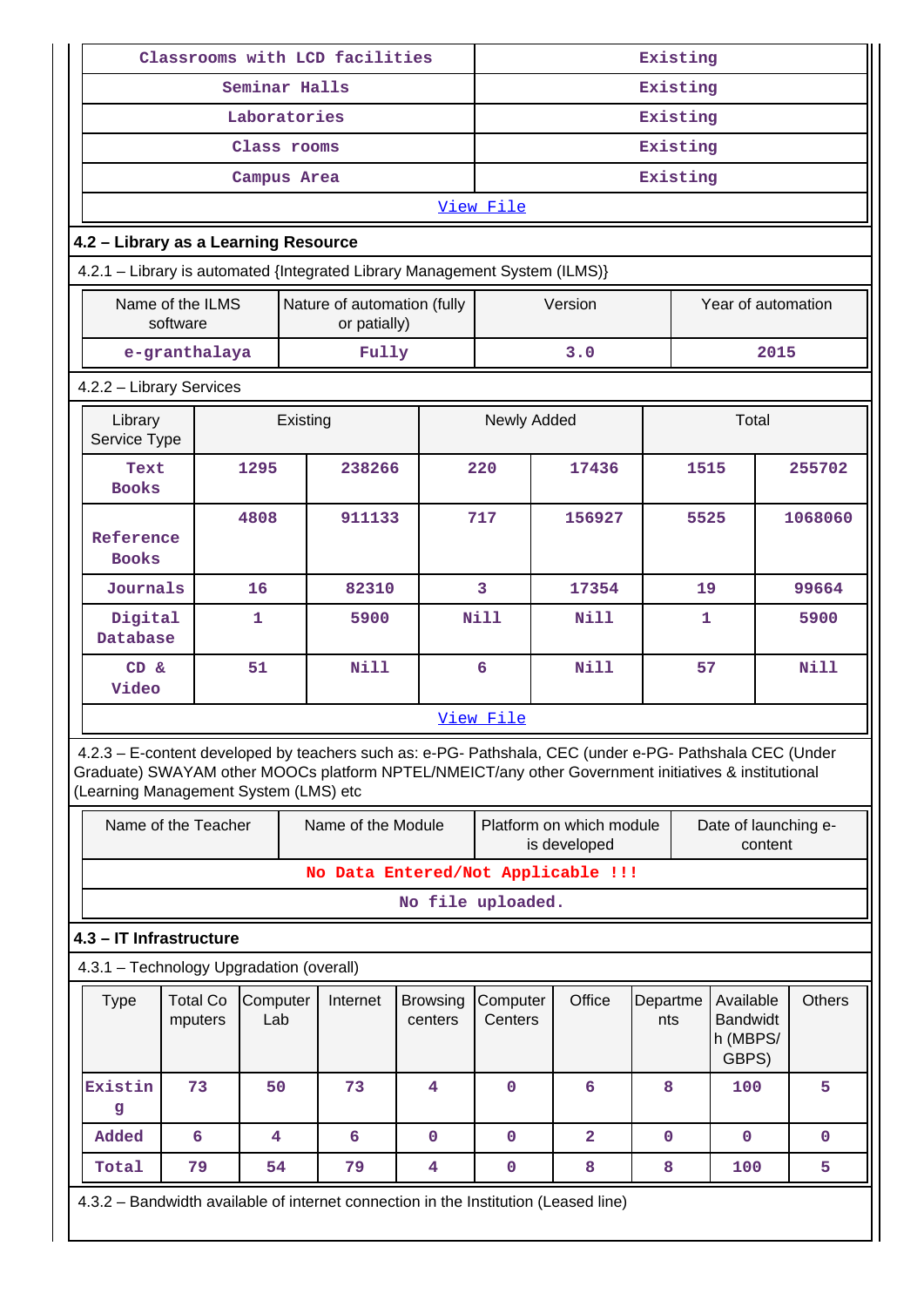| 100 MBPS/ GBPS                                                                                                                                                                                                                                                                                                                                                                                                                                                                                                                                                                                                                                              |              |                                                                                                                                                                                                                                                                                                                                                                                                                                                                                                                                                                                                                                                                                                                                                                                                                                                                                                                 |                                                                |  |  |  |  |
|-------------------------------------------------------------------------------------------------------------------------------------------------------------------------------------------------------------------------------------------------------------------------------------------------------------------------------------------------------------------------------------------------------------------------------------------------------------------------------------------------------------------------------------------------------------------------------------------------------------------------------------------------------------|--------------|-----------------------------------------------------------------------------------------------------------------------------------------------------------------------------------------------------------------------------------------------------------------------------------------------------------------------------------------------------------------------------------------------------------------------------------------------------------------------------------------------------------------------------------------------------------------------------------------------------------------------------------------------------------------------------------------------------------------------------------------------------------------------------------------------------------------------------------------------------------------------------------------------------------------|----------------------------------------------------------------|--|--|--|--|
| 4.3.3 - Facility for e-content                                                                                                                                                                                                                                                                                                                                                                                                                                                                                                                                                                                                                              |              |                                                                                                                                                                                                                                                                                                                                                                                                                                                                                                                                                                                                                                                                                                                                                                                                                                                                                                                 |                                                                |  |  |  |  |
| Name of the e-content development facility                                                                                                                                                                                                                                                                                                                                                                                                                                                                                                                                                                                                                  |              | Provide the link of the videos and media centre and<br>recording facility                                                                                                                                                                                                                                                                                                                                                                                                                                                                                                                                                                                                                                                                                                                                                                                                                                       |                                                                |  |  |  |  |
|                                                                                                                                                                                                                                                                                                                                                                                                                                                                                                                                                                                                                                                             | E-Prabodhini | http://vidyaprabodhinicollege.edu.in/VP<br>CCECM/E-Prabodhini.php                                                                                                                                                                                                                                                                                                                                                                                                                                                                                                                                                                                                                                                                                                                                                                                                                                               |                                                                |  |  |  |  |
| 4.4 - Maintenance of Campus Infrastructure                                                                                                                                                                                                                                                                                                                                                                                                                                                                                                                                                                                                                  |              |                                                                                                                                                                                                                                                                                                                                                                                                                                                                                                                                                                                                                                                                                                                                                                                                                                                                                                                 |                                                                |  |  |  |  |
| 4.4.1 – Expenditure incurred on maintenance of physical facilities and academic support facilities, excluding salary<br>component, during the year                                                                                                                                                                                                                                                                                                                                                                                                                                                                                                          |              |                                                                                                                                                                                                                                                                                                                                                                                                                                                                                                                                                                                                                                                                                                                                                                                                                                                                                                                 |                                                                |  |  |  |  |
| Assigned Budget on<br>Expenditure incurred on<br>academic facilities<br>maintenance of academic<br>facilities                                                                                                                                                                                                                                                                                                                                                                                                                                                                                                                                               |              | Assigned budget on<br>physical facilities                                                                                                                                                                                                                                                                                                                                                                                                                                                                                                                                                                                                                                                                                                                                                                                                                                                                       | Expenditure incurredon<br>maintenance of physical<br>facilites |  |  |  |  |
| 10.73                                                                                                                                                                                                                                                                                                                                                                                                                                                                                                                                                                                                                                                       | 10.61        | 22.24                                                                                                                                                                                                                                                                                                                                                                                                                                                                                                                                                                                                                                                                                                                                                                                                                                                                                                           | 18.89                                                          |  |  |  |  |
| 4.4.2 – Procedures and policies for maintaining and utilizing physical, academic and support facilities - laboratory,<br>library, sports complex, computers, classrooms etc. (maximum 500 words) (information to be available in<br>institutional Website, provide link)                                                                                                                                                                                                                                                                                                                                                                                    |              |                                                                                                                                                                                                                                                                                                                                                                                                                                                                                                                                                                                                                                                                                                                                                                                                                                                                                                                 |                                                                |  |  |  |  |
| maintenance of hygienic environment in the campus is achieved by the efforts of<br>the support staff. The classrooms, library, computer lab, office, and other<br>facilities are cleaned on daily bases. The office in charge makes inspection of<br>the campus on daily bases and discrepancy noticed is immediately reported. • A<br>daily-wage worker has been appointed for maintenance of hygiene in the<br>washrooms. . The Library is open from 8.30 am to 5.30 pm for all its stake<br>holders. Student can visit library any time before/between/after lectures and<br>during recess. Books, journals and newspapers can be referred physically as |              | budget from non-salary grants for maintenance of facilities that aids teaching-<br>learning. Fees paid by students such as library, Computer lab, Gymkhana etc.,<br>are used for upgrading and maintenance of respective facilities. . The ICT<br>enabled classrooms with its furniture are used for multiple purposes. The<br>primary purpose is conducting regular and extra lectures for students as per<br>pre-determined academic timetable and individual/group presentation, group<br>discussions, experimental learning activities are conducted. The institution<br>believes in community service and adhering by that offers' its classrooms, when<br>not in use to various government/non-government organizations for conducting<br>competitive exams like CA/CS/SET and other academic purposes. • The support and<br>multi-tasking staff assist in the process of teaching learning. Cleaning and |                                                                |  |  |  |  |

**lab. The staff and students can access the Wi-Fi facility by registering their devices. • The institution website is up graded and maintained by the lab attendant. • Other academic support facilities (Sports/NSS/musical instruments etc.) are available to all the students during non-lecturing hours and also to other stake holders with prior permission of the authority. Decision making**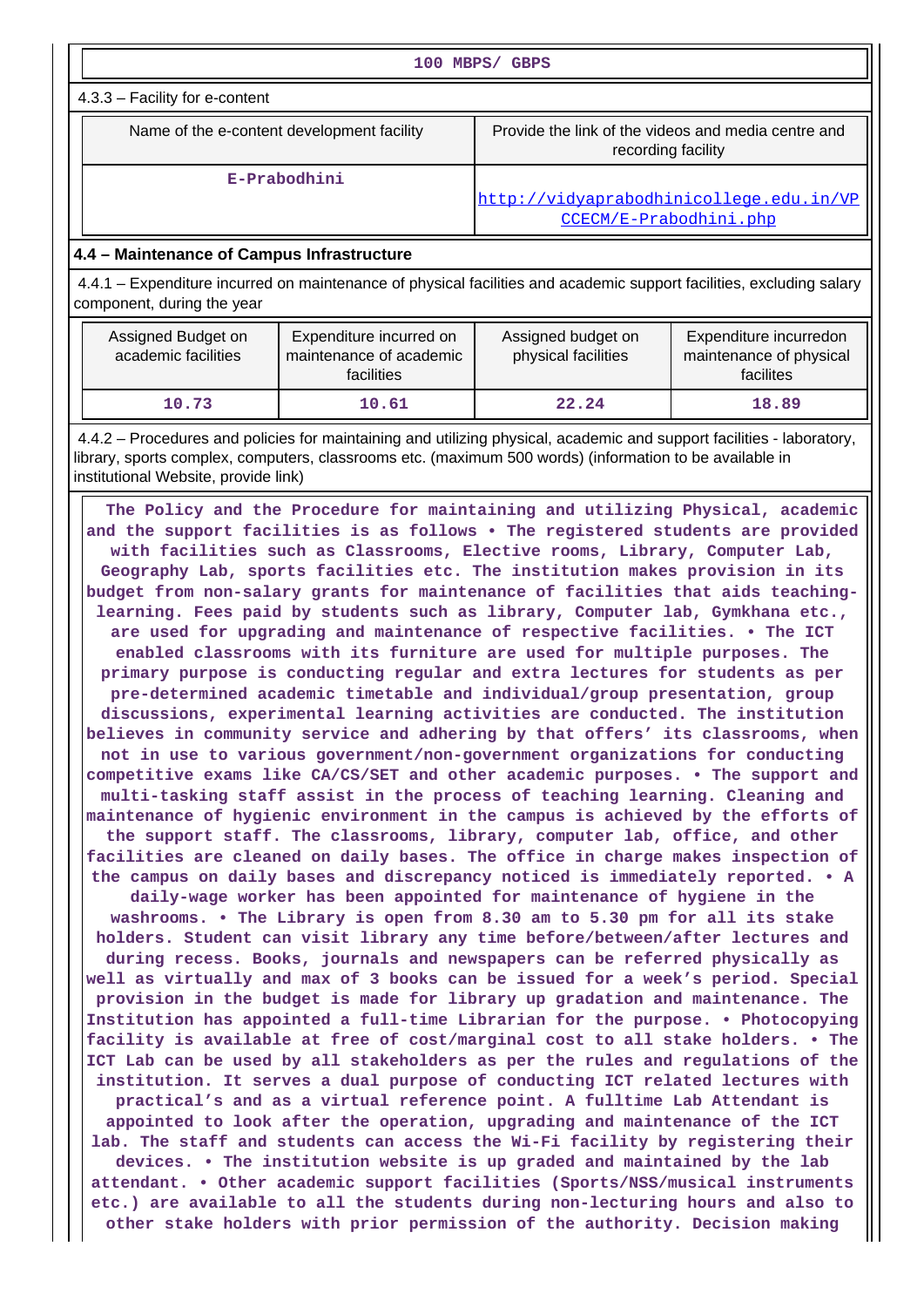**process Decisions pertaining to Purchasing/Maintenance/up gradation/usage of facilities are arrived at using following procedure: 1) Requisition is sought in writing from the faculty/department. 2) Principal thoroughly studies the requisition/proposal. 3) Invites the concerned faculty, who has moved requisition, for further clarification. 4) Principal consults senior most faculty members about the concerned proposal. 5) If the request is found to be justifiable, the same is forwarded to the Managing Board for their approval in case of non-routine/significant**

<http://vidyaprabodhinicollege.edu.in/VPCCECM/Infra.php#policies>

## **CRITERION V – STUDENT SUPPORT AND PROGRESSION**

## **5.1 – Student Support**

5.1.1 – Scholarships and Financial Support

|                                         | Name/Title of the scheme                                                                                          | Number of students | Amount in Rupees |
|-----------------------------------------|-------------------------------------------------------------------------------------------------------------------|--------------------|------------------|
| Financial Support<br>from institution   | Welfare Fund                                                                                                      | 21                 | 69000            |
| Financial Support<br>from Other Sources |                                                                                                                   |                    |                  |
| a) National                             | <b>CENTRAL SECTOR</b><br><b>SCHEME OF</b><br><b>SCHOLARSHIPS FOR</b><br><b>COLLEGE AND</b><br>UNIVERSITY STUDENTS | 4                  | 40000            |
| b) International                        | Nill                                                                                                              | Nill               | Nill             |
|                                         |                                                                                                                   | View File          |                  |

 5.1.2 – Number of capability enhancement and development schemes such as Soft skill development, Remedial coaching, Language lab, Bridge courses, Yoga, Meditation, Personal Counselling and Mentoring etc.,

| Date of implemetation<br>Name of the capability<br>enhancement scheme |                                    | Number of students<br>enrolled | Agencies involved |  |  |  |  |  |
|-----------------------------------------------------------------------|------------------------------------|--------------------------------|-------------------|--|--|--|--|--|
|                                                                       | No Data Entered/Not Applicable !!! |                                |                   |  |  |  |  |  |
| View File                                                             |                                    |                                |                   |  |  |  |  |  |

 5.1.3 – Students benefited by guidance for competitive examinations and career counselling offered by the institution during the year

| Year                                                                                                                                                           | Name of the<br>scheme       | Number of<br>benefited<br>students for<br>competitive<br>examination | Number of<br>benefited<br>students by<br>career<br>counseling<br>activities | Number of<br>students who<br>have passedin<br>the comp. exam | Number of<br>studentsp placed |  |  |
|----------------------------------------------------------------------------------------------------------------------------------------------------------------|-----------------------------|----------------------------------------------------------------------|-----------------------------------------------------------------------------|--------------------------------------------------------------|-------------------------------|--|--|
| 2020                                                                                                                                                           | Competitive<br>examinations | 60                                                                   | <b>Nill</b>                                                                 | 60                                                           | Nill                          |  |  |
| 2020                                                                                                                                                           | Career<br>counselling       | Nill                                                                 | 465                                                                         | Nill                                                         | Nill                          |  |  |
| View File                                                                                                                                                      |                             |                                                                      |                                                                             |                                                              |                               |  |  |
| 5.1.4 – Institutional mechanism for transparency, timely redressal of student grievances, Prevention of sexual<br>harassment and ragging cases during the year |                             |                                                                      |                                                                             |                                                              |                               |  |  |
| Total grievances received<br>Avg. number of days for grievance<br>Number of grievances redressed                                                               |                             |                                                                      |                                                                             |                                                              |                               |  |  |

redressal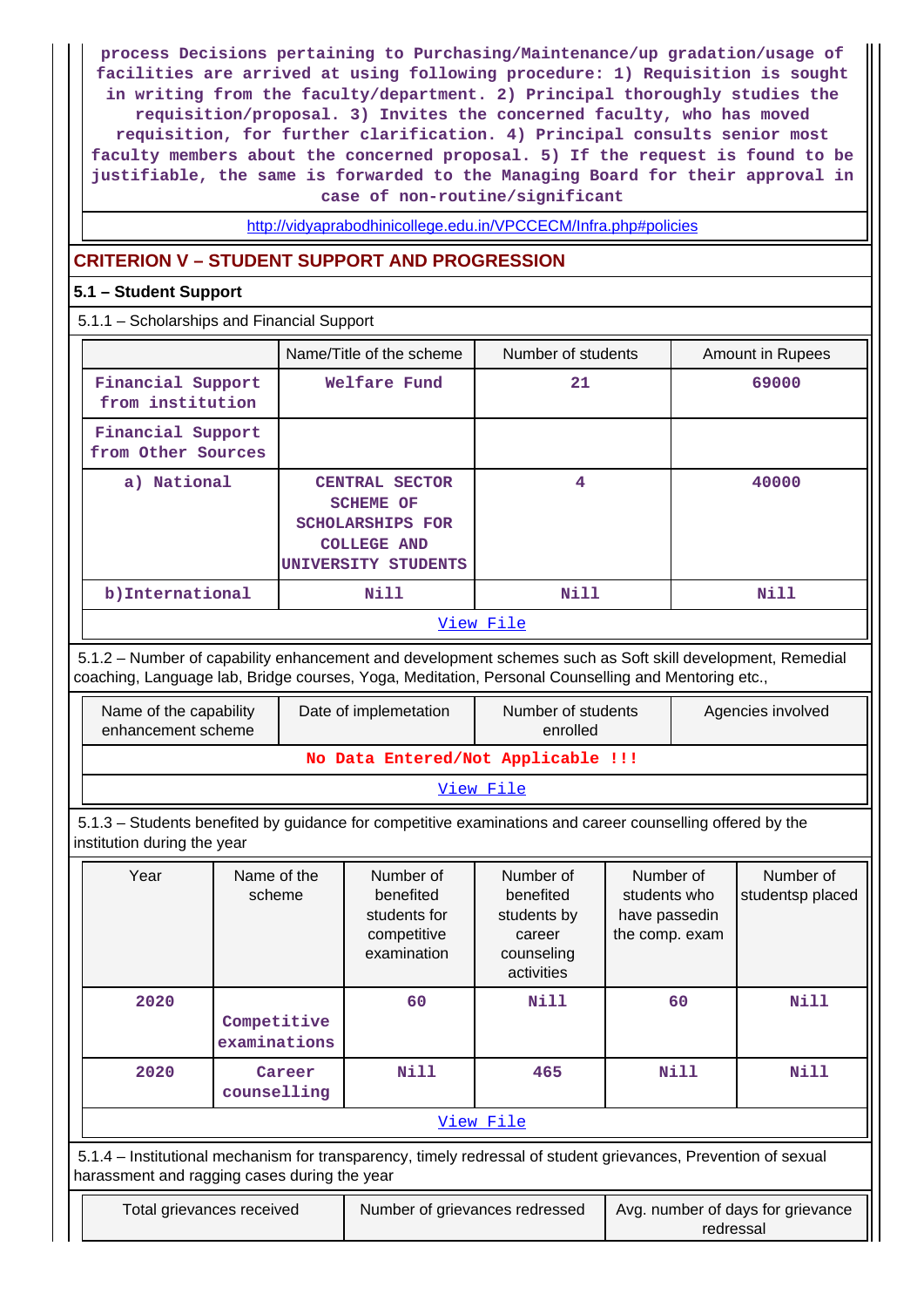|                                    | <b>Nill</b>                                                                   |                                    | <b>Nill</b>                                                                                                       |                                                                                                                                                                                                                                                                                                                        | <b>Nill</b>                                                                                                              |
|------------------------------------|-------------------------------------------------------------------------------|------------------------------------|-------------------------------------------------------------------------------------------------------------------|------------------------------------------------------------------------------------------------------------------------------------------------------------------------------------------------------------------------------------------------------------------------------------------------------------------------|--------------------------------------------------------------------------------------------------------------------------|
| 5.2 - Student Progression          |                                                                               |                                    |                                                                                                                   |                                                                                                                                                                                                                                                                                                                        |                                                                                                                          |
|                                    | 5.2.1 - Details of campus placement during the year                           |                                    |                                                                                                                   |                                                                                                                                                                                                                                                                                                                        |                                                                                                                          |
|                                    | On campus                                                                     |                                    |                                                                                                                   | Off campus                                                                                                                                                                                                                                                                                                             |                                                                                                                          |
| Nameof<br>organizations<br>visited | Number of<br>students<br>participated                                         | Number of<br>stduents placed       | Nameof<br>organizations<br>visited                                                                                | Number of<br>students<br>participated                                                                                                                                                                                                                                                                                  | Number of<br>stduents placed                                                                                             |
|                                    |                                                                               | No Data Entered/Not Applicable !!! |                                                                                                                   |                                                                                                                                                                                                                                                                                                                        |                                                                                                                          |
|                                    |                                                                               |                                    | View File                                                                                                         |                                                                                                                                                                                                                                                                                                                        |                                                                                                                          |
|                                    | 5.2.2 – Student progression to higher education in percentage during the year |                                    |                                                                                                                   |                                                                                                                                                                                                                                                                                                                        |                                                                                                                          |
| Year                               | Number of<br>students<br>enrolling into<br>higher education                   | Programme<br>graduated from        | Depratment<br>graduated from                                                                                      | Name of<br>institution joined                                                                                                                                                                                                                                                                                          | Name of<br>programme<br>admitted to                                                                                      |
| 2020                               | 56                                                                            | <b>B.A.B.Ed</b>                    | M.A.<br>History,<br>M.A. Hindi,<br>M.A.<br>Geography,<br>M.A.<br>Marathi,<br>M.A.<br>English,<br>M.A.<br>Konkani, | Goa<br>University,<br>Govt.<br>college Khan<br>dola, Shivaji<br>University, S<br><b>SA</b><br>Govt.college<br>of Arts And<br>Commerce,<br>Vironda<br>-Pednem<br>$-Goa.$<br>Govt.College<br>Sanquelim                                                                                                                   | M.A.<br>History,<br>M.A. Hindi,<br>M.A.<br>Geography,<br>M.A.<br>Marathi,<br>M.A.<br>English,<br>M.A. Konkani            |
| 2020                               | 13                                                                            | B.Com                              | Commerce                                                                                                          | Goa<br><b>Business</b><br>school, St.<br>Xaviers<br>college,<br>Academia,<br><b>CFA</b><br>Institute,<br>Kala Academy<br>Panaji,<br>Institute of<br>Advance<br>Network<br>Technology<br>Computer<br>Education<br>(IANT)<br>Panjim, Don<br><b>Bosco</b><br>college,<br>Xanthus<br>institute,<br>Indian<br><b>Europe</b> | M. Com,<br>MBA, CFA<br>level 1,<br>Bachelor of<br>Performating<br>Theatre<br>Arts, B. P.<br>Ed.<br>Computer<br>Education |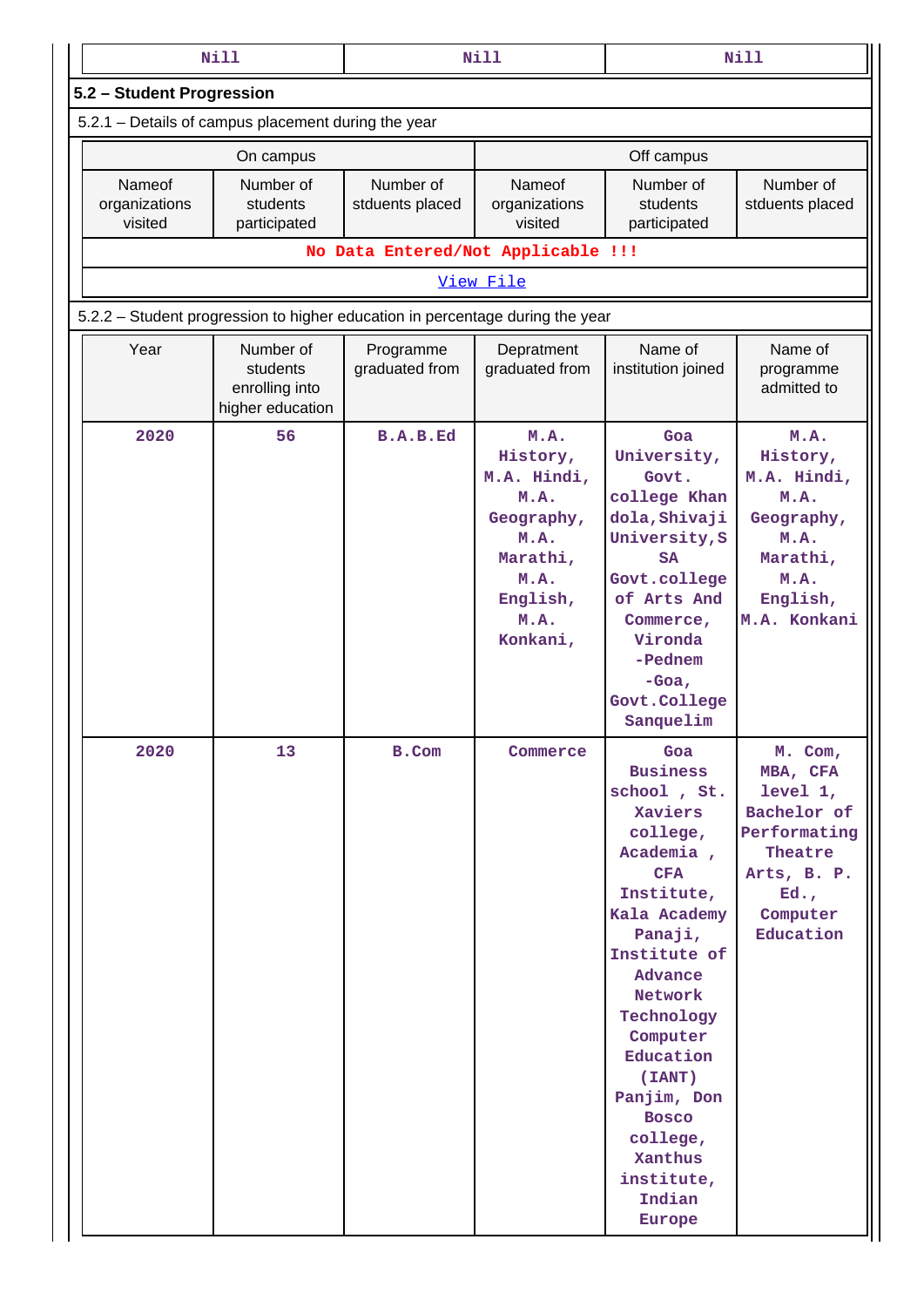# [View File](https://assessmentonline.naac.gov.in/public/Postacc/Progression/7844_Progression_1608536495.xls) 5.2.3 – Students qualifying in state/ national/ international level examinations during the year (eg:NET/SET/SLET/GATE/GMAT/CAT/GRE/TOFEL/Civil Services/State Government Services)

| <b>Items</b>                                                                                                                                                                   |           |                                    | Number of students selected/ qualifying |  |  |  |  |  |
|--------------------------------------------------------------------------------------------------------------------------------------------------------------------------------|-----------|------------------------------------|-----------------------------------------|--|--|--|--|--|
| NET                                                                                                                                                                            |           |                                    |                                         |  |  |  |  |  |
|                                                                                                                                                                                | View File |                                    |                                         |  |  |  |  |  |
| 5.2.4 – Sports and cultural activities / competitions organised at the institution level during the year                                                                       |           |                                    |                                         |  |  |  |  |  |
| Activity                                                                                                                                                                       | Level     |                                    | <b>Number of Participants</b>           |  |  |  |  |  |
|                                                                                                                                                                                |           | No Data Entered/Not Applicable !!! |                                         |  |  |  |  |  |
|                                                                                                                                                                                |           | View File                          |                                         |  |  |  |  |  |
| 5.3 - Student Participation and Activities                                                                                                                                     |           |                                    |                                         |  |  |  |  |  |
| 5.3.1 – Number of awards/medals for outstanding performance in sports/cultural activities at national/international<br>level (award for a team event should be counted as one) |           |                                    |                                         |  |  |  |  |  |

| Year      | Name of the<br>award/medal | National/<br>Internaional | Number of<br>awards for<br><b>Sports</b> | Number of<br>awards for<br>Cultural | Student ID<br>number | Name of the<br>student |  |  |  |
|-----------|----------------------------|---------------------------|------------------------------------------|-------------------------------------|----------------------|------------------------|--|--|--|
| 2020      | Nill<br>Nill               |                           | Nill<br>Nill                             |                                     | Nill                 | Nill                   |  |  |  |
| View File |                            |                           |                                          |                                     |                      |                        |  |  |  |

 5.3.2 – Activity of Student Council & representation of students on academic & administrative bodies/committees of the institution (maximum 500 words)

 **The Students Council is an important constituent of the college structure. An emboldened Students' Council strengthens the institution and makes it truly democratic. Vidya Prabodhini College Students Council is governed by Goa University statutes and bye-laws for transparent functioning. It functions as below: • The elections are held by ballot in accordance to the system of simple majority votes. • Every student of the college has the right to vote in the election of the various positions of Students Council like General Secretary, Ladies Representative, Class Representatives etc. • The Students Council has no political affiliation. • Student candidate contesting the election must be a regular student of the college and must fulfil the required conditions for the elections. It is constituted under the guidance of the Principal and Vice-Principal. It comprises of : 1. General Secretary 2. Lady Representatives 3. Division Representatives 4. Sports Secretary 5. Cultural Secretary At the university level, a University Class Representatives (UCR) is elected who function as the representatives of the students of this college at the affiliating University. The Students Council of the college is vibrant and dynamic. It takes the lead in extra-curricular activities of the college. It organizes a Talent Hunt programme (2 days)-"Srujanostav" which is an interclass competition. It conducts various onstage and off stage competitions such as dance, mime, skit, drama, mehndi, nail art, hair style, best out of waste, vegetable carving etc. which promote students talent, creativity and skills and also trains them to shoulder responsibilities such as planning, organizing and executing events and competitions. Students are also responsible for maintaining discipline, spirit of co-operation and competition, budgeting, managing resources and accountability. Miss. Sneha Hasbe, student, is appointed as a member of NSS advisory committee at Goa University. The academic and administrative bodies that have student representatives are as follows: • The Students Council • NSS Advisory Committee • Internal Complaints Committee •**

**Student's Aid Fund • IQAC**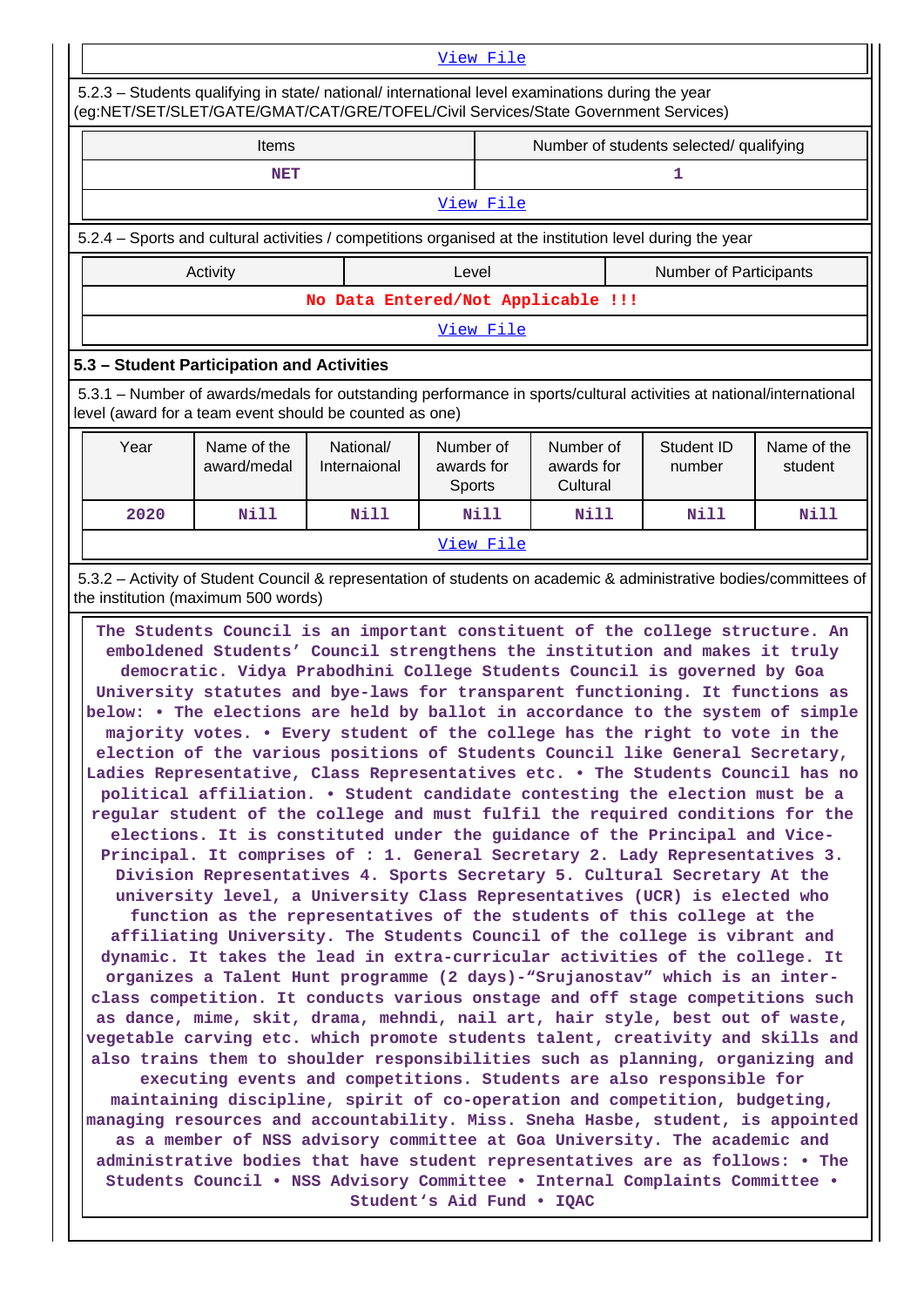**5.4 – Alumni Engagement**

5.4.1 – Whether the institution has registered Alumni Association?

 **Yes**

 **Alumni play an important role in academic and institutional development. The college has an active and registered alumni association with Bye-Laws. • The Alumni Association has B.Com 60 and B. A. B. Ed. 70 registered members for the academic year 2019-2020. Overall total number of alumni enrolled is 130. • The alumni meet at least once a year. The alumni support the institution and contribute to its institutional, academic and infrastructural development. Each batch has contributed a certain amount which is utilized for development of the institution. There is also active participation of the alumnus in social activities. Alumnus is actively participated in college activities like srujanotsav and other cultural and sport activities during the year. Student participated as judges for various competitions at Srujanstov talent Programme.**

5.4.2 – No. of enrolled Alumni:

**130**

5.4.3 – Alumni contribution during the year (in Rupees) :

**0**

**0**

5.4.4 – Meetings/activities organized by Alumni Association :

## **CRITERION VI – GOVERNANCE, LEADERSHIP AND MANAGEMENT**

## **6.1 – Institutional Vision and Leadership**

 6.1.1 – Mention two practices of decentralization and participative management during the last year (maximum 500 words)

 **Practice 1: The College Library committee works actively to promote reading and writing culture amongst students and teachers. The Library committee is entrusted with submitting a plan of annual activities. Besides organizing various activities for the College students, the committee had planned to organize a state-level workshop for librarians and library science students. A separate workshop committee was formed by the Principal under the convenorship of the College Librarian with other faculties as members. The College organized a State Level workshop on the topic "Academic Writing Support Services and Web 2.0" on 14th March 2020 for librarians and library science students from different academic institutions in Goa. The planning and organizing were taken care of by the committee, keeping the College Principal abreast of its activities. The workshop was organized successfully wherein a total of 54 participants across the state of Goa participated and availed the benefits of the workshop. Practice 2: The Student Council of the College comprises of elected students' representatives and the teacher members selected by the Principal. After the election, the newly formed council submitted to the Principal their plan of activities and the budget. The activities were conducted as per the schedule, and bills under various heads were settled promptly.**

6.1.2 – Does the institution have a Management Information System (MIS)?

#### **Partial**

## **6.2 – Strategy Development and Deployment**

6.2.1 – Quality improvement strategies adopted by the institution for each of the following (with in 100 words each):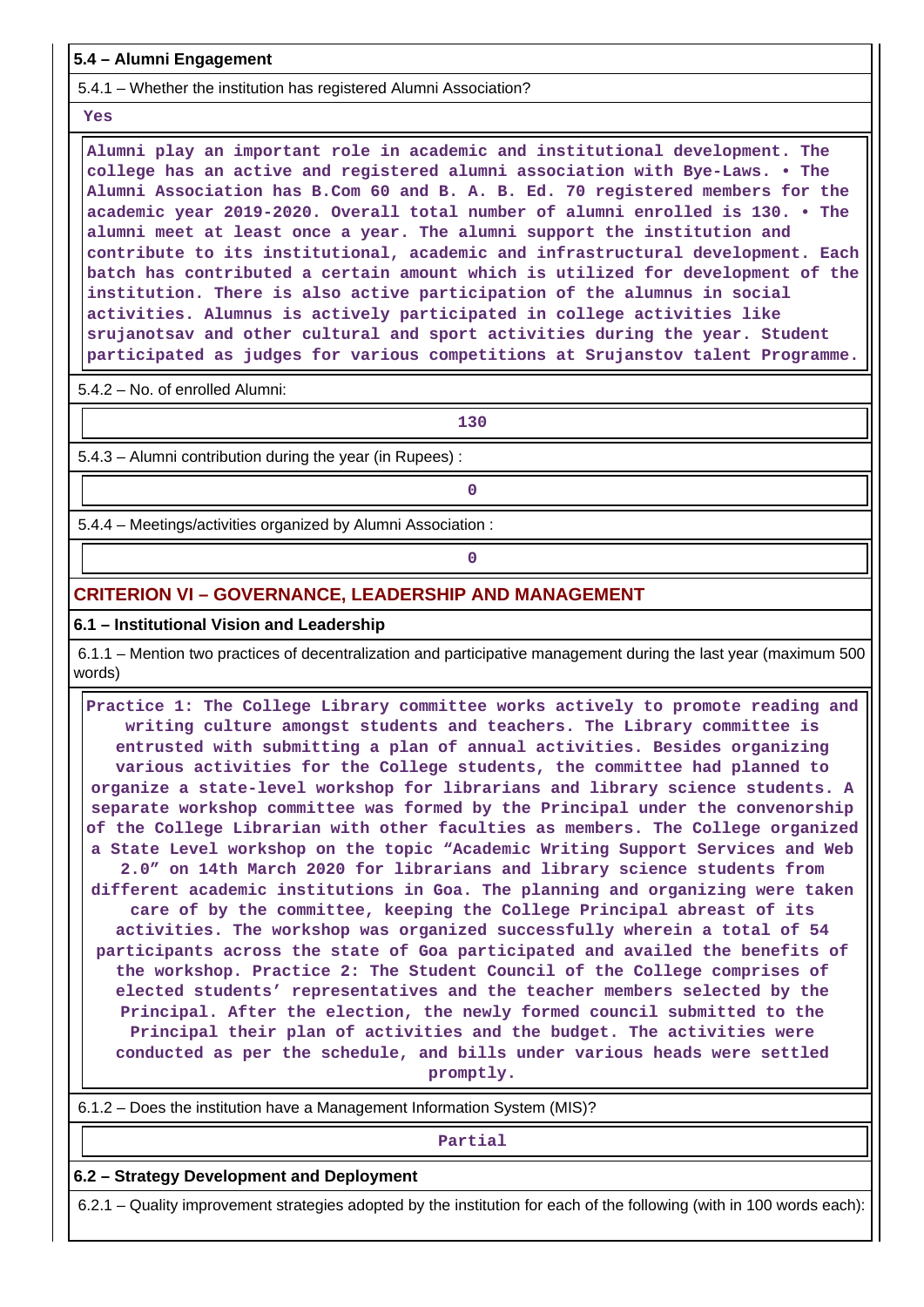| <b>Strategy Type</b>       | Details                                                                                                                                                                                                                                                                                                                                                                                                                                                                                                                                                                                                                                                                                                                                                                                                                                                                                                                                                                                                                                                       |
|----------------------------|---------------------------------------------------------------------------------------------------------------------------------------------------------------------------------------------------------------------------------------------------------------------------------------------------------------------------------------------------------------------------------------------------------------------------------------------------------------------------------------------------------------------------------------------------------------------------------------------------------------------------------------------------------------------------------------------------------------------------------------------------------------------------------------------------------------------------------------------------------------------------------------------------------------------------------------------------------------------------------------------------------------------------------------------------------------|
| Curriculum Development     | ? This college is affiliated to Goa<br>University. Hence, the college has to<br>offer the programmes and Courses<br>developed and designed by the statutory<br>bodies like Board of Studies and<br>academic council of the University.                                                                                                                                                                                                                                                                                                                                                                                                                                                                                                                                                                                                                                                                                                                                                                                                                        |
| Teaching and Learning      | ? The college has 100 classrooms with<br>ICT facilities and all the faculty<br>members make use of these facilities in<br>teaching learning process. ? Learning-<br>Teaching is also done using various<br>online platforms including Zoom, Google<br>meet, Google Classroom, etc. ? Students<br>are encouraged to learn through<br>question answer, role play, seminar<br>presentation, Group discussion etc. and<br>also encouraged to learn from reference<br>books than text books to gain more<br>knowledge. ? To gain practical<br>knowledge, methods like peer teaching,<br>micro teaching, practice teaching and<br>internships are used. ? Talks by the<br>Industry personnel are also arranged<br>for imparting practical knowledge and<br>recent trends of the industry.                                                                                                                                                                                                                                                                           |
| Examination and Evaluation | ? Examinations are also held in both,<br>online and offline mode. ? Online<br>examinations are held using the Google<br>forms. ? Examination schedule and<br>detail time table are displayed and<br>communicated via different modes well<br>in advance to the students. ? The<br>college makes efforts in orienting<br>students, junior supervisors, senior<br>supervisors and MTS about conduct of<br>examination at every examination. ? Two<br>sets of question papers along with<br>answer key are obtained in advance and<br>in order to ensure accuracy, a zero<br>defect form is obtained from the paper<br>setter. ? Different modes of evaluation<br>like, written test, seminar<br>presentation, surprise test, viva-voce,<br>group discussion etc are used. ?<br>Examiners are given sufficient time to<br>evaluate the answer books. ? To ensure<br>uniformity in evaluation, answer key<br>with marking scheme is provided. ?<br>Results are declared as per the given<br>schedule and performance of the<br>students is discussed with parents |
| Research and Development   | ? The college makes continuous<br>efforts to create research culture and<br>promote research skills among the<br>teachers and the students. ? Teachers                                                                                                                                                                                                                                                                                                                                                                                                                                                                                                                                                                                                                                                                                                                                                                                                                                                                                                        |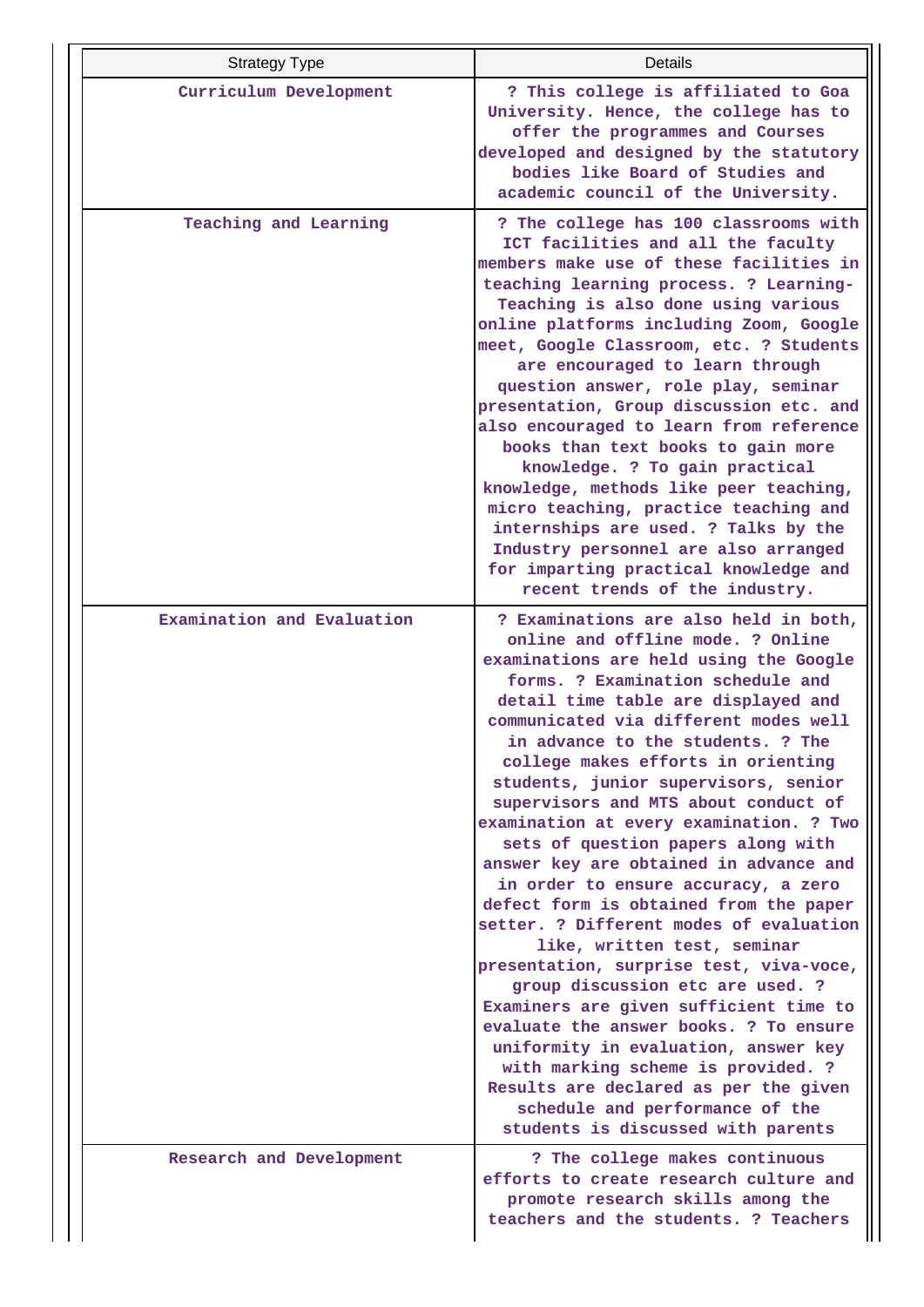|                                                               | are also encouraged to complete<br>research/study by availing study leave<br>provided by the Directorate of Higher<br>Education. ? The College Research and<br>consultancy cell and research committee<br>are working actively towards promotion<br>of research by conducting various<br>workshops. ? The Project guides and<br>students are given orientation for<br>quality enhancement of projects and<br>encouraged to publish the work in the<br>UGC approved list of journals.                                                                                                                                                                                                                                                                                                                                                                                                                                                                     |
|---------------------------------------------------------------|----------------------------------------------------------------------------------------------------------------------------------------------------------------------------------------------------------------------------------------------------------------------------------------------------------------------------------------------------------------------------------------------------------------------------------------------------------------------------------------------------------------------------------------------------------------------------------------------------------------------------------------------------------------------------------------------------------------------------------------------------------------------------------------------------------------------------------------------------------------------------------------------------------------------------------------------------------|
| Library, ICT and Physical<br>Infrastructure / Instrumentation | ? Students are oriented towards<br>library resources every year. New<br>arrivals are displayed, and Attendance<br>of students and teachers is monitored<br>through bio metric machine. ? The<br>library is fully automated and has<br>internet facility. ? Library functions<br>without a lunch break from 8.30 am to<br>5.30 pm. ? Library has a collection of<br>rare books, book bank facility, web<br>site. readers club. ? The college<br>awards every year the best reader. ?<br>The college has 100 ICT enabled<br>classrooms with facilities like<br>interactive board, smart board, LED TV<br>and Speakers. ? College has physical<br>facilities like, classrooms, IT lab,<br>Geography Lab, Commerce Lab, Boys and<br>girls common room, examination/NSS/Spor<br>ts/Counselling/Creative<br>art/IQAC/Research and consultancy room,<br>health centre, plant nursery etc.                                                                       |
| Human Resource Management                                     | ? Every year the assessment of<br>workload is done and required posts are<br>advertised by obtaining NOC from Goa<br>University and Government of Goa. Posts<br>are advertised in local newspapers,<br>university news and college web site.<br>College also informs other university<br>about the same through emails. ? The<br>college appoints screening committee to<br>screen the applications received. The<br>candidates are informed about the<br>interview though call letters, emails<br>and telephone. The selection of the<br>candidates is done as per the norms led<br>down in the statute of Goa University.<br>? Selected candidates are oriented<br>toward mission, vision and culture of<br>the institution and is provided with<br>the job profile. ? The salary grants<br>are received from the Government of Goa<br>and the same is disbursed through<br>electronic payment on regular basis. ?<br>College has a mechanism of self- |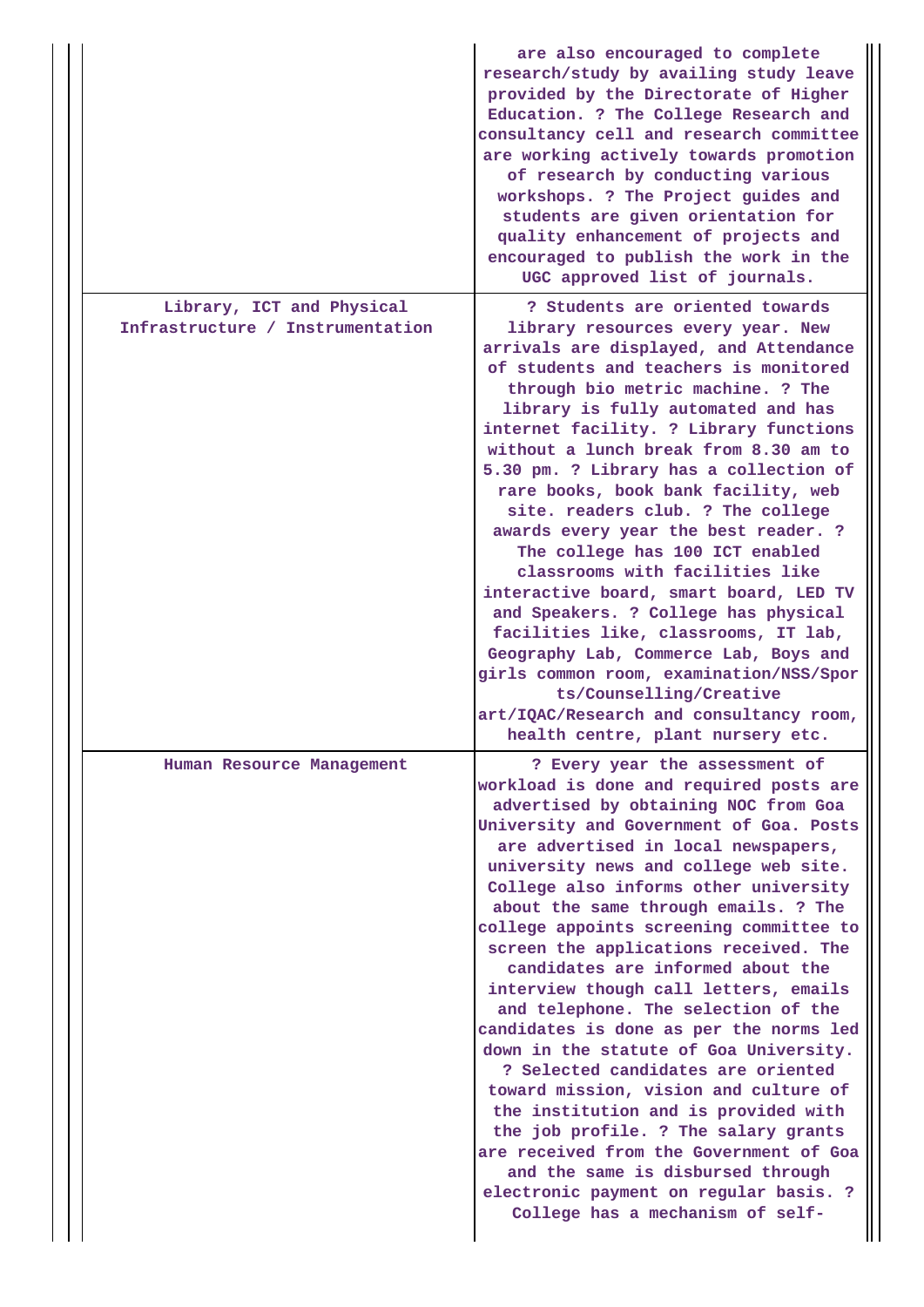|                                                                | appraisal and employees are promoted<br>based on performance appraisal and<br>guidelines of Goa University statute. ?<br>Adequate welfare facilities covering<br>first aid, oven, refrigerator, restroom<br>wash room etc are provided. ? College<br>has in place employees' grievance<br>redressal mechanism. College functions<br>on open door policy. ? The college<br>conducts workshops, training<br>programmes, lecture series to enhance<br>knowledgebase and professional skills<br>of the employees                                                                                                                                                                                                                                                                                                                                                                                                                                                                                                                                                                                                            |
|----------------------------------------------------------------|-------------------------------------------------------------------------------------------------------------------------------------------------------------------------------------------------------------------------------------------------------------------------------------------------------------------------------------------------------------------------------------------------------------------------------------------------------------------------------------------------------------------------------------------------------------------------------------------------------------------------------------------------------------------------------------------------------------------------------------------------------------------------------------------------------------------------------------------------------------------------------------------------------------------------------------------------------------------------------------------------------------------------------------------------------------------------------------------------------------------------|
| Industry Interaction / Collaboration                           | ? IQAC has members from industry to<br>share and induce quality initiatives in<br>the College. ? Industry experts are<br>invited to deliver lectures on<br>different relevant topics to students<br>and teachers. ? Linkage is established<br>with the schools in the state of Goa,<br>thereby student teachers are sent for<br>internship, Practice teaching and<br>placement                                                                                                                                                                                                                                                                                                                                                                                                                                                                                                                                                                                                                                                                                                                                          |
| Admission of Students                                          | ? The college has online admission<br>mechanism. ? The details of admission<br>are advertised on the local newspaper<br>and also made available on college<br>website and college prospectus. ?<br>Admissions to B.Com programme is done<br>purely on first come first serve basis<br>and that of BABED is done on merit<br>bases. ? Reservation policy for<br>admission is strictly followed. ?<br>Admission committee conducts one on one<br>counselling of candidates and parents<br>pertaining to vision, mission, culture<br>of the institution, rules and<br>regulations, courses offered,<br>discipline and other matters. ? An<br>undertaking from the students and<br>parents pertaining to the code of<br>conduct is obtained. ? In case<br>candidate desires to withdraw the<br>admission college has transparent and<br>robust admission withdrawal mechanism.<br>? The admission process remains open<br>for one month from the commencement of<br>the academic year. ? Wait list of<br>candidates is maintained and in case of<br>withdrawal of admission next on the<br>list is informed telephonically. |
| 6.2.2 - Implementation of e-governance in areas of operations: |                                                                                                                                                                                                                                                                                                                                                                                                                                                                                                                                                                                                                                                                                                                                                                                                                                                                                                                                                                                                                                                                                                                         |

| E-governace area | Details                                                              |  |  |  |  |  |
|------------------|----------------------------------------------------------------------|--|--|--|--|--|
| Administration   | ? Online College Activity Report<br>generation Module: It is used to |  |  |  |  |  |
|                  | generate reports of various activities                               |  |  |  |  |  |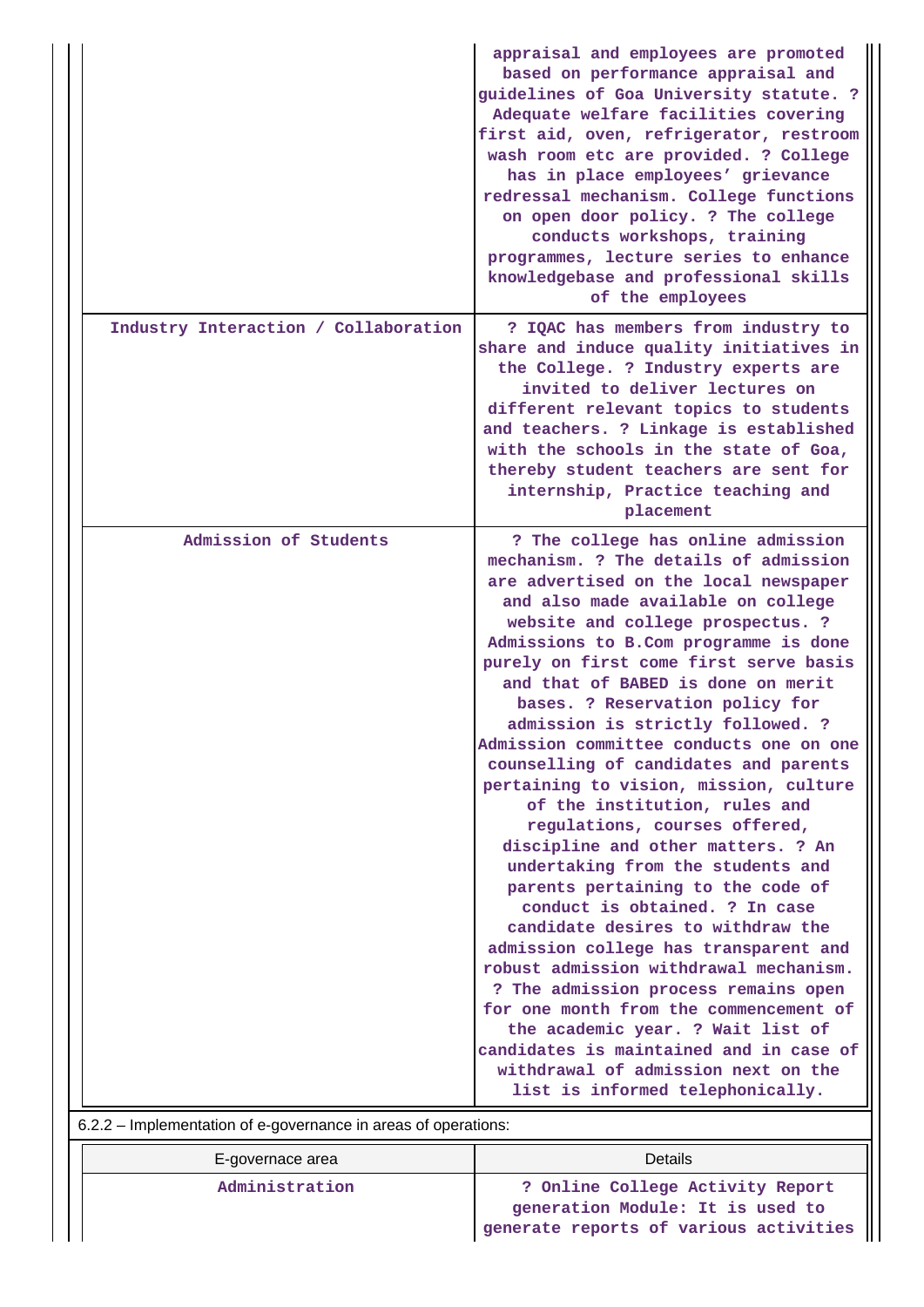|                               | organised by the college. ? Staff<br>Attendance System: College makes use of<br>biometric fingerprint time attendance<br>system for its teaching and non<br>teaching staff. ? Academic Calendar is<br>uploaded on the college website for<br>reference. ? Reports of activities held<br>and upcoming events are uploaded on the<br>website. ? Updated copies of Curriculum<br>Vitae of the faculty and administrative<br>staff is uploaded of the college web<br>site. ? Notices pertaining to various<br>staff meetings, events, circulars are<br>conveyed through emails. ? Staff salary<br>is disbursed through electronic mode<br>and salary slips are sent through<br>emails.                                                   |
|-------------------------------|--------------------------------------------------------------------------------------------------------------------------------------------------------------------------------------------------------------------------------------------------------------------------------------------------------------------------------------------------------------------------------------------------------------------------------------------------------------------------------------------------------------------------------------------------------------------------------------------------------------------------------------------------------------------------------------------------------------------------------------|
| Finance and Accounts          | ? Tally. ERP 9 to handle accounting,<br>inventory management, tax management,<br>pay roll, etc.                                                                                                                                                                                                                                                                                                                                                                                                                                                                                                                                                                                                                                      |
| Student Admission and Support | ? All the library transactions like<br>issuing and receiving of books are done<br>using this software. ? Online Teacher<br>Evaluation System: It is used to<br>collect and analyse student's feed back<br>pertaining to teachers' performance. ?<br>Automation Module: It is a learning<br>platform designed to provide educators,<br>administrators and learners with a<br>system to create personalised learning<br>environment. ? Online Admission System:<br>The system is an internet based<br>application which can be accessed at<br>any time, anywhere by the applicant. ?<br>Biometric finger print time attendance<br>is made compulsory for students. ?<br>Students' attendance is monitored<br>through web based system. |
| Examination                   | ? College Administration version 1.0<br>is used: To generate entry form, ISA<br>attendance and mark sheet, Generate<br>students hall ticket, To enter<br>Activity/Earned Grace Marks Generate<br>Consolidated Marks Statement Student<br>Mark-sheet. The software is also used<br>to Compile various statistical reports<br>pertaining to students performance in<br>the exam.                                                                                                                                                                                                                                                                                                                                                       |

## **6.3 – Faculty Empowerment Strategies**

 6.3.1 – Teachers provided with financial support to attend conferences / workshops and towards membership fee of professional bodies during the year

| Year | Name of Teacher | Name of conference/                     | Name of the           | Amount of support |
|------|-----------------|-----------------------------------------|-----------------------|-------------------|
|      |                 | workshop attended                       | professional body for |                   |
|      |                 | for which financial<br>which membership |                       |                   |
|      |                 | fee is provided<br>support provided     |                       |                   |
|      |                 |                                         |                       |                   |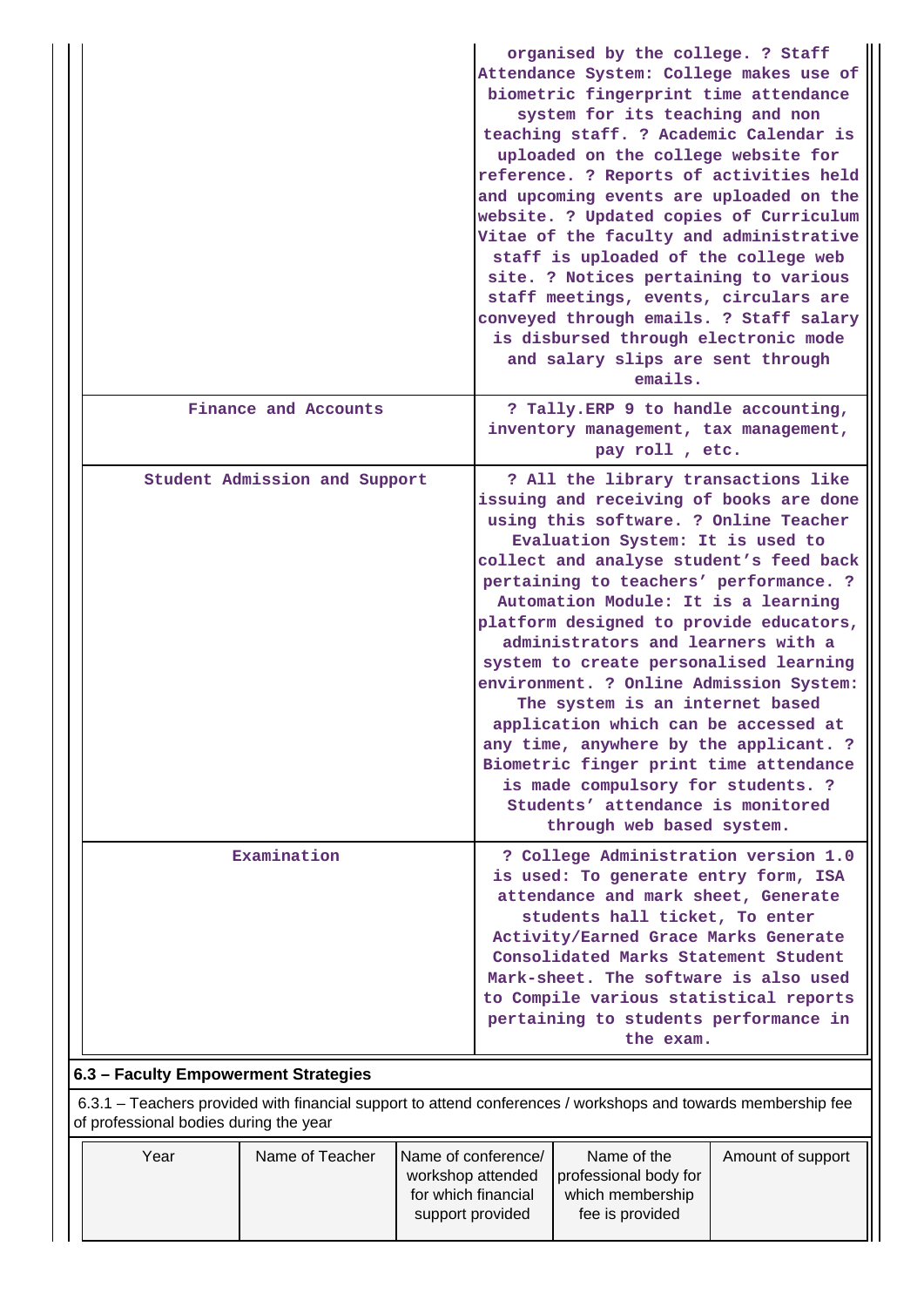| 2020                                                                                                                                                                                                                                                                                                                                                                                                                                                                                                                                                                                                        |                                                                                                         |                                                                                             | <b>Nill</b>                                                                                       |              | View file   |             | <b>Nill</b> |                                                  | 15600                                                |  |
|-------------------------------------------------------------------------------------------------------------------------------------------------------------------------------------------------------------------------------------------------------------------------------------------------------------------------------------------------------------------------------------------------------------------------------------------------------------------------------------------------------------------------------------------------------------------------------------------------------------|---------------------------------------------------------------------------------------------------------|---------------------------------------------------------------------------------------------|---------------------------------------------------------------------------------------------------|--------------|-------------|-------------|-------------|--------------------------------------------------|------------------------------------------------------|--|
|                                                                                                                                                                                                                                                                                                                                                                                                                                                                                                                                                                                                             |                                                                                                         |                                                                                             |                                                                                                   |              | View File   |             |             |                                                  |                                                      |  |
| 6.3.2 - Number of professional development / administrative training programmes organized by the College for<br>teaching and non teaching staff during the year                                                                                                                                                                                                                                                                                                                                                                                                                                             |                                                                                                         |                                                                                             |                                                                                                   |              |             |             |             |                                                  |                                                      |  |
| Year                                                                                                                                                                                                                                                                                                                                                                                                                                                                                                                                                                                                        |                                                                                                         | Title of the<br>professional<br>development<br>programme<br>organised for<br>teaching staff | Title of the<br>administrative<br>training<br>programme<br>organised for<br>non-teaching<br>staff | From date    |             | To Date     |             | Number of<br>participants<br>(Teaching<br>staff) | Number of<br>participants<br>(non-teaching<br>staff) |  |
| 2020                                                                                                                                                                                                                                                                                                                                                                                                                                                                                                                                                                                                        |                                                                                                         | Nill                                                                                        | View<br>File                                                                                      |              | <b>Nill</b> | <b>Nill</b> |             | Nill                                             | <b>Nill</b>                                          |  |
|                                                                                                                                                                                                                                                                                                                                                                                                                                                                                                                                                                                                             |                                                                                                         |                                                                                             |                                                                                                   |              | View File   |             |             |                                                  |                                                      |  |
| 6.3.3 - No. of teachers attending professional development programmes, viz., Orientation Programme, Refresher<br>Course, Short Term Course, Faculty Development Programmes during the year                                                                                                                                                                                                                                                                                                                                                                                                                  |                                                                                                         |                                                                                             |                                                                                                   |              |             |             |             |                                                  |                                                      |  |
| Title of the<br>professional<br>development<br>programme                                                                                                                                                                                                                                                                                                                                                                                                                                                                                                                                                    | Number of teachers<br>who attended                                                                      | From Date                                                                                   |                                                                                                   |              | To date     |             | Duration    |                                                  |                                                      |  |
| View File                                                                                                                                                                                                                                                                                                                                                                                                                                                                                                                                                                                                   |                                                                                                         |                                                                                             | <b>Nill</b>                                                                                       |              | <b>Nill</b> |             |             | Nill<br><b>Nill</b>                              |                                                      |  |
|                                                                                                                                                                                                                                                                                                                                                                                                                                                                                                                                                                                                             | View File                                                                                               |                                                                                             |                                                                                                   |              |             |             |             |                                                  |                                                      |  |
| 6.3.4 - Faculty and Staff recruitment (no. for permanent recruitment):                                                                                                                                                                                                                                                                                                                                                                                                                                                                                                                                      |                                                                                                         |                                                                                             |                                                                                                   |              |             |             |             |                                                  |                                                      |  |
| Teaching<br>Non-teaching                                                                                                                                                                                                                                                                                                                                                                                                                                                                                                                                                                                    |                                                                                                         |                                                                                             |                                                                                                   |              |             |             |             |                                                  |                                                      |  |
| Permanent                                                                                                                                                                                                                                                                                                                                                                                                                                                                                                                                                                                                   |                                                                                                         |                                                                                             | <b>Full Time</b>                                                                                  |              | Permanent   |             |             |                                                  | <b>Full Time</b>                                     |  |
| Nill                                                                                                                                                                                                                                                                                                                                                                                                                                                                                                                                                                                                        |                                                                                                         |                                                                                             | Nill                                                                                              |              | 3           |             |             |                                                  | Nill                                                 |  |
| $6.3.5$ – Welfare schemes for                                                                                                                                                                                                                                                                                                                                                                                                                                                                                                                                                                               |                                                                                                         |                                                                                             |                                                                                                   |              |             |             |             |                                                  |                                                      |  |
|                                                                                                                                                                                                                                                                                                                                                                                                                                                                                                                                                                                                             | Teaching                                                                                                |                                                                                             |                                                                                                   | Non-teaching |             |             |             | <b>Students</b>                                  |                                                      |  |
|                                                                                                                                                                                                                                                                                                                                                                                                                                                                                                                                                                                                             | 12                                                                                                      |                                                                                             |                                                                                                   |              | 10          |             |             | 06                                               |                                                      |  |
| 6.4 - Financial Management and Resource Mobilization                                                                                                                                                                                                                                                                                                                                                                                                                                                                                                                                                        |                                                                                                         |                                                                                             |                                                                                                   |              |             |             |             |                                                  |                                                      |  |
| 6.4.1 – Institution conducts internal and external financial audits regularly (with in 100 words each)                                                                                                                                                                                                                                                                                                                                                                                                                                                                                                      |                                                                                                         |                                                                                             |                                                                                                   |              |             |             |             |                                                  |                                                      |  |
| The institution has been conducting regular external financial audit since the<br>financial year 2012-13. The College Accountant prepares financial and other<br>statements and supporting documents for the financial audit under the guidance<br>of the Internal Audit Committee and presents it to a certified Chartered<br>Accountant for audit. The College Accountant maintains a regular communication<br>with the Auditor so as to clarify any queries on various aspects of the<br>statement of accounts. Correcting these queries while audit is in progress<br>reduces the scope for objections. |                                                                                                         |                                                                                             |                                                                                                   |              |             |             |             |                                                  |                                                      |  |
| 6.4.2 - Funds / Grants received from management, non-government bodies, individuals, philanthropies during the<br>year(not covered in Criterion III)                                                                                                                                                                                                                                                                                                                                                                                                                                                        |                                                                                                         |                                                                                             |                                                                                                   |              |             |             |             |                                                  |                                                      |  |
|                                                                                                                                                                                                                                                                                                                                                                                                                                                                                                                                                                                                             | Funds/ Grnats received in Rs.<br>Purpose<br>Name of the non government<br>funding agencies /individuals |                                                                                             |                                                                                                   |              |             |             |             |                                                  |                                                      |  |
|                                                                                                                                                                                                                                                                                                                                                                                                                                                                                                                                                                                                             |                                                                                                         |                                                                                             | No Data Entered/Not Applicable !!!                                                                |              |             |             |             |                                                  |                                                      |  |
|                                                                                                                                                                                                                                                                                                                                                                                                                                                                                                                                                                                                             |                                                                                                         |                                                                                             |                                                                                                   |              | View File   |             |             |                                                  |                                                      |  |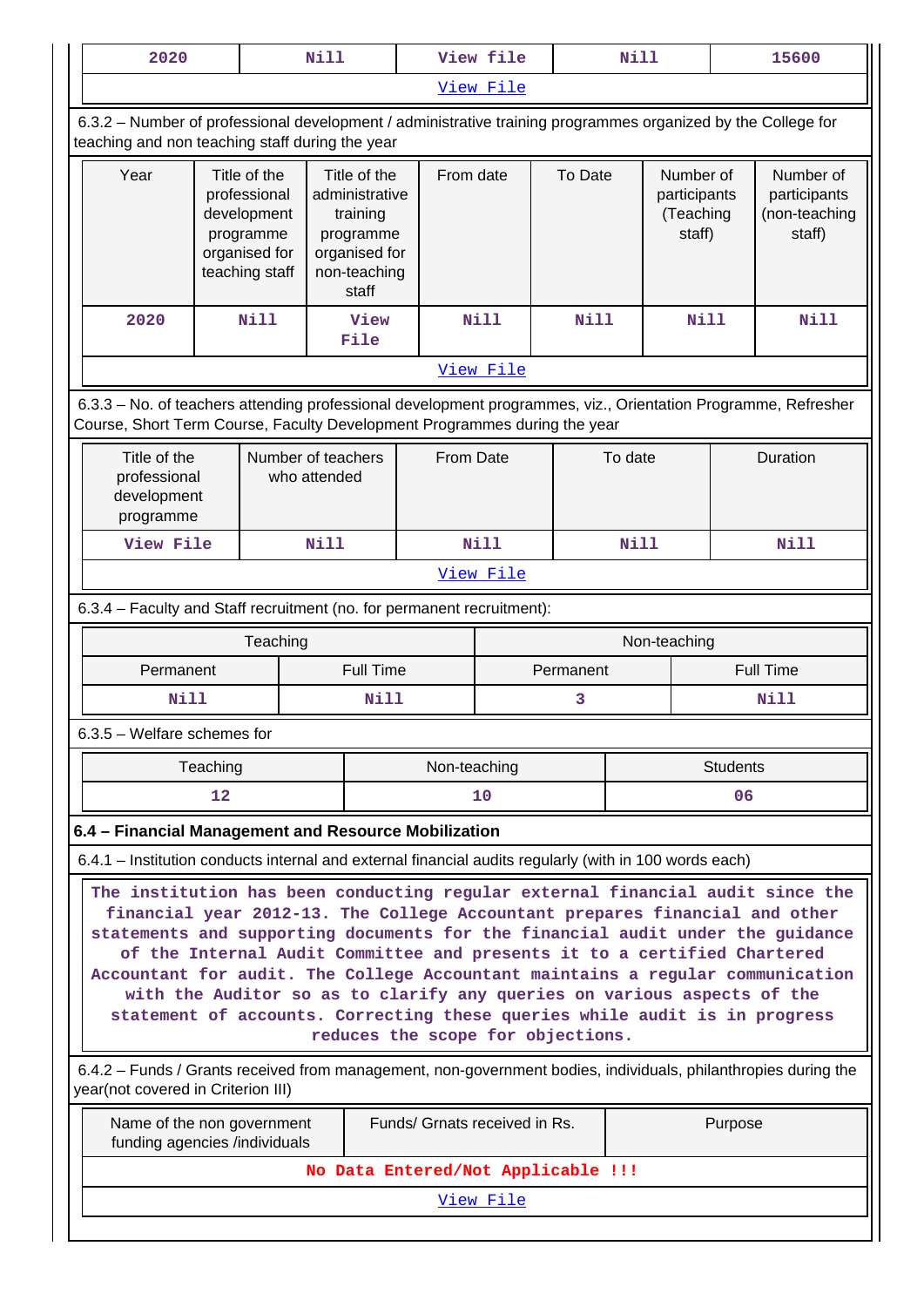| 6.4.3 - Total corpus fund generated                                                                                                                                 |                                                         |  |             |                      |                    |                               |                           |  |  |  |
|---------------------------------------------------------------------------------------------------------------------------------------------------------------------|---------------------------------------------------------|--|-------------|----------------------|--------------------|-------------------------------|---------------------------|--|--|--|
| 219206.00                                                                                                                                                           |                                                         |  |             |                      |                    |                               |                           |  |  |  |
| 6.5 - Internal Quality Assurance System                                                                                                                             |                                                         |  |             |                      |                    |                               |                           |  |  |  |
| 6.5.1 - Whether Academic and Administrative Audit (AAA) has been done?                                                                                              |                                                         |  |             |                      |                    |                               |                           |  |  |  |
| <b>Audit Type</b>                                                                                                                                                   | External<br>Internal                                    |  |             |                      |                    |                               |                           |  |  |  |
|                                                                                                                                                                     | Yes/No                                                  |  | Agency      |                      |                    | Yes/No                        | Authority                 |  |  |  |
| Academic                                                                                                                                                            | No                                                      |  |             | N11                  |                    | <b>No</b>                     | Nill                      |  |  |  |
| Administrative                                                                                                                                                      | No                                                      |  |             | Nill                 |                    | <b>No</b>                     | Nill                      |  |  |  |
| 6.5.2 - Activities and support from the Parent - Teacher Association (at least three)                                                                               |                                                         |  |             |                      |                    |                               |                           |  |  |  |
| 1. A meeting was held on 2nd February 2020 in College Campus                                                                                                        |                                                         |  |             |                      |                    |                               |                           |  |  |  |
| 6.5.3 – Development programmes for support staff (at least three)                                                                                                   |                                                         |  |             |                      |                    |                               |                           |  |  |  |
| 1. A certificate course on computerized accounting for clerical staff,<br>organized in collaboration with the Directorate of Higher Education, Government<br>of Goa |                                                         |  |             |                      |                    |                               |                           |  |  |  |
| 6.5.4 - Post Accreditation initiative(s) (mention at least three)                                                                                                   |                                                         |  |             |                      |                    |                               |                           |  |  |  |
|                                                                                                                                                                     | 1. Faculty Development Programme 2. Invited Lectures    |  |             |                      |                    |                               |                           |  |  |  |
| 6.5.5 - Internal Quality Assurance System Details                                                                                                                   |                                                         |  |             |                      |                    |                               |                           |  |  |  |
|                                                                                                                                                                     | a) Submission of Data for AISHE portal                  |  |             |                      |                    | Yes                           |                           |  |  |  |
|                                                                                                                                                                     | b) Participation in NIRF                                |  |             |                      |                    | Yes                           |                           |  |  |  |
|                                                                                                                                                                     | c)ISO certification                                     |  |             |                      | <b>No</b>          |                               |                           |  |  |  |
|                                                                                                                                                                     | d)NBA or any other quality audit                        |  |             |                      |                    | <b>No</b>                     |                           |  |  |  |
| 6.5.6 - Number of Quality Initiatives undertaken during the year                                                                                                    |                                                         |  |             |                      |                    |                               |                           |  |  |  |
| Year                                                                                                                                                                | Name of quality<br>initiative by IQAC   conducting IQAC |  | Date of     | <b>Duration From</b> | <b>Duration To</b> |                               | Number of<br>participants |  |  |  |
| 2020                                                                                                                                                                | <b>Nill</b>                                             |  | <b>Nill</b> | <b>Nill</b>          | <b>Nill</b>        |                               |                           |  |  |  |
|                                                                                                                                                                     |                                                         |  |             | View File            |                    |                               |                           |  |  |  |
| <b>CRITERION VII - INSTITUTIONAL VALUES AND BEST PRACTICES</b>                                                                                                      |                                                         |  |             |                      |                    |                               |                           |  |  |  |
| 7.1 - Institutional Values and Social Responsibilities                                                                                                              |                                                         |  |             |                      |                    |                               |                           |  |  |  |
| 7.1.1 – Gender Equity (Number of gender equity promotion programmes organized by the institution during the<br>year)                                                |                                                         |  |             |                      |                    |                               |                           |  |  |  |
| Title of the<br>programme                                                                                                                                           | Period from                                             |  | Period To   |                      |                    | <b>Number of Participants</b> |                           |  |  |  |
|                                                                                                                                                                     |                                                         |  |             |                      |                    | Female                        | Male                      |  |  |  |
| Screening of<br>Education<br>Video- KOMAL on<br>child Sexual<br>Abuse                                                                                               | 09/12/2019                                              |  |             | 12/12/2019           | 159                |                               | 10                        |  |  |  |
| Video Series<br>on Gender<br>Issues - Child<br>Sexual Abuse                                                                                                         | 06/01/2020                                              |  |             | 06/01/2020           |                    | 49                            | $\overline{2}$            |  |  |  |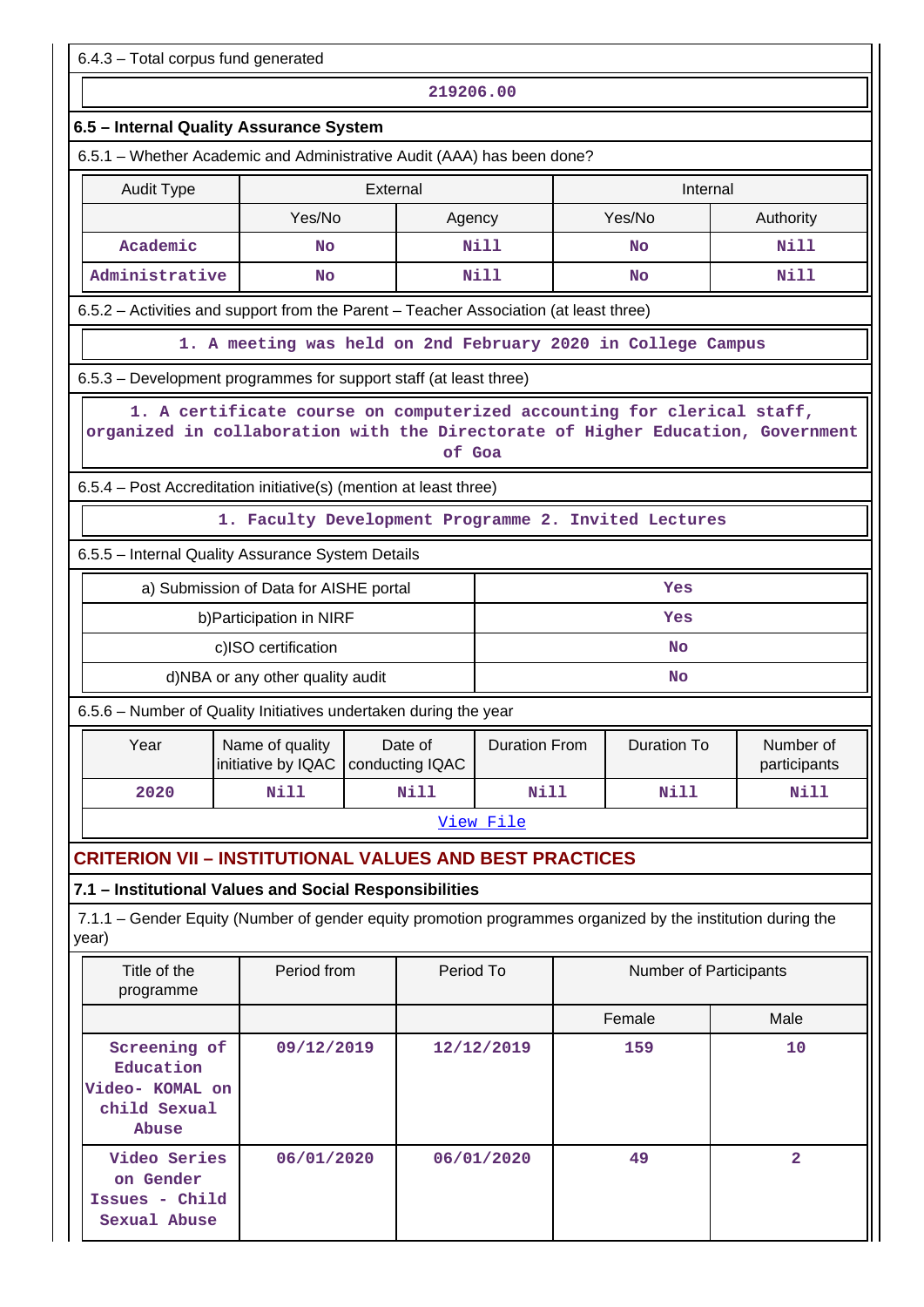| Video Series<br>on Gender<br>Issues - Female<br>Foeticide           | 13/01/2020 | 13/01/2020 | 48 | 3 |
|---------------------------------------------------------------------|------------|------------|----|---|
| Video Series<br>on Gender<br>Issues -<br>Alternative<br>Sexualities | 20/01/2020 | 20/01/2020 | 54 | 4 |
| International<br>Women's Day                                        | 07/03/2020 | 07/03/2020 | 18 | 3 |

7.1.2 – Environmental Consciousness and Sustainability/Alternate Energy initiatives such as:

Percentage of power requirement of the University met by the renewable energy sources

**The institution has a Waste Management Policy, which governs the effective collection, segregation, recycling, management and disposal of all waste. Students are encouraged to inculcate eco-friendly habits such as switching off lights, fans etc. when not in use and using water sparingly. Signages are displayed across the campus to reinforce this thought in them the institution discourages the use of private vehicles among the students. Use of public transport and bicycles among the faculty and students is encouraged. Faculty members and students are also encouraged to carpool wherever possible. The students regularly participate in cycle rallies to raise youth awareness regarding health and non-usage of conventional energy. The Nisarg Club instituted by the college conducts a host of activities to sensitize students on issues that relate to environmental conservation and preservation such as nature treks, visits to recycling plants, guest talks, street plays and rallies to encourage students to be environmentally conscious. For instance, field trips to Dr. Salim Ali Bird Sanctuary to understand the mangroves ecosystem and to the fully automatic Sewage Treatment Plant at Saligao are organised by Nisarg Club are organised annually. Nisarg Club in association with National Service Scheme (NSS) conducts anti-plastic drives, wherein plastic waste is collected from the students' residences and neighbourhoods and sent to for recycling through the local governmental bodies such as the panchayat of Penha de Franca. The NSS unit of the college organises paper and cloth bag distribution drive at Shree Bodgeshwar temple Mapusa-Goa, each year. Students are encouraged to participate in cleanliness drives organised by governmental and non-governmental organisations such as the Directorate of Youth Affairs, Mandre Panchayat and Tree of Hope Challenge – Mandre, Pedne-Goa Nisarg Club, for the first time, conducted a Soil pH Analysis Workshop where soil samples collected by Nisarg Club members from North Goa were analysed to measure the pH value of soils from across a number of villages covering 8 talukas across the state. A workshop titled, "Techniques in Production of Organic Colours for Holi", was also organised by Nisarg Club. Mr. Suryakant Gaonkar, the resource person for the workshop, demonstrated the production of colours using seeds, flowers, vegetables and fruits. The Nisarg Club and the Dept. of Environment studies organised a workshop for High School teachers titled 'Innovative techniques for teaching EVS'. In the workshop the participants were given demo of segregation of waste using handy paper packs. Issues such as ways of executing environmentally friendly assignments, and tackling issues of raising students' awareness regarding bursting of firecrackers were also discussed. A presentation on topic 'Gold from Garbage' explained the process of composting. A presentation on "Green Initiatives at the Workplace" was conducted by Shri. Kedarnath Tadkod.**

7.1.3 – Differently abled (Divyangjan) friendliness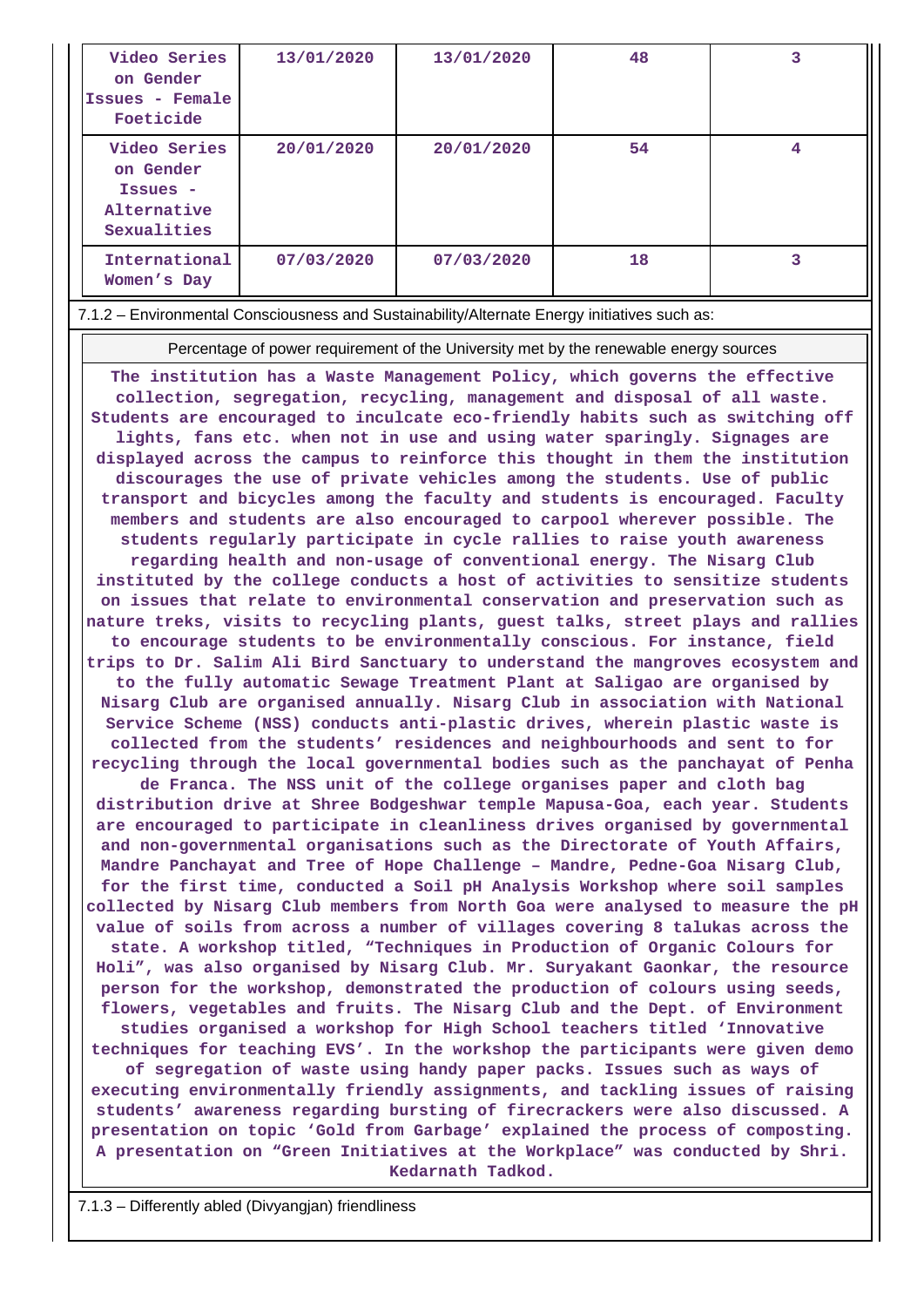|                                                  | Item facilities<br>Physical facilities                                                      |                                                                                                   |      | Yes/No         |              |                                                                                          |                                                                      | Number of beneficiaries     |                                                     |  |  |
|--------------------------------------------------|---------------------------------------------------------------------------------------------|---------------------------------------------------------------------------------------------------|------|----------------|--------------|------------------------------------------------------------------------------------------|----------------------------------------------------------------------|-----------------------------|-----------------------------------------------------|--|--|
|                                                  |                                                                                             |                                                                                                   |      |                | <b>No</b>    |                                                                                          |                                                                      | <b>Nill</b>                 |                                                     |  |  |
|                                                  | Provision for lift                                                                          |                                                                                                   |      |                | <b>No</b>    |                                                                                          |                                                                      | <b>Nill</b>                 |                                                     |  |  |
|                                                  | Ramp/Rails                                                                                  |                                                                                                   |      |                | <b>No</b>    |                                                                                          |                                                                      | <b>Nill</b>                 |                                                     |  |  |
|                                                  | <b>Braille</b>                                                                              |                                                                                                   |      |                | <b>No</b>    |                                                                                          |                                                                      | <b>Nill</b>                 |                                                     |  |  |
| Software/facilities                              |                                                                                             |                                                                                                   |      |                |              |                                                                                          |                                                                      |                             |                                                     |  |  |
| Scribes for examination                          | Rest Rooms                                                                                  |                                                                                                   |      |                | <b>No</b>    |                                                                                          |                                                                      | Nill                        |                                                     |  |  |
|                                                  | Special skill                                                                               |                                                                                                   |      |                | Yes          |                                                                                          |                                                                      | <b>Nill</b><br><b>Nill</b>  |                                                     |  |  |
| development for<br>differently abled<br>students |                                                                                             |                                                                                                   | Nill |                |              |                                                                                          |                                                                      |                             |                                                     |  |  |
| 7.1.4 - Inclusion and Situatedness               |                                                                                             |                                                                                                   |      |                |              |                                                                                          |                                                                      |                             |                                                     |  |  |
| Year                                             | Number of<br>initiatives to<br>address<br>locational<br>advantages<br>and disadva<br>ntages | Number of<br>initiatives<br>taken to<br>engage with<br>and<br>contribute to<br>local<br>community |      | Date           | Duration     |                                                                                          | Name of<br>initiative                                                | <b>Issues</b><br>addressed  | Number of<br>participating<br>students<br>and staff |  |  |
| 2019                                             | $\mathbf{1}$                                                                                | <b>Nill</b>                                                                                       |      | 01/06/2<br>019 | 10           | Company<br>Secretary<br>Examinati<br>on                                                  |                                                                      | Locatio<br>nal<br>Advantage | 12                                                  |  |  |
| 2019                                             | $\mathbf{1}$                                                                                | <b>Nill</b>                                                                                       |      | 02/06/2<br>019 | $\mathbf{1}$ |                                                                                          | <b>UPSC</b><br>Exam<br>Civil<br>Service P<br>reliminar<br>y Exam     | Locatio<br>nal<br>Advantage | 35                                                  |  |  |
| 2019                                             | $\mathbf{1}$                                                                                | <b>Nill</b>                                                                                       |      | 23/06/2<br>019 | $\mathbf{1}$ |                                                                                          | MH- SET<br>exams.                                                    | Locatio<br>nal<br>Advantage | 17                                                  |  |  |
| 2019                                             | $\mathbf{1}$                                                                                | <b>Nill</b><br><b>Nill</b>                                                                        |      | 21/07/2<br>020 | $\mathbf{1}$ | Bharatiya<br>Sanskruti Advantage<br>Parichay<br>Vivekanan<br>d Kendra<br>Kanyakuma<br>ri |                                                                      | Locatio<br>nal              | 10                                                  |  |  |
| 2019                                             | $\mathbf{1}$                                                                                |                                                                                                   |      | 28/07/2<br>019 | $\mathbf{1}$ |                                                                                          | <b>OMR</b><br>Test for<br>the post<br>of Labora<br>tory<br>Asst. DHE | Locatio<br>nal<br>Advantage | 44                                                  |  |  |
| 2019                                             | $\mathbf{1}$                                                                                | <b>Nill</b>                                                                                       |      | 03/11/2<br>019 | $\mathbf{1}$ |                                                                                          | <b>UDC</b><br>Post $-$<br><b>DHE</b>                                 | Locatio<br>nal<br>Advantage | 16                                                  |  |  |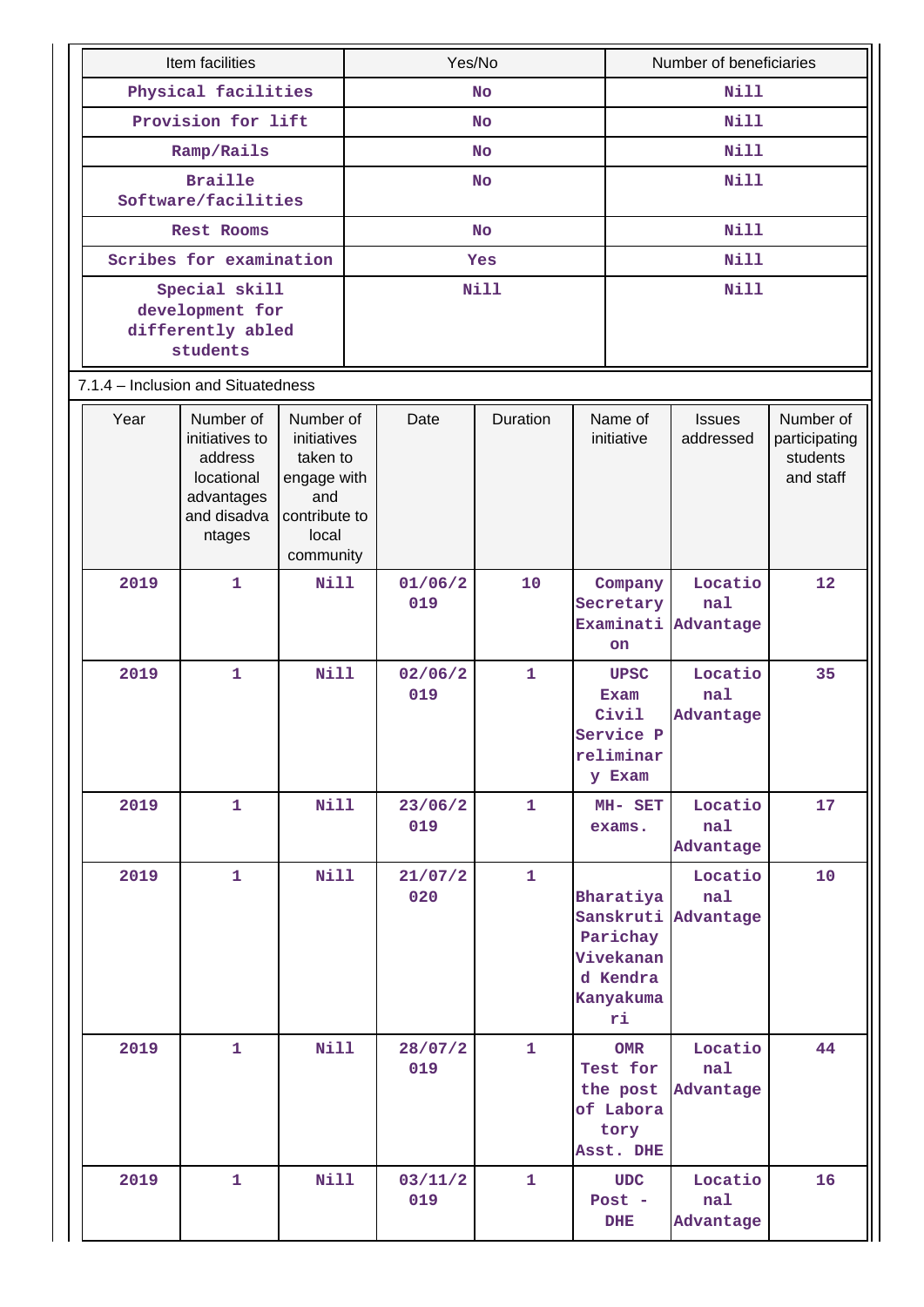| 2019                                                                                                           | $\mathbf{1}$   | <b>Nill</b>  |  | 09/11/2<br>019                                                            | $\mathbf{1}$       |                                             | <b>IGNOU</b><br>Post<br><b>Basic</b><br>B.Sc.<br>Nursing<br>entrance<br>Exam | Locatio<br>nal<br>Advantage                                                                                                                                                                            | $\mathbf{1}$   |  |
|----------------------------------------------------------------------------------------------------------------|----------------|--------------|--|---------------------------------------------------------------------------|--------------------|---------------------------------------------|------------------------------------------------------------------------------|--------------------------------------------------------------------------------------------------------------------------------------------------------------------------------------------------------|----------------|--|
| 2019                                                                                                           | $\mathbf{1}$   | <b>Nill</b>  |  | 20/12/2<br>019                                                            | 11                 |                                             | Company<br>Secretary<br>Examinati<br><b>on</b>                               | Locatio<br>nal<br>Advantage                                                                                                                                                                            | 13             |  |
| 2020                                                                                                           | <b>Nill</b>    | $\mathbf{1}$ |  | 24/01/2<br>020                                                            | 3                  |                                             | Sharada<br>Vyakhyanm<br>ala                                                  | Engage<br>with and<br>contribut<br>e to<br>local<br>community                                                                                                                                          | 5              |  |
| 2020                                                                                                           | $\mathbf{1}$   | <b>Nill</b>  |  | 02/02/2<br>020                                                            | 1                  | National<br>Accountin<br>g Talent<br>Search |                                                                              | National<br>Accountin<br>g Talent<br>Search                                                                                                                                                            | $\overline{a}$ |  |
| View File<br>7.1.5 - Human Values and Professional Ethics Code of conduct (handbooks) for various stakeholders |                |              |  |                                                                           |                    |                                             |                                                                              |                                                                                                                                                                                                        |                |  |
|                                                                                                                |                |              |  |                                                                           |                    |                                             |                                                                              |                                                                                                                                                                                                        |                |  |
|                                                                                                                | <b>Title</b>   |              |  | Date of publication<br>15/06/2019                                         |                    |                                             | Follow up(max 100 words)<br>A code of conduct for                            |                                                                                                                                                                                                        |                |  |
| Student Code of Conduct                                                                                        |                |              |  |                                                                           |                    |                                             |                                                                              | students of the<br>institution for thoughts,<br>behaviour and action in<br>accordance with the<br>Vision, Mission,<br>Objectives and ethical<br>values of the<br>institution.                          |                |  |
| Faculty Code of Conduct                                                                                        |                |              |  | 15/06/2019                                                                |                    |                                             |                                                                              | A code of conduct for<br>students of the<br>institution for thoughts,<br>behaviour and action in<br>accordance with the<br>Vision, Mission,<br>Objectives and ethical<br>values of the<br>institution. |                |  |
|                                                                                                                |                |              |  | 7.1.6 - Activities conducted for promotion of universal Values and Ethics |                    |                                             |                                                                              |                                                                                                                                                                                                        |                |  |
| Activity                                                                                                       |                |              |  | <b>Duration From</b>                                                      | <b>Duration To</b> |                                             |                                                                              | Number of participants                                                                                                                                                                                 |                |  |
| Day                                                                                                            | Goa Revolution |              |  | 18/06/2019                                                                | 18/06/2019         |                                             |                                                                              |                                                                                                                                                                                                        | 80             |  |
| Yoga Day                                                                                                       | International  |              |  | 21/06/2019<br>21/06/2019                                                  |                    |                                             |                                                                              |                                                                                                                                                                                                        | 78             |  |
| International Yoga                                                                                             | Rally on       | 21/06/2019   |  |                                                                           | 21/06/2019         |                                             |                                                                              |                                                                                                                                                                                                        | 21             |  |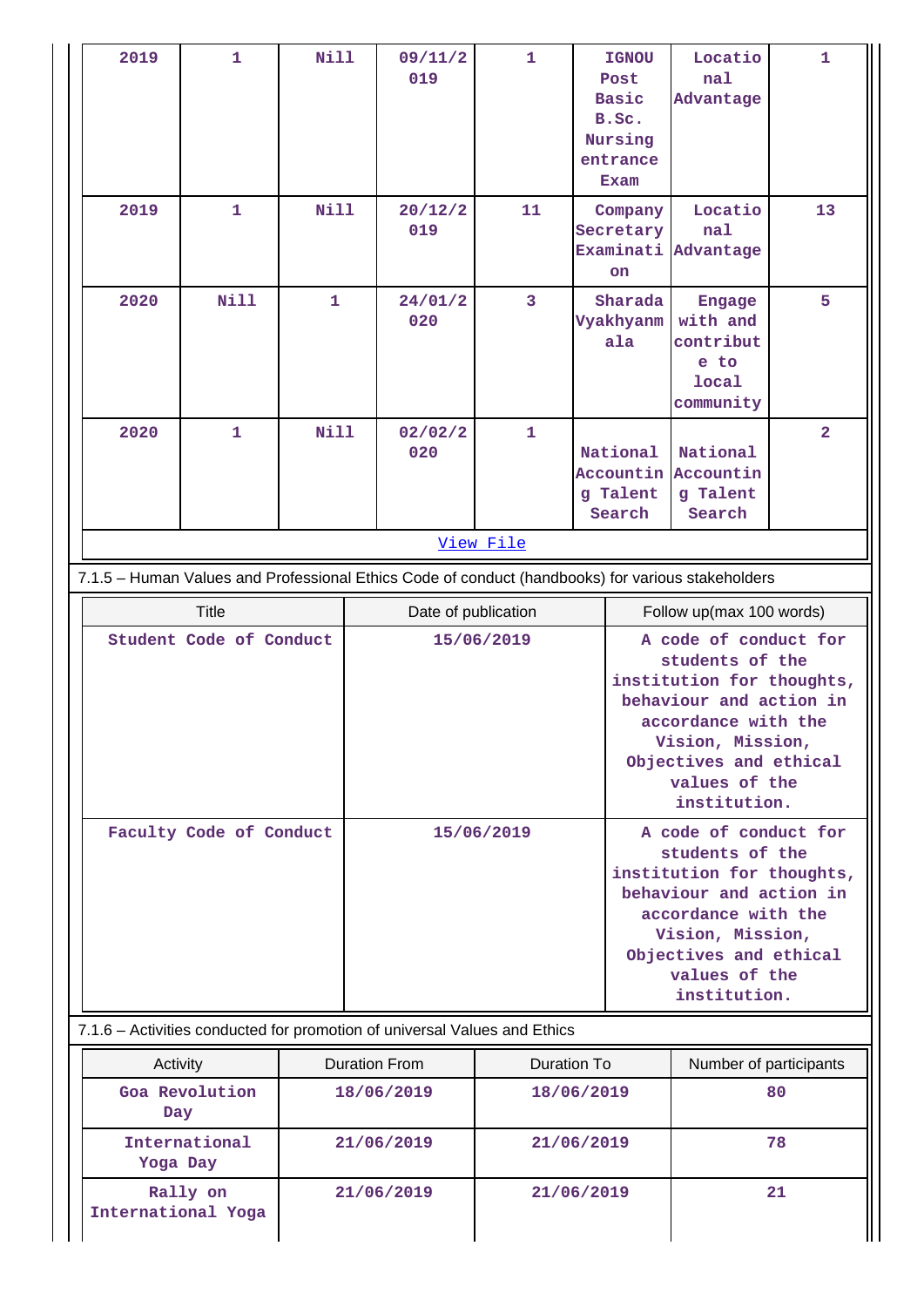| Day orgnaised by<br>Director of Sports<br>and Youth Affairs                                   |            |            |     |
|-----------------------------------------------------------------------------------------------|------------|------------|-----|
| Rakhi for the<br>soldiers by Jan<br>Shakti                                                    | 17/08/2019 | 17/08/2019 | 32  |
| Hindi Divas                                                                                   | 14/09/2019 | 14/09/2019 | 82  |
| Paper Bag making<br>Session                                                                   | 16/09/2019 | 16/09/2019 | 232 |
| Constitution Day<br>celebration Day                                                           | 26/11/2019 | 26/11/2019 | 36  |
| Paper bag<br>Distribution (3000<br>bags)                                                      | 01/01/2020 | 01/01/2020 | 7   |
| Road Safety week                                                                              | 15/01/2020 | 15/01/2020 | 105 |
| Cycle Rally FIT<br>India Cyclothon<br>orgnaised by<br>Director of Sports<br>and Youth Affairs | 18/01/2020 | 18/01/2020 | 65  |
| View File                                                                                     |            |            |     |

### 7.1.7 – Initiatives taken by the institution to make the campus eco-friendly (at least five)

 **The institution endeavours to achieve a plastic free campus through measures such as discouraging the use of plastic in academics related activities like assignment submission in plastic folders, bouquets and gifts without cellophane wrapping, and preference of reusable thermos bottles over packaged drinking water. Installation of an incinerator to dispose of sanitary pads and other biowaste. Segregation and disposal of municipal solid waste (MSW) such as food waste, plastic, metal and glass, through color coded litter bins provided on campus. Along with, bins to dispose wet and dry waste are placed on each floor. The waste is later collected by the local panchayat officials. Newspapers and other paper waste are sold to scrap dealers for reuse or recycling. Disposal of e-waste generated at the institution at the state government recycling plant through a recycling agency, 'Group Ten Plus'. Provisions to channelize the rainwater collected on the rooftop to the ground are in place. The water is collected in an underground reservoir, and is utilized for gardening purpose. The Institution has associated with Rotary Club and installed a Biogas Plant in the canteen on an experimental basis. The institution has replaced all its conventional lights to LED-based lighting solutions. An energy audit has been recommended by the IQAC. The college has initiated Green Campus project, wherein students are encouraged donate one potted plant for campus beautification. Water filters have been installed to minimize the purchase of bottled drinking water by faculty and students. Use of paper is also discouraged at all levels by the Institution. Various initiatives like using social media, giving e-notes to the students and receiving online feedback for Teacher Evaluation have been taken to create a paperless environment. To implement the paperless office concept, notices, minutes of meetings, salary slips and such documents are emailed to staff members. Similarly, e-photo collages have replaced printouts of photographs of College activities. Students are encouraged to submit their assignments in a digital format using e-tools such as Google Sheets, Google Docs, Google Drive, Blogspot, DST, and PowerPoint presentations. For green landscaping, the college has set up a nursery of medicinal, ornamental and floral plants donated by teachers and students, to**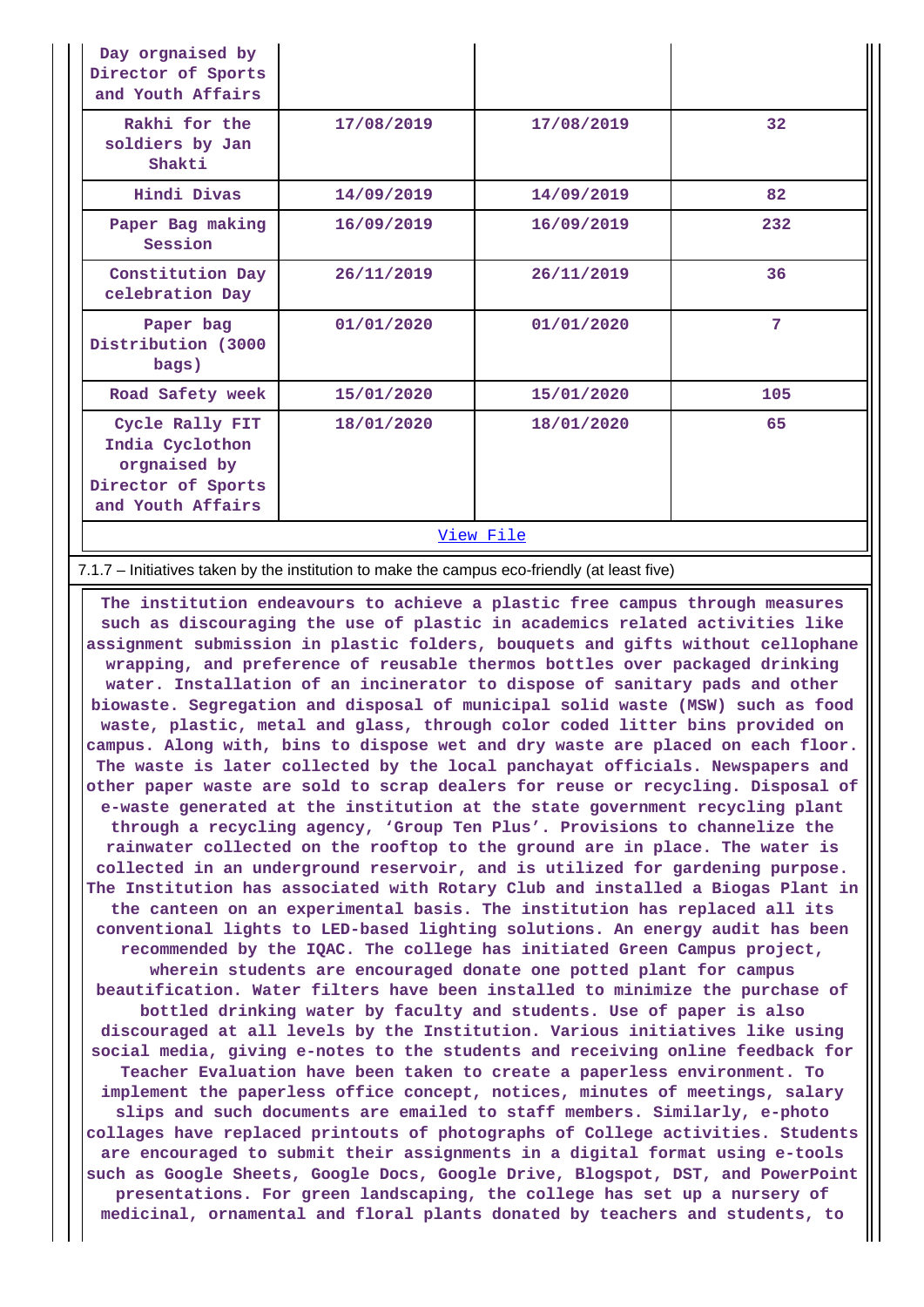### **7.2 – Best Practices**

7.2.1 – Describe at least two institutional best practices

 **Best Practice 1: TITLE: Nurture a Sapling initiative by Nisarg Club CONTEXT: The college believes that the students are the agents of change in the society, and that if a caring attitude for nature is developed in students today, it would prove beneficial in the long run, since they would carry on such practices even at their work place in years to come. With the College running and Education program, the students who will take up teaching profession can take inspiration from their college and set up nursery at other educational institutes. The idea was thus intended as an activity to foster a responsibility in students towards environmental protection. OBJECTIVES: The Nisarg Club set up a plant nursery in the year 2017. The main aim behind setting up this nursery was twofold: 1. Create an increased awareness, proactiveness and empathy for nature, and 2. Initiate tree plantation drive with the assistance of students and teachers of VPCCECM so as to increase the local green cover. THE PRACTICE: Nisarg Club members were provided with a sapling, which they have to plant, nurture anddocument. The record of plants being nurtured is maintained in form of photos on the Nisarg Club Whatsapp group. In addition to this, saplings were provided to teachers of this institute, who wish to organise Vanmahotsav in varied localities. PROBLEMS ENCOUNTERED AND RESOURCES REQUIRED: 1. Setting up of Nursery required financial backup. 2. Maintaining the nursery especially watering the saplings regularly. 3. Replenishing the stock of saplings HOW THE ISSUES WERE RESOLVED: 1. One key requirement towards setting up the nursery was the green shed. Scraps of metal rods and pipes left over from previous construction of the College building were gathered and shaped into the shed. The agro shade net was donated to the college by Vice Principal Dr. Sukhaji G. Naik. 2. Maintaining the nursery and watering of the saplings regularly was taken care of by hiring the services of a gardener on contract basis. In addition, NSS and Nisarg Club volunteers, and the Multi-Tasking Staff (MTS) members would regularly help maintain the nursery. 3. The stock of saplings was regularly replenished by the Department of Forest. EVIDENCE OF SUCCESS: From 2017 till July, 2020, around 250 individuals have planted more than 700 saplings and nurtured them. At present the Nursery has around 500 saplings of coconut, mango, chikoo and guava. UNIQUENESS: This practice of nurturing a plant by each member of Nisarg Club not only makes these students more caring towards nature but they also encourage other students of the college to nurture plants. Looking at this practice followed by college staff and students, the teachers of other sections of this institute got motivated to take up tree plantation. Best Practice 2: TITLE: Blood Donors' Directory OBJECTIVES OF THE PRACTICE • To assist needy patients in contacting voluntary Donors in emergency • To encourage people to donate blood voluntary • To create and update a directory of volunteers so that the required blood is available on request • To save lives by making the timely availability of the required group of blood CONTEXT A blood emergency can come up at any moment. Many of the blood seekers suffer because the demand for blood is much more than the number of blood donors. Moreover, at the time of emergency, people have no clue about whom to approach and how to arrange the blood. The college has attempted to build a group of self-motivated individuals who realize their responsibility towards humanity and are available as blood donors as and when required. PRACTICE Student and Faculty blood donors register their details with the Red Ribbon Club. The College maintains an up-to-date record/database of the volunteers such as blood group, their contact number, and address, and is available with the Principal and the members of the Red Ribbon Club. A blood donation camp organised on 3rd February, 2020 saw 50 volunteers donating blood. The College presently has a total of 68 volunteers**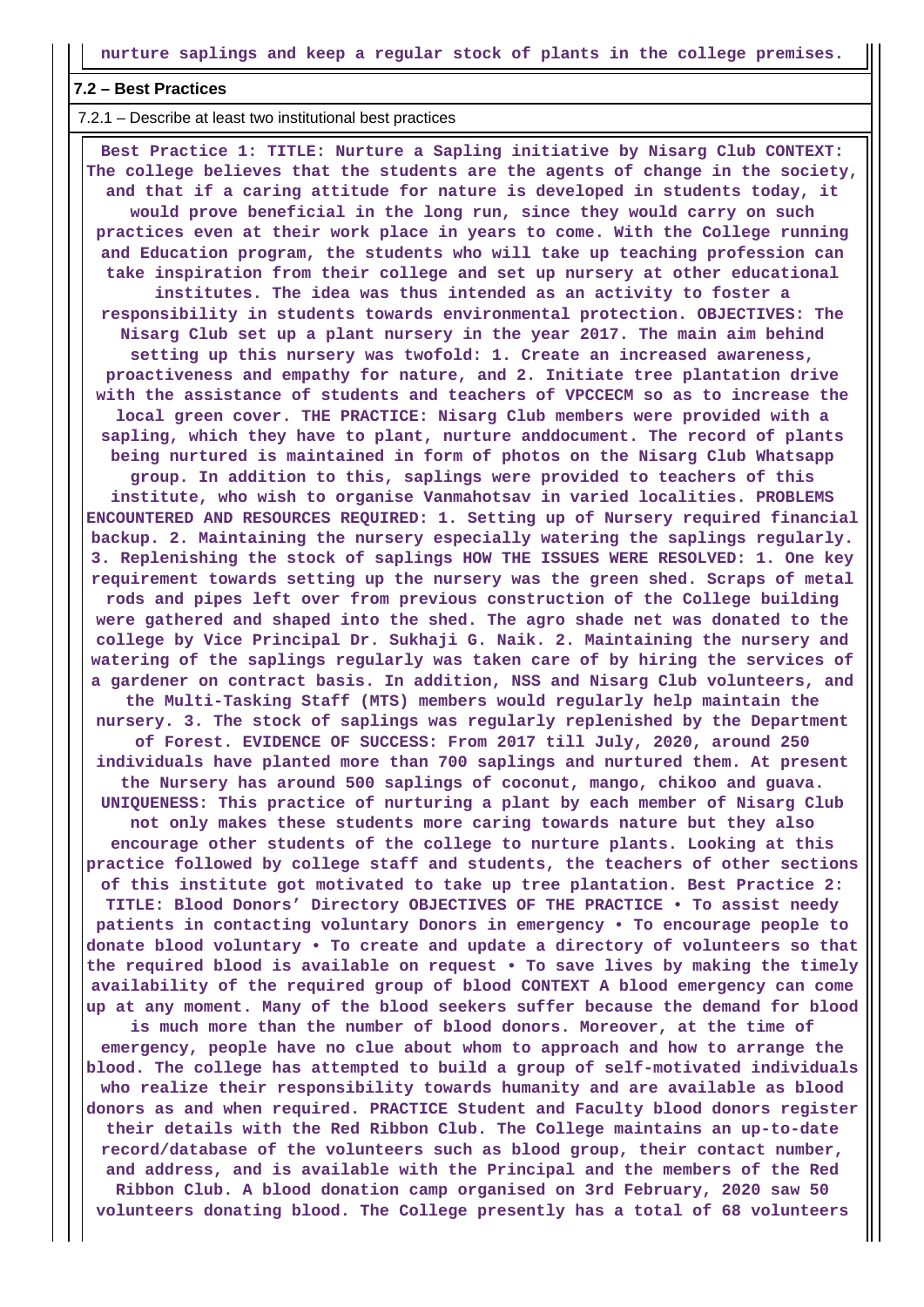**who have registered themselves as a blood donor. People from all over Goa have access to this facility on demand and can contact the College whenever the need arises. The College then contacts the blood donors, who then visit the blood bank or hospital for donating blood. This initiative is in addition to the blood donation camps organised once a year. EVIDENCE OF SUCCESS The college, till date, has helped more than 250 patients all over Goa. UNIQUENESS Blood banks and hospitals may or may not have a list of blood donors. The College blood donor's directory not only helps save time during critical moments, but also prevents panicked running from pillar to post for the relatives of the patient. The easy availability of voluntary donors also prevents the unhealthy and illegal practice of selling blood by unscrupulous individuals, and acts as a step towards building a responsible citizenry in the students.**

 Upload details of two best practices successfully implemented by the institution as per NAAC format in your institution website, provide the link

<http://vidyaprabodhinicollege.edu.in/VPCCECM/IQAC.php#Criterion7-2019-20>

### **7.3 – Institutional Distinctiveness**

 7.3.1 – Provide the details of the performance of the institution in one area distinctive to its vision, priority and thrust in not more than 500 words

 **The College follows the true spirit in which the parent body, the Prabodhan Education Society, was founded- knowledge for all. This philosophy is embodied in the working culture of its staff members- teaching, non-teaching and the multi-tasking staff. The College attracts students from almost all talukas of the state. From Pedne to Canacona, and from Sattari to Mormugao, students travel long distances using several connecting modes of travel to reach the college every day. College offices in Goa follow timings as fixed by the state government. However, since the students of Vidya Prabodhini College have lectures from 8:45 am to 4:45 pm, if the college office follows the regular timings, students would be inconvenienced in using the services of the office for activities as application and form submissions, payment of fees, etc. To allow these students ease of access to office services, the college remains open for a total of 10 hours, from 8:00 am to 6:00 pm every day. Staff members in office work in shifts to ensure that the office does not shut down even during lunch time. The timings are also convenient for the parents of the students since the flexibility allows the parents to visit the college to meet the teaching faculty members as also to visit the college office. Along with, the multi-tasking staff, who work beyond their line of duty, also needs to find a mention here. and try to ensure that the college remains self-sufficient in maintenance and gets back on its feet without having to wait for appointments**

**with technicians to fix small issues, be it electrical work, plumbing, gardening or masonry. The MTS have also shown themselves to be adept in cooking when the situation has demanded it such as overnight NSS camps and staff gettogethers. "Together, we are better", the unsaid motto of the college staff, thus helps the institution in achieving its vision, "Excellence, Everywhere, Everytime."**

Provide the weblink of the institution

<http://vidyaprabodhinicollege.edu.in/VPCCECM/>

## **8.Future Plans of Actions for Next Academic Year**

 **With an aim to providing the best facilities for its students and staff, the college has applied for RUSA grants, and is awaiting the disbursal of the grants to conduct a number of expansion activities such as building additional space for facilities such as for the Divyangjan, a college auditorium, Geography laboratory, smart classrooms, and an elevator. The college has also drawn up plans for buying an integrated institution-level MIS software for all its**